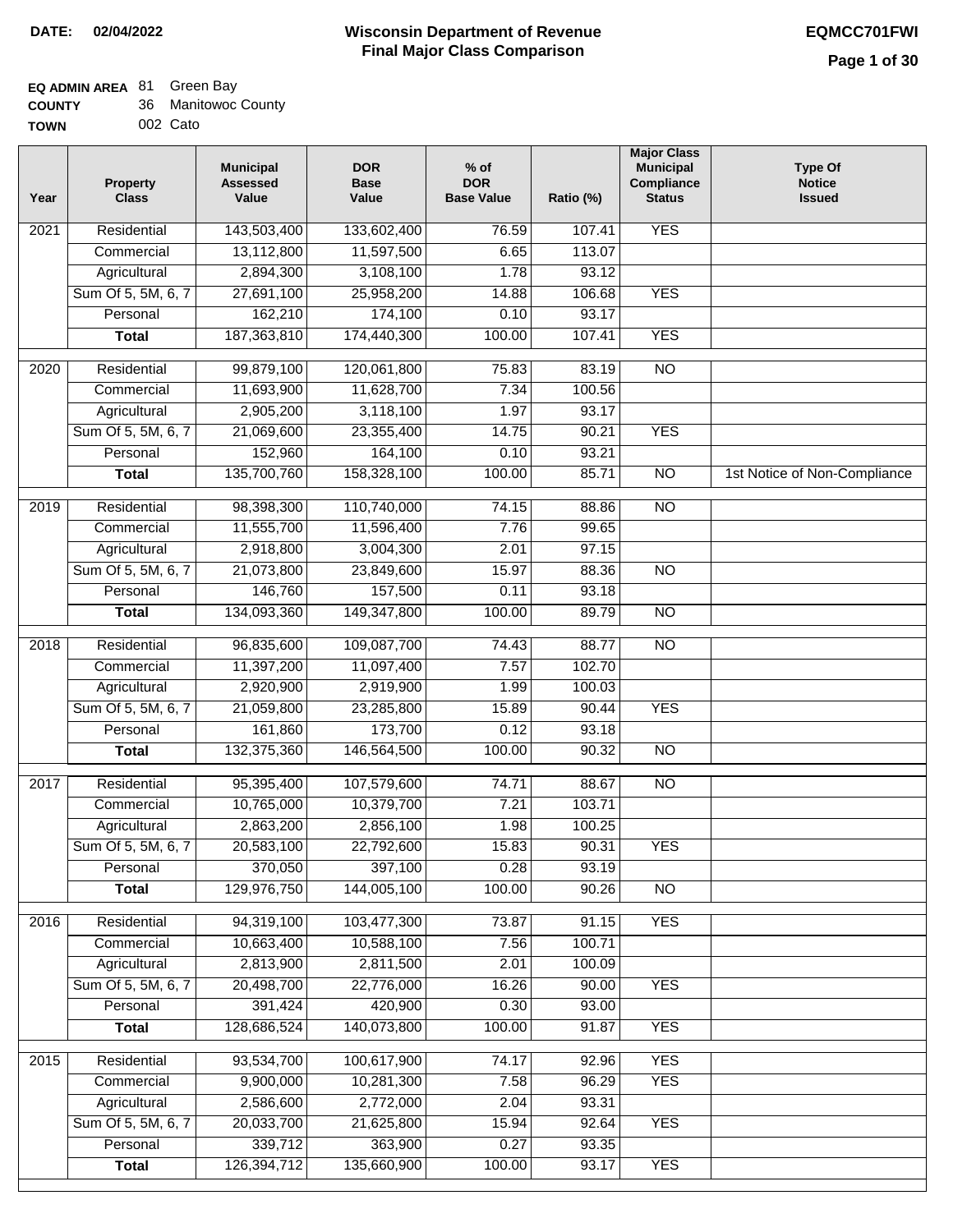#### **Wisconsin Department of Revenue Final Major Class Comparison DATE: 02/04/2022 EQMCC701FWI**

# **EQ ADMIN AREA** 81 Green Bay

| <b>COUNTY</b> | 36 Manitowoc County |
|---------------|---------------------|
| <b>TOWN</b>   | 004 Centerville     |

| Year              | <b>Property</b><br><b>Class</b> | <b>Municipal</b><br><b>Assessed</b><br>Value | <b>DOR</b><br><b>Base</b><br>Value | $%$ of<br><b>DOR</b><br><b>Base Value</b> | Ratio (%) | <b>Major Class</b><br><b>Municipal</b><br>Compliance<br><b>Status</b> | <b>Type Of</b><br><b>Notice</b><br><b>Issued</b> |
|-------------------|---------------------------------|----------------------------------------------|------------------------------------|-------------------------------------------|-----------|-----------------------------------------------------------------------|--------------------------------------------------|
| $\overline{20}21$ | Residential                     | 51,909,500                                   | 59,511,800                         | 69.37                                     | 87.23     | $\overline{NO}$                                                       |                                                  |
|                   | Commercial                      | 854,800                                      | 909,600                            | 1.06                                      | 93.98     |                                                                       |                                                  |
|                   | Agricultural                    | 2,175,000                                    | 2,173,200                          | 2.53                                      | 100.08    |                                                                       |                                                  |
|                   | Sum Of 5, 5M, 6, 7              | 22,798,500                                   | 23,149,300                         | 26.98                                     | 98.48     | <b>YES</b>                                                            |                                                  |
|                   | Personal                        | 48,000                                       | 50,000                             | 0.06                                      | 96.00     |                                                                       |                                                  |
|                   | <b>Total</b>                    | 77,785,800                                   | 85,793,900                         | 100.00                                    | 90.67     | $\overline{NO}$                                                       |                                                  |
| 2020              | Residential                     | 51,138,400                                   | 53,430,400                         | 66.99                                     | 95.71     | <b>YES</b>                                                            |                                                  |
|                   | Commercial                      | 854,800                                      | 918,700                            | 1.15                                      | 93.04     |                                                                       |                                                  |
|                   | Agricultural                    | 2,096,800                                    | 2,095,500                          | 2.63                                      | 100.06    |                                                                       |                                                  |
|                   | Sum Of 5, 5M, 6, 7              | 22,565,800                                   | 23,275,300                         | 29.18                                     | 96.95     | <b>YES</b>                                                            |                                                  |
|                   | Personal                        | 44,600                                       | 44,600                             | 0.06                                      | 100.00    |                                                                       |                                                  |
|                   | <b>Total</b>                    | 76,700,400                                   | 79,764,500                         | 100.00                                    | 96.16     | <b>YES</b>                                                            |                                                  |
| $\frac{1}{2019}$  | Residential                     | 50,326,200                                   | 51,562,500                         | 66.11                                     | 97.60     | <b>YES</b>                                                            |                                                  |
|                   | Commercial                      | 854,800                                      | 928,000                            | 1.19                                      | 92.11     |                                                                       |                                                  |
|                   | Agricultural                    | 1,932,600                                    | 2,010,300                          | 2.58                                      | 96.13     |                                                                       |                                                  |
|                   | Sum Of 5, 5M, 6, 7              | 22,486,400                                   | 23,461,500                         | 30.08                                     | 95.84     | <b>YES</b>                                                            |                                                  |
|                   | Personal                        | 37,300                                       | 35,500                             | 0.05                                      | 105.07    |                                                                       |                                                  |
|                   | <b>Total</b>                    | 75,637,300                                   | 77,997,800                         | 100.00                                    | 96.97     | <b>YES</b>                                                            |                                                  |
| 2018              | Residential                     | 49,917,700                                   | 47,363,900                         | 66.51                                     | 105.39    | <b>YES</b>                                                            |                                                  |
|                   | Commercial                      | 836,100                                      | 743,500                            | 1.04                                      | 112.45    |                                                                       |                                                  |
|                   | Agricultural                    | 1,932,700                                    | 1,952,500                          | 2.74                                      | 98.99     |                                                                       |                                                  |
|                   | Sum Of 5, 5M, 6, 7              | 22,469,800                                   | 21,124,300                         | 29.66                                     | 106.37    | <b>YES</b>                                                            |                                                  |
|                   | Personal                        | 35,700                                       | 34,000                             | 0.05                                      | 105.00    |                                                                       |                                                  |
|                   | <b>Total</b>                    | 75,192,000                                   | 71,218,200                         | 100.00                                    | 105.58    | <b>YES</b>                                                            |                                                  |
| 2017              | Residential                     | 49,294,000                                   | 46,747,900                         | 65.47                                     | 105.45    | <b>YES</b>                                                            |                                                  |
|                   | Commercial                      | 944,300                                      | 838,600                            | 1.17                                      | 112.60    |                                                                       |                                                  |
|                   | Agricultural                    | 1,931,400                                    | 1,903,400                          | 2.67                                      | 101.47    |                                                                       |                                                  |
|                   | Sum Of 5, 5M, 6, 7              | 22,409,300                                   | 21,645,400                         | 30.31                                     | 103.53    | YES                                                                   |                                                  |
|                   | Personal                        | 276,400                                      | 271,000                            | 0.38                                      | 101.99    |                                                                       |                                                  |
|                   | <b>Total</b>                    | 74,855,400                                   | 71,406,300                         | 100.00                                    | 104.83    | <b>YES</b>                                                            |                                                  |
| 2016              | Residential                     | 49,394,600                                   | 46,740,400                         | 65.74                                     | 105.68    | <b>YES</b>                                                            |                                                  |
|                   | Commercial                      | 944,300                                      | 864,500                            | 1.22                                      | 109.23    |                                                                       |                                                  |
|                   | Agricultural                    | 1,937,000                                    | 1,880,700                          | 2.65                                      | 102.99    |                                                                       |                                                  |
|                   | Sum Of 5, 5M, 6, 7              | 21,957,600                                   | 21,327,100                         | 30.00                                     | 102.96    | <b>YES</b>                                                            |                                                  |
|                   | Personal                        | 297,400                                      | 283,200                            | 0.40                                      | 105.01    |                                                                       |                                                  |
|                   | <b>Total</b>                    | 74,530,900                                   | 71,095,900                         | 100.00                                    | 104.83    | <b>YES</b>                                                            |                                                  |
|                   |                                 |                                              |                                    |                                           |           |                                                                       |                                                  |
| 2015              | Residential                     | 48,945,300                                   | 44,886,500                         | 64.46                                     | 109.04    | <b>YES</b>                                                            |                                                  |
|                   | Commercial                      | 944,300                                      | 910,000                            | 1.31                                      | 103.77    |                                                                       |                                                  |
|                   | Agricultural                    | 1,909,400                                    | 1,834,800                          | 2.63                                      | 104.07    |                                                                       |                                                  |
|                   | Sum Of 5, 5M, 6, 7              | 21,964,100                                   | 21,737,000                         | 31.22                                     | 101.04    | <b>YES</b>                                                            |                                                  |
|                   | Personal                        | 281,499                                      | 268,000                            | 0.38                                      | 105.04    |                                                                       |                                                  |
|                   | <b>Total</b>                    | 74,044,599                                   | 69,636,300                         | 100.00                                    | 106.33    | <b>YES</b>                                                            |                                                  |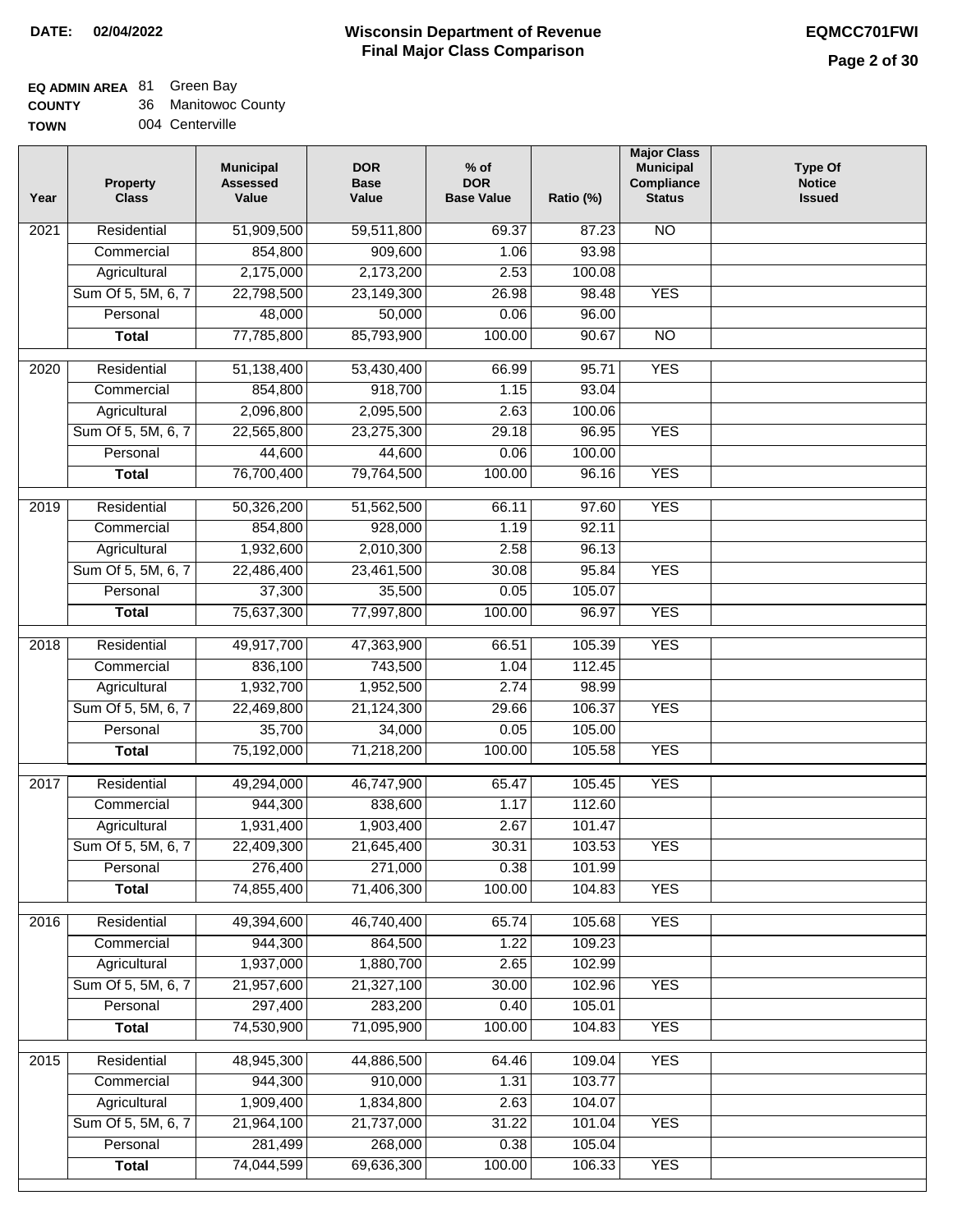#### **Wisconsin Department of Revenue Final Major Class Comparison DATE: 02/04/2022 EQMCC701FWI**

# **EQ ADMIN AREA** 81 Green Bay

| <b>COUNTY</b> | Manitowoc County |
|---------------|------------------|
|               |                  |

| ------- |                 |
|---------|-----------------|
| TOWN    | 006 Cooperstown |

| Year             | <b>Property</b><br><b>Class</b> | <b>Municipal</b><br><b>Assessed</b><br>Value | <b>DOR</b><br><b>Base</b><br>Value | $%$ of<br><b>DOR</b><br><b>Base Value</b> | Ratio (%) | <b>Major Class</b><br><b>Municipal</b><br>Compliance<br><b>Status</b> | <b>Type Of</b><br><b>Notice</b><br><b>Issued</b> |
|------------------|---------------------------------|----------------------------------------------|------------------------------------|-------------------------------------------|-----------|-----------------------------------------------------------------------|--------------------------------------------------|
| 2021             | Residential                     | 75,806,300                                   | 103,262,700                        | 74.13                                     | 73.41     | <b>NO</b>                                                             |                                                  |
|                  | Commercial                      | 1,854,400                                    | 2,177,700                          | 1.56                                      | 85.15     |                                                                       |                                                  |
|                  | Agricultural                    | 1,920,600                                    | 2,250,300                          | 1.62                                      | 85.35     |                                                                       |                                                  |
|                  | Sum Of 5, 5M, 6, 7              | 26,253,200                                   | 31,325,800                         | 22.49                                     | 83.81     | $\overline{NO}$                                                       |                                                  |
|                  | Personal                        | 225,100                                      | 277,900                            | 0.20                                      | 81.00     |                                                                       |                                                  |
|                  | <b>Total</b>                    | 106,059,600                                  | 139,294,400                        | 100.00                                    | 76.14     | $\overline{NO}$                                                       |                                                  |
| $\frac{1}{2020}$ | Residential                     | 75,326,900                                   | 93,344,300                         | 72.23                                     | 80.70     | $\overline{NO}$                                                       |                                                  |
|                  | Commercial                      | 1,854,400                                    | 2,200,000                          | 1.70                                      | 84.29     |                                                                       |                                                  |
|                  | Agricultural                    | 1,920,100                                    | 2,162,700                          | 1.67                                      | 88.78     |                                                                       |                                                  |
|                  | Sum Of 5, 5M, 6, 7              | 26,337,300                                   | 31,428,200                         | 24.32                                     | 83.80     | <b>NO</b>                                                             |                                                  |
|                  | Personal                        | 84,700                                       | 99,600                             | 0.08                                      | 85.04     |                                                                       |                                                  |
|                  | <b>Total</b>                    | 105,523,400                                  | 129,234,800                        | 100.00                                    | 81.65     | <b>NO</b>                                                             |                                                  |
|                  |                                 |                                              |                                    |                                           |           |                                                                       |                                                  |
| $\frac{1}{2019}$ | Residential                     | 73,307,400                                   | 85,003,900                         | 70.51                                     | 86.24     | $\overline{NO}$                                                       |                                                  |
|                  | Commercial                      | 1,854,400                                    | 2,222,300                          | 1.84                                      | 83.45     |                                                                       |                                                  |
|                  | Agricultural                    | 1,924,900                                    | 2,082,600                          | 1.73                                      | 92.43     |                                                                       |                                                  |
|                  | Sum Of 5, 5M, 6, 7              | 26,272,000                                   | 31,155,500                         | 25.84                                     | 84.33     | $\overline{NO}$                                                       |                                                  |
|                  | Personal                        | 84,800                                       | 93,200                             | 0.08                                      | 90.99     |                                                                       |                                                  |
|                  | <b>Total</b>                    | 103,443,500                                  | 120,557,500                        | 100.00                                    | 85.80     | $\overline{NO}$                                                       |                                                  |
| 2018             | Residential                     | 72,757,500                                   | 79,420,400                         | 71.04                                     | 91.61     | <b>YES</b>                                                            |                                                  |
|                  | Commercial                      | 1,854,400                                    | 1,841,500                          | 1.65                                      | 100.70    |                                                                       |                                                  |
|                  | Agricultural                    | 1,917,300                                    | 2,015,200                          | 1.80                                      | 95.14     |                                                                       |                                                  |
|                  | Sum Of 5, 5M, 6, 7              | 26,129,200                                   | 28,463,500                         | 25.46                                     | 91.80     | <b>YES</b>                                                            |                                                  |
|                  | Personal                        | 49,700                                       | 53,500                             | 0.05                                      | 92.90     |                                                                       |                                                  |
|                  | <b>Total</b>                    | 102,708,100                                  | 111,794,100                        | 100.00                                    | 91.87     | <b>YES</b>                                                            |                                                  |
| 2017             | Residential                     | 71,549,800                                   | 75,771,500                         | 69.53                                     | 94.43     | <b>YES</b>                                                            |                                                  |
|                  | Commercial                      | 1,784,900                                    | 1,715,300                          | 1.57                                      | 104.06    |                                                                       |                                                  |
|                  | Agricultural                    | 1,920,500                                    | 1,970,100                          | 1.81                                      | 97.48     |                                                                       |                                                  |
|                  | Sum Of 5, 5M, 6, 7              | 26,239,900                                   | 29,296,500                         | 26.88                                     | 89.57     | $\overline{NO}$                                                       |                                                  |
|                  | Personal                        | 218,000                                      | 222,400                            | 0.20                                      | 98.02     |                                                                       |                                                  |
|                  | <b>Total</b>                    | 101,713,100                                  | 108,975,800                        | 100.00                                    | 93.34     | $\overline{NO}$                                                       |                                                  |
| 2016             | Residential                     | 70,810,000                                   | 70,779,800                         | 68.55                                     | 100.04    | <b>YES</b>                                                            |                                                  |
|                  | Commercial                      | 1,749,900                                    | 1,731,600                          | 1.68                                      | 101.06    |                                                                       |                                                  |
|                  | Agricultural                    | 1,921,400                                    | 1,944,800                          | 1.88                                      | 98.80     |                                                                       |                                                  |
|                  | Sum Of 5, 5M, 6, 7              | 26,071,900                                   | 28,565,900                         | 27.66                                     | 91.27     | <b>YES</b>                                                            |                                                  |
|                  | Personal                        | 234,700                                      | 237,100                            | 0.23                                      | 98.99     |                                                                       |                                                  |
|                  | <b>Total</b>                    | 100,787,900                                  | 103,259,200                        | 100.00                                    | 97.61     | <b>YES</b>                                                            |                                                  |
| 2015             | Residential                     | 70,096,100                                   | 69,364,600                         | 68.47                                     | 101.05    | <b>YES</b>                                                            |                                                  |
|                  | Commercial                      | 1,658,100                                    | 1,718,100                          | 1.70                                      | 96.51     |                                                                       |                                                  |
|                  | Agricultural                    | 1,918,800                                    | 1,916,100                          | 1.89                                      | 100.14    |                                                                       |                                                  |
|                  | Sum Of 5, 5M, 6, 7              | 26,120,200                                   | 28,069,900                         | 27.71                                     | 93.05     | <b>YES</b>                                                            |                                                  |
|                  | Personal                        | 244,100                                      | 244,100                            | 0.24                                      | 100.00    |                                                                       |                                                  |
|                  | <b>Total</b>                    | 100,037,300                                  | 101,312,800                        | 100.00                                    | 98.74     | <b>YES</b>                                                            |                                                  |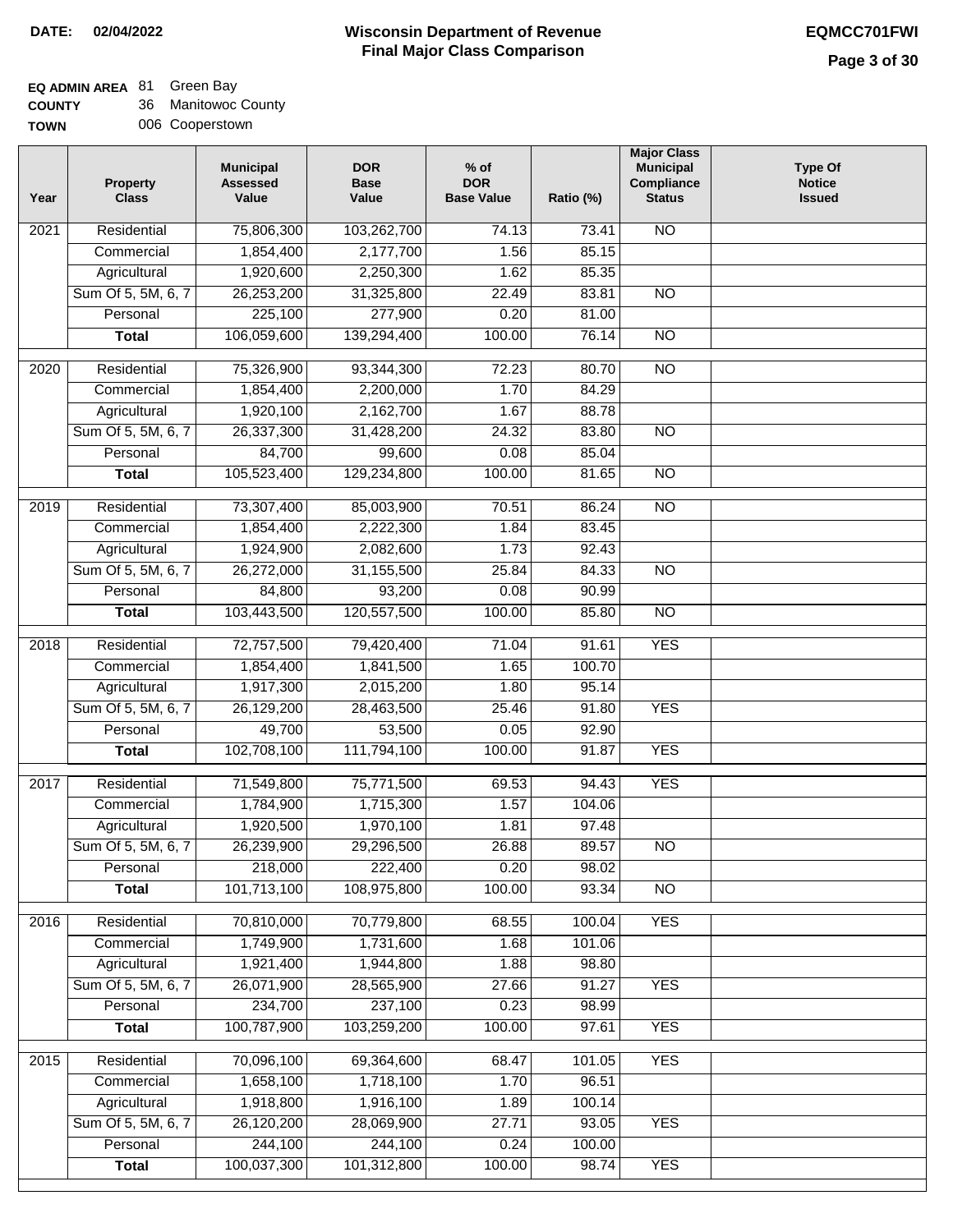#### **Wisconsin Department of Revenue Final Major Class Comparison DATE: 02/04/2022 EQMCC701FWI**

┓

#### **EQ ADMIN AREA** 81 Green Bay

| <b>COUNTY</b> | 36 Manitowoc County |
|---------------|---------------------|
| TOWN          | 008 Eaton           |

| Year              | <b>Property</b><br><b>Class</b> | <b>Municipal</b><br><b>Assessed</b><br>Value | <b>DOR</b><br><b>Base</b><br>Value | $%$ of<br><b>DOR</b><br><b>Base Value</b> | Ratio (%) | <b>Major Class</b><br><b>Municipal</b><br>Compliance<br><b>Status</b> | <b>Type Of</b><br><b>Notice</b><br><b>Issued</b> |
|-------------------|---------------------------------|----------------------------------------------|------------------------------------|-------------------------------------------|-----------|-----------------------------------------------------------------------|--------------------------------------------------|
| 2021              | Residential                     | 57,927,200                                   | 69,008,400                         | 76.39                                     | 83.94     | <b>NO</b>                                                             |                                                  |
|                   | Commercial                      | 2,942,400                                    | 3,075,500                          | 3.40                                      | 95.67     |                                                                       |                                                  |
|                   | Agricultural                    | 1,659,700                                    | 1,925,400                          | 2.13                                      | 86.20     |                                                                       |                                                  |
|                   | Sum Of 5, 5M, 6, 7              | 15,353,000                                   | 16,236,800                         | 17.97                                     | 94.56     | <b>YES</b>                                                            |                                                  |
|                   | Personal                        | 79,900                                       | 92,900                             | 0.10                                      | 86.01     |                                                                       |                                                  |
|                   | <b>Total</b>                    | 77,962,200                                   | 90,339,000                         | 100.00                                    | 86.30     | $\overline{NO}$                                                       |                                                  |
| $\overline{2020}$ | Residential                     | 57,213,000                                   | 66,129,000                         | 76.09                                     | 86.52     | $\overline{10}$                                                       |                                                  |
|                   | Commercial                      | 2,942,200                                    | 3,106,300                          | 3.57                                      | 94.72     |                                                                       |                                                  |
|                   | Agricultural                    | 1,638,100                                    | 1,857,400                          | 2.14                                      | 88.19     |                                                                       |                                                  |
|                   | Sum Of 5, 5M, 6, 7              | 15,309,700                                   | 15,749,600                         | 18.12                                     | 97.21     | <b>YES</b>                                                            |                                                  |
|                   | Personal                        | 60,300                                       | 68,500                             | 0.08                                      | 88.03     |                                                                       |                                                  |
|                   | <b>Total</b>                    | 77,163,300                                   | 86,910,800                         | 100.00                                    | 88.78     | <b>NO</b>                                                             |                                                  |
|                   |                                 |                                              |                                    |                                           |           |                                                                       |                                                  |
| $\frac{1}{2019}$  | Residential                     | 55,591,500                                   | 61,755,100                         | 74.24                                     | 90.02     | <b>YES</b>                                                            |                                                  |
|                   | Commercial                      | 2,942,200                                    | 3,137,700                          | 3.77                                      | 93.77     |                                                                       |                                                  |
|                   | Agricultural                    | 1,631,100                                    | 1,779,900                          | 2.14                                      | 91.64     |                                                                       |                                                  |
|                   | Sum Of 5, 5M, 6, 7              | 15,442,300                                   | 16,417,200                         | 19.74                                     | 94.06     | <b>YES</b>                                                            |                                                  |
|                   | Personal                        | 86,700                                       | 94,200                             | 0.11                                      | 92.04     |                                                                       |                                                  |
|                   | <b>Total</b>                    | 75,693,800                                   | 83,184,100                         | 100.00                                    | 91.00     | <b>YES</b>                                                            |                                                  |
| 2018              | Residential                     | 54,356,400                                   | 58,453,700                         | 74.09                                     | 92.99     | <b>YES</b>                                                            |                                                  |
|                   | Commercial                      | 2,942,200                                    | 2,837,500                          | 3.60                                      | 103.69    |                                                                       |                                                  |
|                   | Agricultural                    | 1,733,800                                    | 1,729,900                          | 2.19                                      | 100.23    |                                                                       |                                                  |
|                   | Sum Of 5, 5M, 6, 7              | 15,037,400                                   | 15,773,300                         | 19.99                                     | 95.33     | <b>YES</b>                                                            |                                                  |
|                   | Personal                        | 94,800                                       | 99,800                             | 0.13                                      | 94.99     |                                                                       |                                                  |
|                   | <b>Total</b>                    | 74,164,600                                   | 78,894,200                         | 100.00                                    | 94.01     | <b>YES</b>                                                            |                                                  |
| 2017              | Residential                     | 53,823,900                                   | 56,209,300                         | 73.55                                     | 95.76     | <b>YES</b>                                                            |                                                  |
|                   | Commercial                      | 2,942,800                                    | 2,781,900                          | 3.64                                      | 105.78    |                                                                       |                                                  |
|                   | Agricultural                    | 1,691,600                                    | 1,687,100                          | 2.21                                      | 100.27    |                                                                       |                                                  |
|                   | Sum Of 5, 5M, 6, 7              | 14,953,900                                   | 15,156,000                         | 19.83                                     | 98.67     | <b>YES</b>                                                            |                                                  |
|                   | Personal                        | 590,300                                      | 590,300                            | 0.77                                      | 100.00    |                                                                       |                                                  |
|                   | <b>Total</b>                    | 74,002,500                                   | 76,424,600                         | 100.00                                    | 96.83     | <b>YES</b>                                                            |                                                  |
| 2016              | Residential                     | 53,722,600                                   | 53,971,900                         | 72.83                                     | 99.54     | <b>YES</b>                                                            |                                                  |
|                   | Commercial                      | 2,942,800                                    | 2,868,000                          | 3.87                                      | 102.61    |                                                                       |                                                  |
|                   | Agricultural                    | 1,664,000                                    | 1,660,500                          | 2.24                                      | 100.21    |                                                                       |                                                  |
|                   | Sum Of 5, 5M, 6, 7              | 14,939,600                                   | 15,056,300                         | 20.32                                     | 99.22     | <b>YES</b>                                                            |                                                  |
|                   | Personal                        | 553,000                                      | 553,000                            | 0.75                                      | 100.00    |                                                                       |                                                  |
|                   | <b>Total</b>                    | 73,822,000                                   | 74,109,700                         | 100.00                                    | 99.61     | <b>YES</b>                                                            |                                                  |
| 2015              | Residential                     | 53,615,600                                   | 54,350,200                         | 72.94                                     | 98.65     | <b>YES</b>                                                            |                                                  |
|                   | Commercial                      | 2,942,800                                    | 3,018,900                          | 4.05                                      | 97.48     |                                                                       |                                                  |
|                   | Agricultural                    | 1,645,000                                    | 1,641,500                          | 2.20                                      | 100.21    |                                                                       |                                                  |
|                   | Sum Of 5, 5M, 6, 7              | 14,938,900                                   | 14,949,700                         | 20.06                                     | 99.93     | <b>YES</b>                                                            |                                                  |
|                   | Personal                        | 549,700                                      | 549,700                            | 0.74                                      | 100.00    |                                                                       |                                                  |
|                   | <b>Total</b>                    | 73,692,000                                   | 74,510,000                         | 100.00                                    | 98.90     | <b>YES</b>                                                            |                                                  |
|                   |                                 |                                              |                                    |                                           |           |                                                                       |                                                  |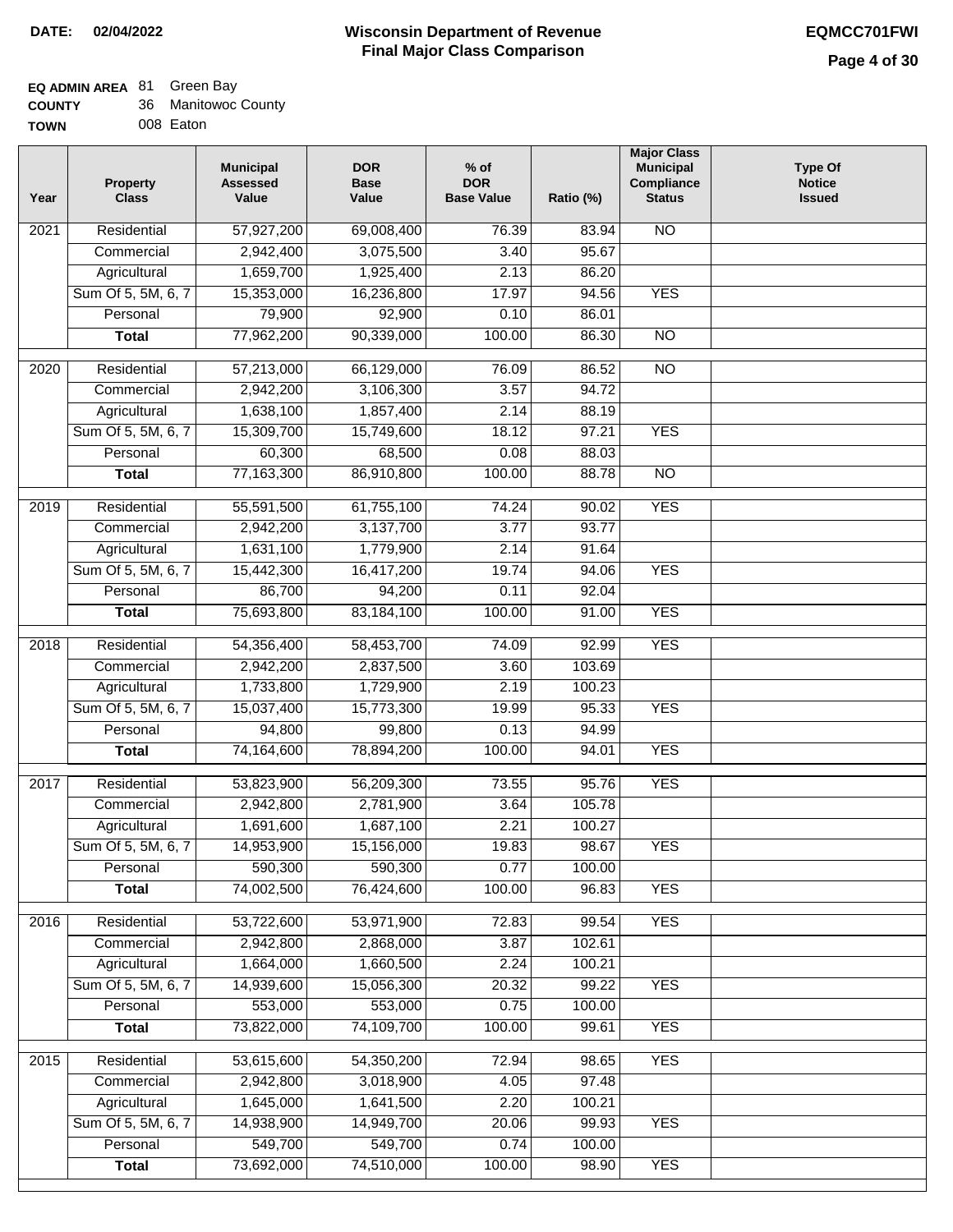### **EQ ADMIN AREA** 81 Green Bay

| <b>COUNTY</b> |  | 36 Manitowoc County |  |
|---------------|--|---------------------|--|
|---------------|--|---------------------|--|

**TOWN** 010 Franklin

| Year              | <b>Property</b><br><b>Class</b> | <b>Municipal</b><br><b>Assessed</b><br>Value | <b>DOR</b><br><b>Base</b><br>Value | $%$ of<br><b>DOR</b><br><b>Base Value</b> | Ratio (%) | <b>Major Class</b><br><b>Municipal</b><br>Compliance<br><b>Status</b> | <b>Type Of</b><br><b>Notice</b><br><b>Issued</b> |
|-------------------|---------------------------------|----------------------------------------------|------------------------------------|-------------------------------------------|-----------|-----------------------------------------------------------------------|--------------------------------------------------|
| 2021              | Residential                     | 76,427,600                                   | 95,980,100                         | 73.82                                     | 79.63     | $\overline{NO}$                                                       |                                                  |
|                   | Commercial                      | 5,814,300                                    | 7,311,400                          | 5.62                                      | 79.52     |                                                                       |                                                  |
|                   | Agricultural                    | 2,544,600                                    | 3,001,300                          | 2.31                                      | 84.78     |                                                                       |                                                  |
|                   | Sum Of 5, 5M, 6, 7              | 21,531,600                                   | 23,637,500                         | 18.18                                     | 91.09     | <b>YES</b>                                                            |                                                  |
|                   | Personal                        | 80,625                                       | 97,200                             | 0.07                                      | 82.95     |                                                                       |                                                  |
|                   | <b>Total</b>                    | 106,398,725                                  | 130,027,500                        | 100.00                                    | 81.83     | $\overline{NO}$                                                       |                                                  |
| $\overline{2020}$ | Residential                     | 75,856,400                                   | 92,530,100                         | 73.44                                     | 81.98     | $\overline{NO}$                                                       |                                                  |
|                   | Commercial                      | 5,814,300                                    | 7,385,300                          | 5.86                                      | 78.73     |                                                                       |                                                  |
|                   | Agricultural                    | 2,522,300                                    | 2,892,300                          | 2.30                                      | 87.21     |                                                                       |                                                  |
|                   | Sum Of 5, 5M, 6, 7              | 20,984,700                                   | 23,097,500                         | 18.33                                     | 90.85     | <b>YES</b>                                                            |                                                  |
|                   | Personal                        | 83,074                                       | 92,300                             | 0.07                                      | 90.00     |                                                                       |                                                  |
|                   | <b>Total</b>                    | 105,260,774                                  | 125,997,500                        | 100.00                                    | 83.54     | $\overline{NO}$                                                       |                                                  |
|                   |                                 |                                              |                                    |                                           |           |                                                                       |                                                  |
| $\frac{1}{2019}$  | Residential                     | 75,470,400                                   | 86,083,800                         | 71.79                                     | 87.67     | $\overline{NO}$                                                       |                                                  |
|                   | Commercial                      | 5,682,400                                    | 7,311,900                          | 6.10                                      | 77.71     |                                                                       |                                                  |
|                   | Agricultural                    | 2,575,700                                    | 2,783,200                          | 2.32                                      | 92.54     |                                                                       |                                                  |
|                   | Sum Of 5, 5M, 6, 7              | 20,857,900                                   | 23,642,900                         | 19.72                                     | 88.22     | $\overline{NO}$                                                       |                                                  |
|                   | Personal                        | 85,600                                       | 90,100                             | 0.08                                      | 95.01     |                                                                       |                                                  |
|                   | <b>Total</b>                    | 104,672,000                                  | 119,911,900                        | 100.00                                    | 87.29     | $\overline{NO}$                                                       |                                                  |
| 2018              | Residential                     | 74,879,800                                   | 79,562,500                         | 73.01                                     | 94.11     | <b>YES</b>                                                            |                                                  |
|                   | Commercial                      | 5,692,400                                    | 5,195,800                          | 4.77                                      | 109.56    |                                                                       |                                                  |
|                   | Agricultural                    | 2,575,300                                    | 2,705,900                          | 2.48                                      | 95.17     |                                                                       |                                                  |
|                   | Sum Of 5, 5M, 6, 7              | 20,785,500                                   | 21,418,500                         | 19.65                                     | 97.04     | <b>YES</b>                                                            |                                                  |
|                   | Personal                        | 92,000                                       | 93,900                             | 0.09                                      | 97.98     |                                                                       |                                                  |
|                   | <b>Total</b>                    | 104,025,000                                  | 108,976,600                        | 100.00                                    | 95.46     | <b>YES</b>                                                            |                                                  |
| 2017              | Residential                     | 73,890,200                                   | 77,033,700                         | 71.91                                     | 95.92     | <b>YES</b>                                                            |                                                  |
|                   | Commercial                      | 5,861,100                                    | 5,253,400                          | 4.90                                      | 111.57    |                                                                       |                                                  |
|                   | Agricultural                    | 2,573,300                                    | 2,636,400                          | 2.46                                      | 97.61     |                                                                       |                                                  |
|                   | Sum Of 5, 5M, 6, 7              | 20,556,900                                   | 20,983,900                         | 19.59                                     | 97.97     | <b>YES</b>                                                            |                                                  |
|                   | Personal                        | 1,206,000                                    | 1,218,200                          | 1.14                                      | 99.00     |                                                                       |                                                  |
|                   | <b>Total</b>                    | 104,087,500                                  | 107,125,600                        | 100.00                                    | 97.16     | <b>YES</b>                                                            |                                                  |
| 2016              | Residential                     | 73,155,800                                   | 74,021,000                         | 71.01                                     | 98.83     | <b>YES</b>                                                            |                                                  |
|                   | Commercial                      | 5,921,500                                    | 5,402,600                          | 5.18                                      | 109.60    |                                                                       |                                                  |
|                   | Agricultural                    | 2,576,600                                    | 2,603,500                          | 2.50                                      | 98.97     |                                                                       |                                                  |
|                   | Sum Of 5, 5M, 6, 7              | 20,621,300                                   | 20,896,300                         | 20.05                                     | 98.68     | <b>YES</b>                                                            |                                                  |
|                   | Personal                        | 1,304,600                                    | 1,317,800                          | 1.26                                      | 99.00     |                                                                       |                                                  |
|                   | <b>Total</b>                    | 103,579,800                                  | 104,241,200                        | 100.00                                    | 99.37     | <b>YES</b>                                                            |                                                  |
|                   |                                 |                                              |                                    |                                           |           |                                                                       |                                                  |
| 2015              | Residential                     | 72,392,300                                   | 73,994,200                         | 70.91                                     | 97.84     | <b>YES</b>                                                            |                                                  |
|                   | Commercial                      | 5,890,800                                    | 5,654,400                          | 5.42                                      | 104.18    | <b>YES</b>                                                            |                                                  |
|                   | Agricultural                    | 2,556,600                                    | 2,547,200                          | 2.44                                      | 100.37    |                                                                       |                                                  |
|                   | Sum Of 5, 5M, 6, 7              | 20,976,800                                   | 20,994,600                         | 20.12                                     | 99.92     | <b>YES</b>                                                            |                                                  |
|                   | Personal                        | 1,141,300                                    | 1,155,000                          | 1.11                                      | 98.81     |                                                                       |                                                  |
|                   | <b>Total</b>                    | 102,957,800                                  | 104,345,400                        | 100.00                                    | 98.67     | <b>YES</b>                                                            |                                                  |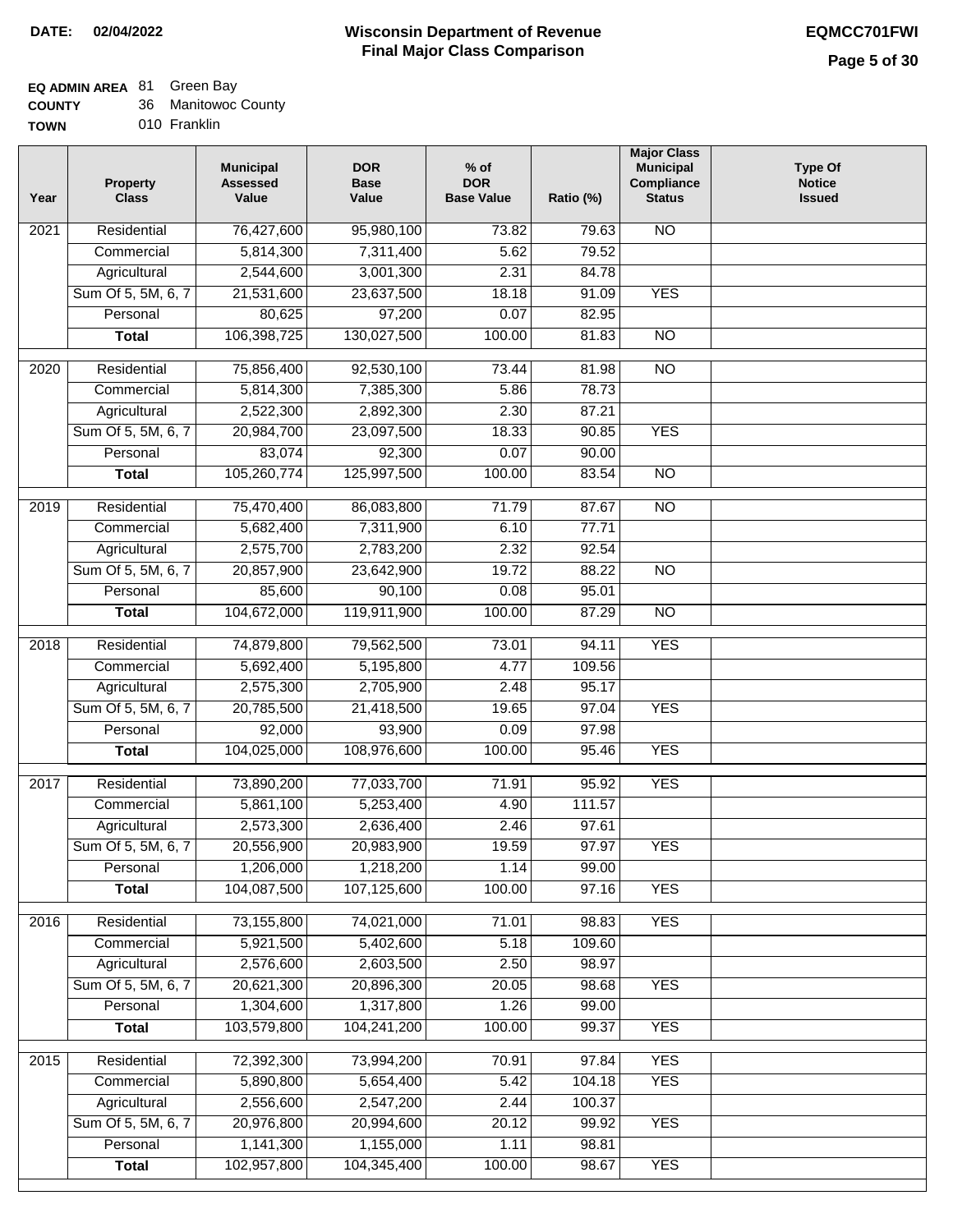### **EQ ADMIN AREA** 81 Green Bay

| <b>COUNTY</b> |  | 36 Manitowoc County |  |
|---------------|--|---------------------|--|
|---------------|--|---------------------|--|

**TOWN** 012 Gibson

| Year              | <b>Property</b><br><b>Class</b> | <b>Municipal</b><br><b>Assessed</b><br>Value | <b>DOR</b><br><b>Base</b><br>Value | $%$ of<br><b>DOR</b><br><b>Base Value</b> | Ratio (%) | <b>Major Class</b><br><b>Municipal</b><br>Compliance<br><b>Status</b> | <b>Type Of</b><br><b>Notice</b><br><b>Issued</b> |
|-------------------|---------------------------------|----------------------------------------------|------------------------------------|-------------------------------------------|-----------|-----------------------------------------------------------------------|--------------------------------------------------|
| $\overline{202}1$ | Residential                     | 104,168,700                                  | 107,032,500                        | 76.32                                     | 97.32     | <b>YES</b>                                                            |                                                  |
|                   | Commercial                      | 2,315,000                                    | 3,066,800                          | 2.19                                      | 75.49     |                                                                       |                                                  |
|                   | Agricultural                    | 2,695,600                                    | 2,693,600                          | 1.92                                      | 100.07    |                                                                       |                                                  |
|                   | Sum Of 5, 5M, 6, 7              | 29,114,700                                   | 26,988,300                         | 19.24                                     | 107.88    | <b>YES</b>                                                            |                                                  |
|                   | Personal                        | 457,800                                      | 457,800                            | 0.33                                      | 100.00    |                                                                       |                                                  |
|                   | <b>Total</b>                    | 138,751,800                                  | 140,239,000                        | 100.00                                    | 98.94     | <b>YES</b>                                                            |                                                  |
| $\overline{2020}$ | Residential                     | 84,445,900                                   | 98,757,100                         | 75.27                                     | 85.51     | $\overline{10}$                                                       |                                                  |
|                   | Commercial                      | 1,952,400                                    | 3,050,200                          | 2.32                                      | 64.01     |                                                                       |                                                  |
|                   | Agricultural                    | 2,316,200                                    | 2,599,300                          | 1.98                                      | 89.11     |                                                                       |                                                  |
|                   | Sum Of 5, 5M, 6, 7              | 24,460,000                                   | 26,349,800                         | 20.08                                     | 92.83     | <b>YES</b>                                                            |                                                  |
|                   | Personal                        | 404,800                                      | 444,800                            | 0.34                                      | 91.01     |                                                                       |                                                  |
|                   | <b>Total</b>                    | 113,579,300                                  | 131,201,200                        | 100.00                                    | 86.57     | $\overline{NO}$                                                       |                                                  |
| 2019              | Residential                     | 83,774,000                                   | 91,575,100                         | 74.03                                     | 91.48     | <b>YES</b>                                                            |                                                  |
|                   | Commercial                      | 1,959,600                                    | 3,092,200                          | 2.50                                      | 63.37     |                                                                       |                                                  |
|                   | Agricultural                    | 2,315,300                                    | 2,501,900                          | 2.02                                      | 92.54     |                                                                       |                                                  |
|                   | Sum Of 5, 5M, 6, 7              | 24,353,300                                   | 26,116,200                         | 21.11                                     | 93.25     | <b>YES</b>                                                            |                                                  |
|                   | Personal                        | 408,800                                      | 408,800                            | 0.33                                      | 100.00    |                                                                       |                                                  |
|                   | <b>Total</b>                    | 112,811,000                                  | 123,694,200                        | 100.00                                    | 91.20     | <b>YES</b>                                                            |                                                  |
| 2018              | Residential                     | 81,777,300                                   | 80,409,500                         | 72.35                                     | 101.70    | <b>YES</b>                                                            |                                                  |
|                   | Commercial                      | 1,977,600                                    | 1,782,200                          | 1.60                                      | 110.96    |                                                                       |                                                  |
|                   | Agricultural                    | 2,313,200                                    | 2,430,800                          | 2.19                                      | 95.16     |                                                                       |                                                  |
|                   | Sum Of 5, 5M, 6, 7              | 24,441,500                                   | 26,110,100                         | 23.49                                     | 93.61     | <b>YES</b>                                                            |                                                  |
|                   | Personal                        | 393,400                                      | 401,500                            | 0.36                                      | 97.98     |                                                                       |                                                  |
|                   | <b>Total</b>                    | 110,903,000                                  | 111,134,100                        | 100.00                                    | 99.79     | <b>YES</b>                                                            |                                                  |
| 2017              | Residential                     | 80,935,300                                   | 81,165,200                         | 72.37                                     | 99.72     | <b>YES</b>                                                            |                                                  |
|                   | Commercial                      | 1,999,300                                    | 1,789,500                          | 1.60                                      | 111.72    |                                                                       |                                                  |
|                   | Agricultural                    | 2,330,500                                    | 2,386,900                          | 2.13                                      | 97.64     |                                                                       |                                                  |
|                   | Sum Of 5, 5M, 6, 7              | 24,194,000                                   | 26,239,700                         | 23.40                                     | 92.20     | <b>YES</b>                                                            |                                                  |
|                   | Personal                        | 586,500                                      | 575,000                            | 0.51                                      | 102.00    |                                                                       |                                                  |
|                   | <b>Total</b>                    | 110,045,600                                  | 112,156,300                        | 100.00                                    | 98.12     | <b>YES</b>                                                            |                                                  |
|                   |                                 |                                              |                                    |                                           |           |                                                                       |                                                  |
| 2016              | Residential                     | 79,406,900                                   | 75,156,700                         | 71.21                                     | 105.66    | <b>YES</b>                                                            |                                                  |
|                   | Commercial                      | 1,995,900                                    | 1,841,400                          | 1.74                                      | 108.39    |                                                                       |                                                  |
|                   | Agricultural                    | 2,334,800                                    | 2,356,700                          | 2.23                                      | 99.07     |                                                                       |                                                  |
|                   | Sum Of 5, 5M, 6, 7              | 24,058,300                                   | 25,634,600                         | 24.29                                     | 93.85     | <b>YES</b>                                                            |                                                  |
|                   | Personal                        | 568,700                                      | 552,100                            | 0.52                                      | 103.01    |                                                                       |                                                  |
|                   | <b>Total</b>                    | 108,364,600                                  | 105,541,500                        | 100.00                                    | 102.67    | <b>YES</b>                                                            |                                                  |
| 2015              | Residential                     | 78,712,000                                   | 74,459,500                         | 71.22                                     | 105.71    | <b>YES</b>                                                            |                                                  |
|                   | Commercial                      | 2,152,500                                    | 2,082,700                          | 1.99                                      | 103.35    |                                                                       |                                                  |
|                   | Agricultural                    | 2,350,100                                    | 2,337,300                          | 2.24                                      | 100.55    |                                                                       |                                                  |
|                   | Sum Of 5, 5M, 6, 7              | 24,197,900                                   | 25,092,400                         | 24.00                                     | 96.44     | <b>YES</b>                                                            |                                                  |
|                   | Personal                        | 593,300                                      | 570,400                            | 0.55                                      | 104.01    |                                                                       |                                                  |
|                   | <b>Total</b>                    | 108,005,800                                  | 104,542,300                        | 100.00                                    | 103.31    | <b>YES</b>                                                            |                                                  |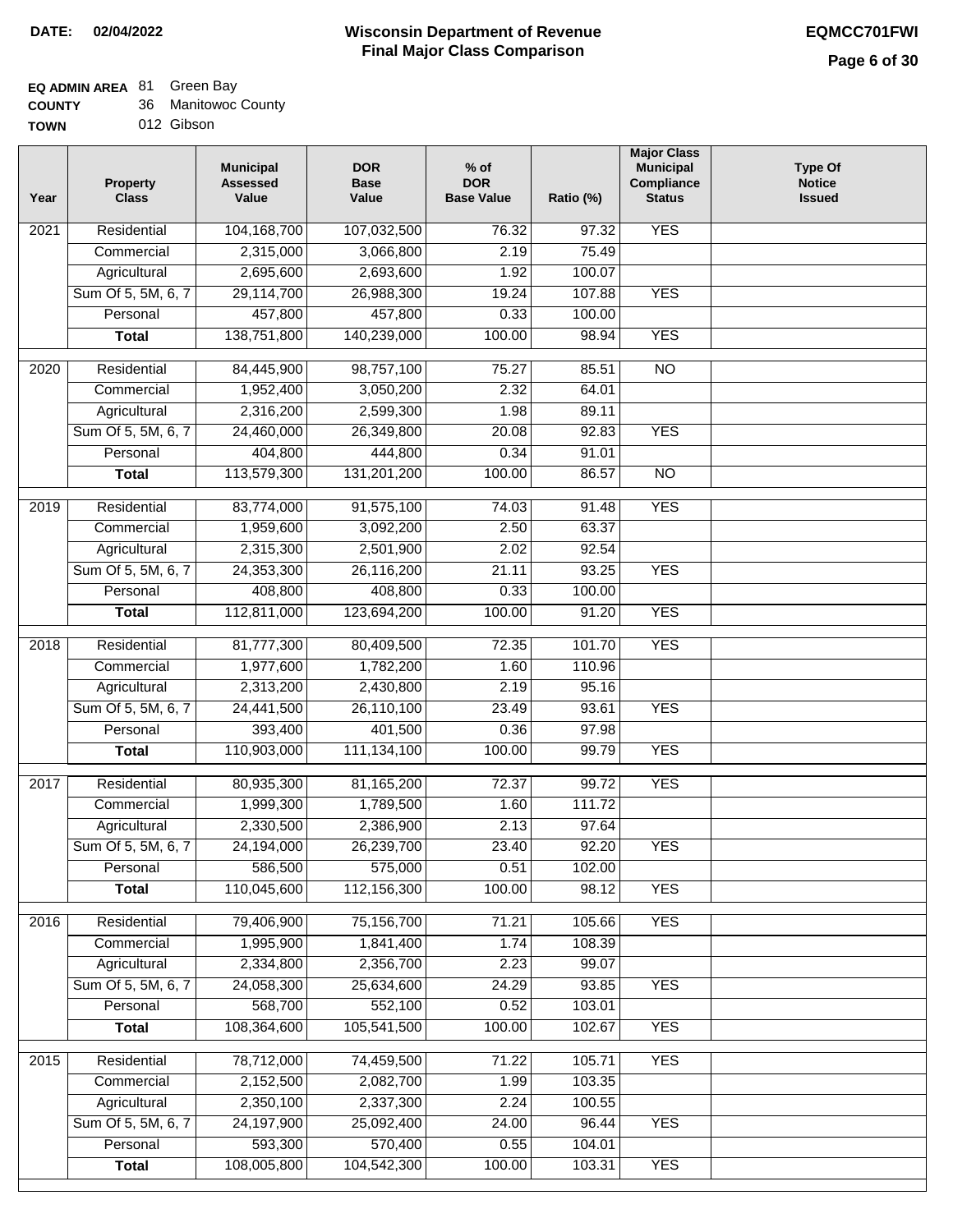### **EQ ADMIN AREA** 81 Green Bay

| <b>COUNTY</b> | 36 Manitowoc County |
|---------------|---------------------|
|---------------|---------------------|

**TOWN** 014 Kossuth

| Year | <b>Property</b><br><b>Class</b> | <b>Municipal</b><br><b>Assessed</b><br>Value | <b>DOR</b><br><b>Base</b><br>Value | $%$ of<br><b>DOR</b><br><b>Base Value</b> | Ratio (%) | <b>Major Class</b><br><b>Municipal</b><br>Compliance<br><b>Status</b> | <b>Type Of</b><br><b>Notice</b><br><b>Issued</b> |
|------|---------------------------------|----------------------------------------------|------------------------------------|-------------------------------------------|-----------|-----------------------------------------------------------------------|--------------------------------------------------|
| 2021 | Residential                     | 136,886,500                                  | 166,614,600                        | 82.97                                     | 82.16     | N <sub>O</sub>                                                        |                                                  |
|      | Commercial                      | 3,263,900                                    | 4,113,700                          | 2.05                                      | 79.34     |                                                                       |                                                  |
|      | Agricultural                    | 3,266,600                                    | 3,263,200                          | 1.62                                      | 100.10    |                                                                       |                                                  |
|      | Sum Of 5, 5M, 6, 7              | 26,212,400                                   | 26,622,000                         | 13.26                                     | 98.46     | <b>YES</b>                                                            |                                                  |
|      | Personal                        | 207,421                                      | 207,500                            | 0.10                                      | 99.96     |                                                                       |                                                  |
|      | <b>Total</b>                    | 169,836,821                                  | 200,821,000                        | 100.00                                    | 84.57     | $\overline{NO}$                                                       |                                                  |
| 2020 | Residential                     | 135,615,100                                  | 151,583,900                        | 81.74                                     | 89.47     | $\overline{NO}$                                                       |                                                  |
|      | Commercial                      | 3,207,300                                    | 4,123,900                          | 2.22                                      | 77.77     |                                                                       |                                                  |
|      | Agricultural                    | 3,162,300                                    | 3,157,400                          | 1.70                                      | 100.16    |                                                                       |                                                  |
|      | Sum Of 5, 5M, 6, 7              | 25,914,400                                   | 26, 165, 300                       | 14.11                                     | 99.04     | <b>YES</b>                                                            |                                                  |
|      | Personal                        | 423,941                                      | 423,900                            | 0.23                                      | 100.01    |                                                                       |                                                  |
|      | <b>Total</b>                    | 168,323,041                                  | 185,454,400                        | 100.00                                    | 90.76     | <b>NO</b>                                                             |                                                  |
| 2019 | Residential                     | 134,788,700                                  | 142,257,500                        | 81.44                                     | 94.75     | <b>YES</b>                                                            |                                                  |
|      | Commercial                      | 3,207,300                                    | 4,165,500                          | 2.38                                      | 77.00     |                                                                       |                                                  |
|      | Agricultural                    | 2,948,700                                    | 3,033,200                          | 1.74                                      | 97.21     |                                                                       |                                                  |
|      | Sum Of 5, 5M, 6, 7              | 24,964,500                                   | 25,036,800                         | 14.33                                     | 99.71     | <b>YES</b>                                                            |                                                  |
|      | Personal                        | 191,349                                      | 191,300                            | 0.11                                      | 100.03    |                                                                       |                                                  |
|      | <b>Total</b>                    | 166,100,549                                  | 174,684,300                        | 100.00                                    | 95.09     | <b>YES</b>                                                            |                                                  |
| 2018 | Residential                     | 133,551,000                                  | 135,576,800                        | 81.25                                     | 98.51     | <b>YES</b>                                                            |                                                  |
|      | Commercial                      | 3,184,700                                    | 2,384,300                          | 1.43                                      | 133.57    |                                                                       |                                                  |
|      | Agricultural                    | 2,949,100                                    | 2,949,300                          | 1.77                                      | 99.99     |                                                                       |                                                  |
|      | Sum Of 5, 5M, 6, 7              | 24,905,200                                   | 25,792,200                         | 15.46                                     | 96.56     | <b>YES</b>                                                            |                                                  |
|      | Personal                        | 157,917                                      | 157,900                            | 0.09                                      | 100.01    |                                                                       |                                                  |
|      | <b>Total</b>                    | 164,747,917                                  | 166,860,500                        | 100.00                                    | 98.73     | <b>YES</b>                                                            |                                                  |
| 2017 | Residential                     | 132,200,300                                  | 124,534,800                        | 79.75                                     | 106.16    | <b>YES</b>                                                            |                                                  |
|      | Commercial                      | 3,161,300                                    | 2,270,100                          | 1.45                                      | 139.26    |                                                                       |                                                  |
|      | Agricultural                    | 2,881,500                                    | 2,881,100                          | 1.85                                      | 100.01    |                                                                       |                                                  |
|      | Sum Of 5, 5M, 6, 7              | 24,824,800                                   | 26,042,300                         | 16.68                                     | 95.32     | <b>YES</b>                                                            |                                                  |
|      | Personal                        | 424,654                                      | 424,700                            | 0.27                                      | 99.99     |                                                                       |                                                  |
|      | <b>Total</b>                    | 163,492,554                                  | 156, 153, 000                      | 100.00                                    | 104.70    | <b>YES</b>                                                            |                                                  |
| 2016 | Residential                     | 130,873,300                                  | 128,353,500                        | 80.58                                     | 101.96    | <b>YES</b>                                                            |                                                  |
|      | Commercial                      | 3,162,200                                    | 2,225,500                          | 1.40                                      | 142.09    |                                                                       |                                                  |
|      | Agricultural                    | 2,807,700                                    | 2,836,200                          | 1.78                                      | 99.00     |                                                                       |                                                  |
|      | Sum Of 5, 5M, 6, 7              | 24,488,900                                   | 25,535,600                         | 16.03                                     | 95.90     | <b>YES</b>                                                            |                                                  |
|      | Personal                        | 305,031                                      | 328,000                            | 0.21                                      | 93.00     |                                                                       |                                                  |
|      | <b>Total</b>                    | 161,637,131                                  | 159,278,800                        | 100.00                                    | 101.48    | <b>YES</b>                                                            |                                                  |
| 2015 | Residential                     | 129,818,000                                  | 123,527,800                        | 79.34                                     | 105.09    | <b>YES</b>                                                            |                                                  |
|      | Commercial                      | 3,152,200                                    | 2,331,300                          | 1.50                                      | 135.21    |                                                                       |                                                  |
|      | Agricultural                    | 2,770,100                                    | 2,810,500                          | 1.81                                      | 98.56     |                                                                       |                                                  |
|      | Sum Of 5, 5M, 6, 7              | 23,842,600                                   | 26,723,500                         | 17.16                                     | 89.22     | N <sub>O</sub>                                                        |                                                  |
|      | Personal                        | 296,442                                      | 296,400                            | 0.19                                      | 100.01    |                                                                       |                                                  |
|      | <b>Total</b>                    | 159,879,342                                  | 155,689,500                        | 100.00                                    | 102.69    | N <sub>O</sub>                                                        |                                                  |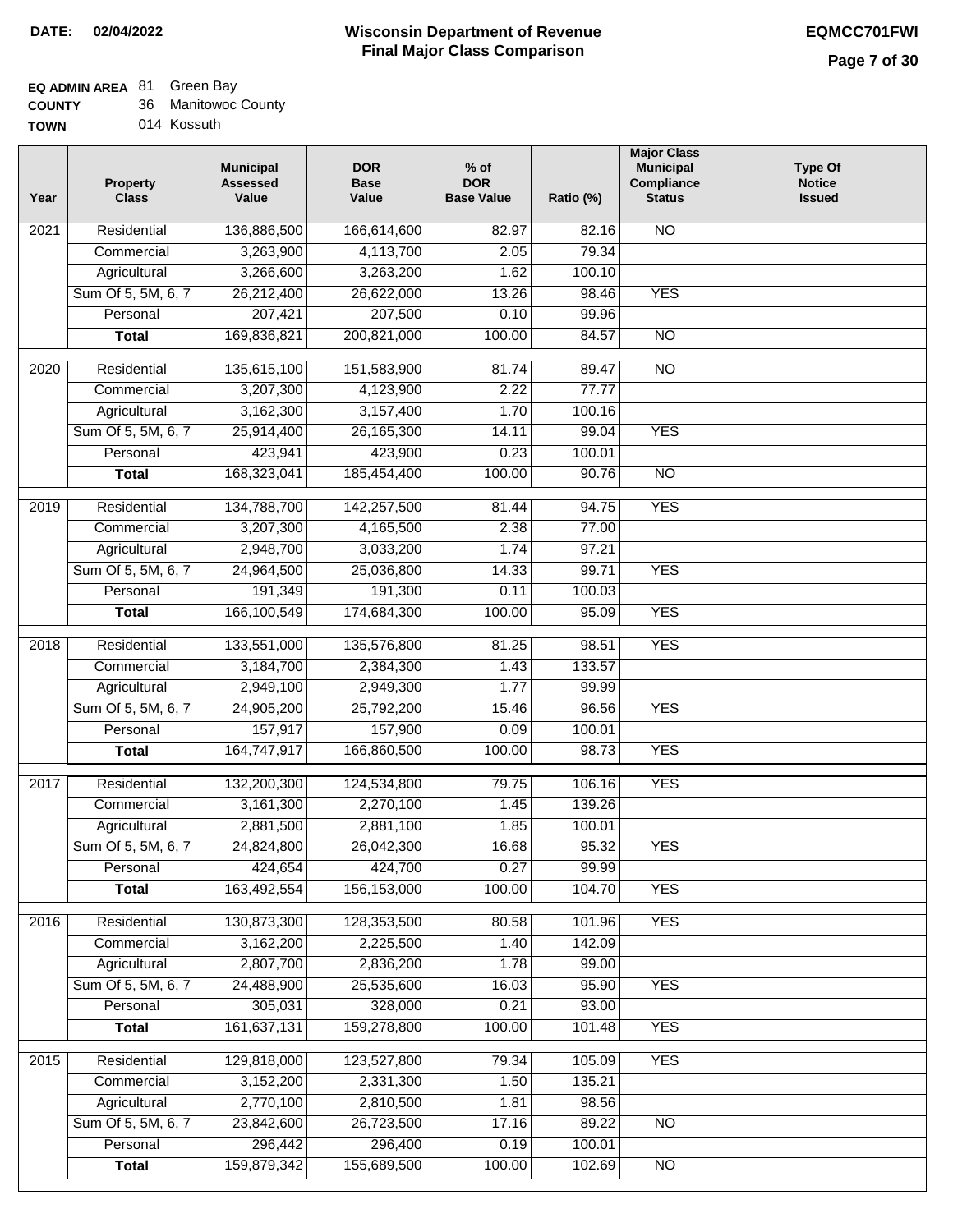| <b>COUNTY</b> | 36 Manitowoc County |
|---------------|---------------------|
| TOWN          | 016 Liberty         |

| N | 016 Liberty |
|---|-------------|
|   |             |

| Year              | <b>Property</b><br><b>Class</b> | <b>Municipal</b><br><b>Assessed</b><br>Value | <b>DOR</b><br><b>Base</b><br>Value | % of<br><b>DOR</b><br><b>Base Value</b> | Ratio (%) | <b>Major Class</b><br><b>Municipal</b><br>Compliance<br><b>Status</b> | <b>Type Of</b><br><b>Notice</b><br><b>Issued</b> |
|-------------------|---------------------------------|----------------------------------------------|------------------------------------|-----------------------------------------|-----------|-----------------------------------------------------------------------|--------------------------------------------------|
| $\overline{202}1$ | Residential                     | 109,516,400                                  | 131,400,600                        | 78.55                                   | 83.35     | <b>NO</b>                                                             |                                                  |
|                   | Commercial                      | 4,760,500                                    | 5,909,000                          | 3.53                                    | 80.56     |                                                                       |                                                  |
|                   | Agricultural                    | 2,564,000                                    | 2,850,200                          | 1.70                                    | 89.96     |                                                                       |                                                  |
|                   | Sum Of 5, 5M, 6, 7              | 25,823,700                                   | 27,083,700                         | 16.19                                   | 95.35     | <b>YES</b>                                                            |                                                  |
|                   | Personal                        | 38,300                                       | 43,500                             | 0.03                                    | 88.05     |                                                                       |                                                  |
|                   | <b>Total</b>                    | 142,702,900                                  | 167,287,000                        | 100.00                                  | 85.30     | $\overline{NO}$                                                       |                                                  |
| $\overline{2020}$ | Residential                     | 107,769,000                                  | 122,046,200                        | 77.51                                   | 88.30     | $\overline{NO}$                                                       |                                                  |
|                   | Commercial                      | 4,962,200                                    | 5,968,700                          | 3.79                                    | 83.14     |                                                                       |                                                  |
|                   | Agricultural                    | 2,467,600                                    | 2,740,000                          | 1.74                                    | 90.06     |                                                                       |                                                  |
|                   | Sum Of 5, 5M, 6, 7              | 24,870,300                                   | 26,664,600                         | 16.93                                   | 93.27     | <b>YES</b>                                                            |                                                  |
|                   | Personal                        | 42,400                                       | 46,600                             | 0.03                                    | 90.99     |                                                                       |                                                  |
|                   | <b>Total</b>                    | 140,111,500                                  | 157,466,100                        | 100.00                                  | 88.98     | $\overline{NO}$                                                       |                                                  |
| 2019              | Residential                     | 106,311,200                                  | 116,932,300                        | 76.68                                   | 90.92     | <b>YES</b>                                                            |                                                  |
|                   | Commercial                      | 4,880,500                                    | 5,940,900                          | 3.90                                    | 82.15     |                                                                       |                                                  |
|                   | Agricultural                    | 2,543,900                                    | 2,629,000                          | 1.72                                    | 96.76     |                                                                       |                                                  |
|                   | Sum Of 5, 5M, 6, 7              | 24,890,700                                   | 26,948,100                         | 17.67                                   | 92.37     | <b>YES</b>                                                            |                                                  |
|                   | Personal                        | 45,800                                       | 45,800                             | 0.03                                    | 100.00    |                                                                       |                                                  |
|                   | <b>Total</b>                    | 138,672,100                                  | 152,496,100                        | 100.00                                  | 90.93     | <b>YES</b>                                                            |                                                  |
| 2018              | Residential                     | 105,764,500                                  | 108,416,600                        | 76.68                                   | 97.55     | <b>YES</b>                                                            |                                                  |
|                   | Commercial                      | 4,734,700                                    | 4,504,600                          | 3.19                                    | 105.11    |                                                                       |                                                  |
|                   | Agricultural                    | 2,544,900                                    | 2,555,100                          | 1.81                                    | 99.60     |                                                                       |                                                  |
|                   | Sum Of 5, 5M, 6, 7              | 24,910,500                                   | 25,836,400                         | 18.27                                   | 96.42     | <b>YES</b>                                                            |                                                  |
|                   | Personal                        | 79,900                                       | 81,500                             | 0.06                                    | 98.04     |                                                                       |                                                  |
|                   | <b>Total</b>                    | 138,034,500                                  | 141,394,200                        | 100.00                                  | 97.62     | <b>YES</b>                                                            |                                                  |
| $\overline{2017}$ | Residential                     | 104,875,800                                  | 103,341,600                        | 75.56                                   | 101.48    | <b>YES</b>                                                            |                                                  |
|                   | Commercial                      | 4,728,800                                    | 4,408,200                          | 3.22                                    | 107.27    |                                                                       |                                                  |
|                   | Agricultural                    | 2,545,500                                    | 2,493,800                          | 1.82                                    | 102.07    |                                                                       |                                                  |
|                   | Sum Of 5, 5M, 6, 7              | 24,674,800                                   | 26,082,600                         | 19.07                                   | 94.60     | <b>YES</b>                                                            |                                                  |
|                   | Personal                        | 436,300                                      | 436,300                            | 0.32                                    | 100.00    |                                                                       |                                                  |
|                   | <b>Total</b>                    | 137,261,200                                  | 136,762,500                        | 100.00                                  | 100.36    | <b>YES</b>                                                            |                                                  |
| 2016              | Residential                     | 104,096,100                                  | 104,568,600                        | 75.76                                   | 99.55     | <b>YES</b>                                                            |                                                  |
|                   | Commercial                      | 4,791,800                                    | 4,604,800                          | 3.34                                    | 104.06    |                                                                       |                                                  |
|                   | Agricultural                    | 2,547,000                                    | 2,456,700                          | 1.78                                    | 103.68    |                                                                       |                                                  |
|                   | Sum Of 5, 5M, 6, 7              | 24,606,800                                   | 25,850,400                         | 18.73                                   | 95.19     | <b>YES</b>                                                            |                                                  |
|                   | Personal                        | 541,300                                      | 552,300                            | 0.40                                    | 98.01     |                                                                       |                                                  |
|                   | <b>Total</b>                    | 136,583,000                                  | 138,032,800                        | 100.00                                  | 98.95     | <b>YES</b>                                                            |                                                  |
| 2015              | Residential                     | 102,881,400                                  | 105,332,900                        | 75.97                                   | 97.67     | <b>YES</b>                                                            |                                                  |
|                   | Commercial                      | 4,722,000                                    | 4,772,200                          | 3.44                                    | 98.95     |                                                                       |                                                  |
|                   | Agricultural                    | 2,541,500                                    | 2,427,900                          | 1.75                                    | 104.68    |                                                                       |                                                  |
|                   | Sum Of 5, 5M, 6, 7              | 24,495,500                                   | 25,527,000                         | 18.41                                   | 95.96     | <b>YES</b>                                                            |                                                  |
|                   | Personal                        | 594,400                                      | 594,400                            | 0.43                                    | 100.00    |                                                                       |                                                  |
|                   | <b>Total</b>                    | 135,234,800                                  | 138,654,400                        | 100.00                                  | 97.53     | <b>YES</b>                                                            |                                                  |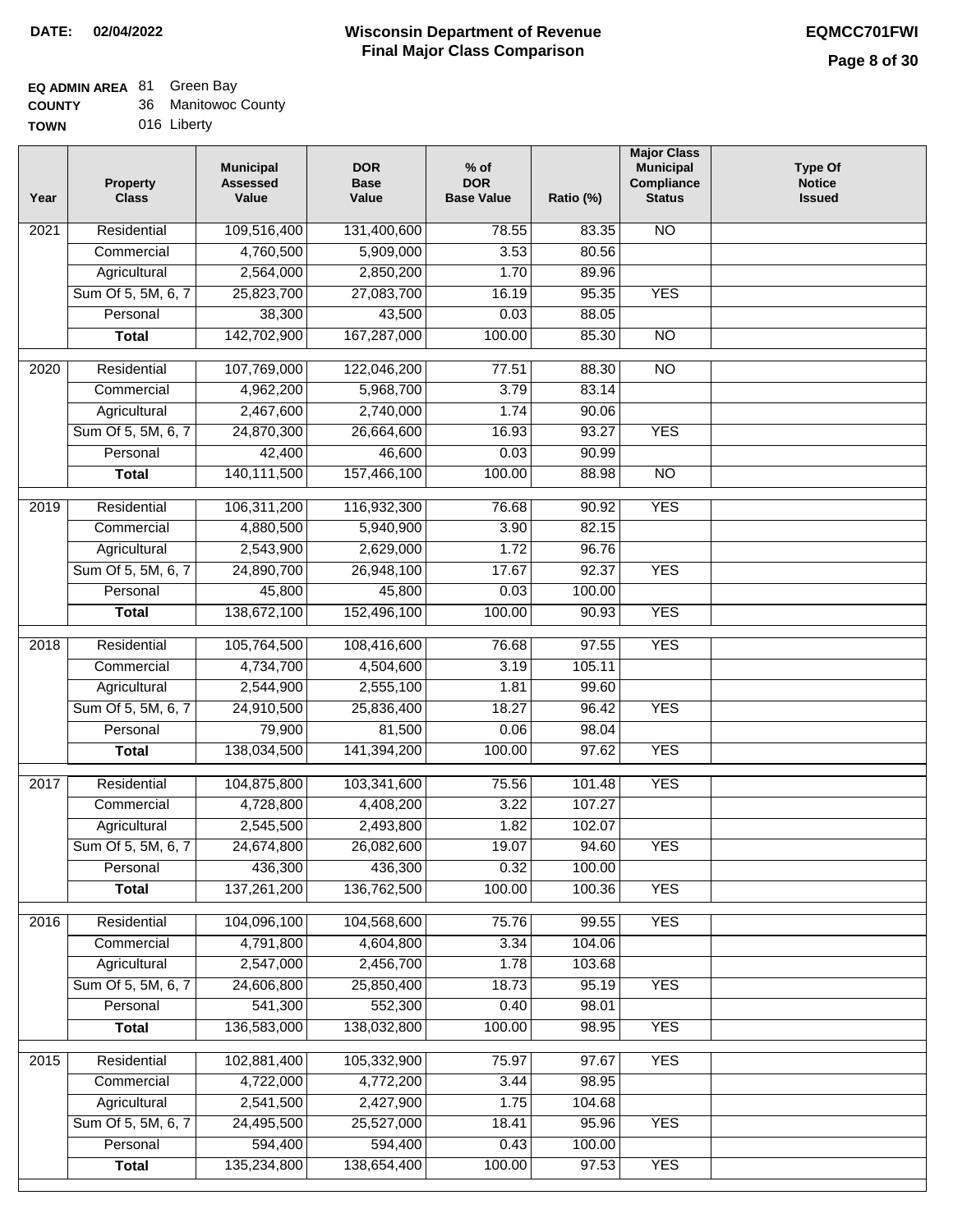### **EQ ADMIN AREA** 81 Green Bay

| <b>COUNTY</b> | 36 Manitowoc County |
|---------------|---------------------|
| <b>TOWN</b>   | 018 Manitowoc       |

| Year | <b>Property</b><br><b>Class</b> | <b>Municipal</b><br><b>Assessed</b><br>Value | <b>DOR</b><br><b>Base</b><br>Value | $%$ of<br><b>DOR</b><br><b>Base Value</b> | Ratio (%) | <b>Major Class</b><br><b>Municipal</b><br>Compliance<br><b>Status</b> | <b>Type Of</b><br><b>Notice</b><br><b>Issued</b> |
|------|---------------------------------|----------------------------------------------|------------------------------------|-------------------------------------------|-----------|-----------------------------------------------------------------------|--------------------------------------------------|
| 2021 | Residential                     | 83,311,100                                   | 101,264,700                        | 94.79                                     | 82.27     | <b>NO</b>                                                             |                                                  |
|      | Commercial                      | 2,054,100                                    | 2,119,700                          | 1.98                                      | 96.91     |                                                                       |                                                  |
|      | Agricultural                    | 322,900                                      | 371,300                            | 0.35                                      | 86.96     |                                                                       |                                                  |
|      | Sum Of 5, 5M, 6, 7              | 2,074,500                                    | 3,023,700                          | 2.83                                      | 68.61     |                                                                       |                                                  |
|      | Personal                        | 44,922                                       | 51,700                             | 0.05                                      | 86.89     |                                                                       |                                                  |
|      | <b>Total</b>                    | 87,807,522                                   | 106,831,100                        | 100.00                                    | 82.19     | $\overline{NO}$                                                       |                                                  |
| 2020 | Residential                     | 83,091,100                                   | 95,304,300                         | 94.51                                     | 87.19     | $\overline{NO}$                                                       |                                                  |
|      | Commercial                      | 2,054,100                                    | 2,141,100                          | 2.12                                      | 95.94     |                                                                       |                                                  |
|      | Agricultural                    | 349,300                                      | 356,900                            | 0.35                                      | 97.87     |                                                                       |                                                  |
|      | Sum Of 5, 5M, 6, 7              | 2,022,000                                    | 2,963,200                          | 2.94                                      | 68.24     |                                                                       |                                                  |
|      | Personal                        | 70,224                                       | 78,900                             | 0.08                                      | 89.00     |                                                                       |                                                  |
|      | <b>Total</b>                    | 87,586,724                                   | 100,844,400                        | 100.00                                    | 86.85     | $\overline{NO}$                                                       |                                                  |
| 2019 | Residential                     | 82,669,500                                   | 92,845,300                         | 94.34                                     | 89.04     | $\overline{NO}$                                                       |                                                  |
|      | Commercial                      | 2,054,100                                    | 2,162,700                          | 2.20                                      | 94.98     |                                                                       |                                                  |
|      | Agricultural                    | 331,800                                      | 342,800                            | 0.35                                      | 96.79     |                                                                       |                                                  |
|      | Sum Of 5, 5M, 6, 7              | 2,022,200                                    | 2,989,200                          | 3.04                                      | 67.65     |                                                                       |                                                  |
|      | Personal                        | 74,681                                       | 76,200                             | 0.08                                      | 98.01     |                                                                       |                                                  |
|      | <b>Total</b>                    | 87, 152, 281                                 | 98,416,200                         | 100.00                                    | 88.55     | $\overline{NO}$                                                       |                                                  |
| 2018 | Residential                     | 81,587,700                                   | 86,552,400                         | 94.30                                     | 94.26     | <b>YES</b>                                                            |                                                  |
|      | Commercial                      | 2,054,100                                    | 1,916,200                          | 2.09                                      | 107.20    |                                                                       |                                                  |
|      | Agricultural                    | 331,600                                      | 333,400                            | 0.36                                      | 99.46     |                                                                       |                                                  |
|      | Sum Of 5, 5M, 6, 7              | 1,964,500                                    | 2,898,700                          | 3.16                                      | 67.77     |                                                                       |                                                  |
|      | Personal                        | 77,879                                       | 79,500                             | 0.09                                      | 97.96     |                                                                       |                                                  |
|      | <b>Total</b>                    | 86,015,779                                   | 91,780,200                         | 100.00                                    | 93.72     | <b>YES</b>                                                            |                                                  |
| 2017 | Residential                     | 81,004,500                                   | 81,864,900                         | 93.75                                     | 98.95     | <b>YES</b>                                                            |                                                  |
|      | Commercial                      | 2,054,100                                    | 1,860,400                          | 2.13                                      | 110.41    |                                                                       |                                                  |
|      | Agricultural                    | 332,000                                      | 326,000                            | 0.37                                      | 101.84    |                                                                       |                                                  |
|      | Sum Of 5, 5M, 6, 7              | 1,964,500                                    | 2,946,000                          | 3.37                                      | 66.68     |                                                                       |                                                  |
|      | Personal                        | 317,800                                      | 324,400                            | 0.37                                      | 97.97     |                                                                       |                                                  |
|      | <b>Total</b>                    | 85,672,900                                   | 87,321,700                         | 100.00                                    | 98.11     | <b>YES</b>                                                            |                                                  |
| 2016 | Residential                     | 80,826,500                                   | 83,277,800                         | 93.93                                     | 97.06     | <b>YES</b>                                                            |                                                  |
|      | Commercial                      | 2,048,400                                    | 1,911,900                          | 2.16                                      | 107.14    |                                                                       |                                                  |
|      | Agricultural                    | 331,900                                      | 321,100                            | 0.36                                      | 103.36    |                                                                       |                                                  |
|      | Sum Of 5, 5M, 6, 7              | 1,964,600                                    | 2,881,100                          | 3.25                                      | 68.19     |                                                                       |                                                  |
|      | Personal                        | 259,572                                      | 264,900                            | 0.30                                      | 97.99     |                                                                       |                                                  |
|      | <b>Total</b>                    | 85,430,972                                   | 88,656,800                         | 100.00                                    | 96.36     | <b>YES</b>                                                            |                                                  |
| 2015 | Residential                     | 79,637,600                                   | 82,070,600                         | 93.79                                     | 97.04     | <b>YES</b>                                                            |                                                  |
|      | Commercial                      | 2,048,400                                    | 2,012,500                          | 2.30                                      | 101.78    |                                                                       |                                                  |
|      | Agricultural                    | 331,900                                      | 317,700                            | 0.36                                      | 104.47    |                                                                       |                                                  |
|      | Sum Of 5, 5M, 6, 7              | 1,964,600                                    | 2,779,000                          | 3.18                                      | 70.69     |                                                                       |                                                  |
|      | Personal                        | 320,927                                      | 324,200                            | 0.37                                      | 98.99     |                                                                       |                                                  |
|      | <b>Total</b>                    | 84,303,427                                   | 87,504,000                         | 100.00                                    | 96.34     | <b>YES</b>                                                            |                                                  |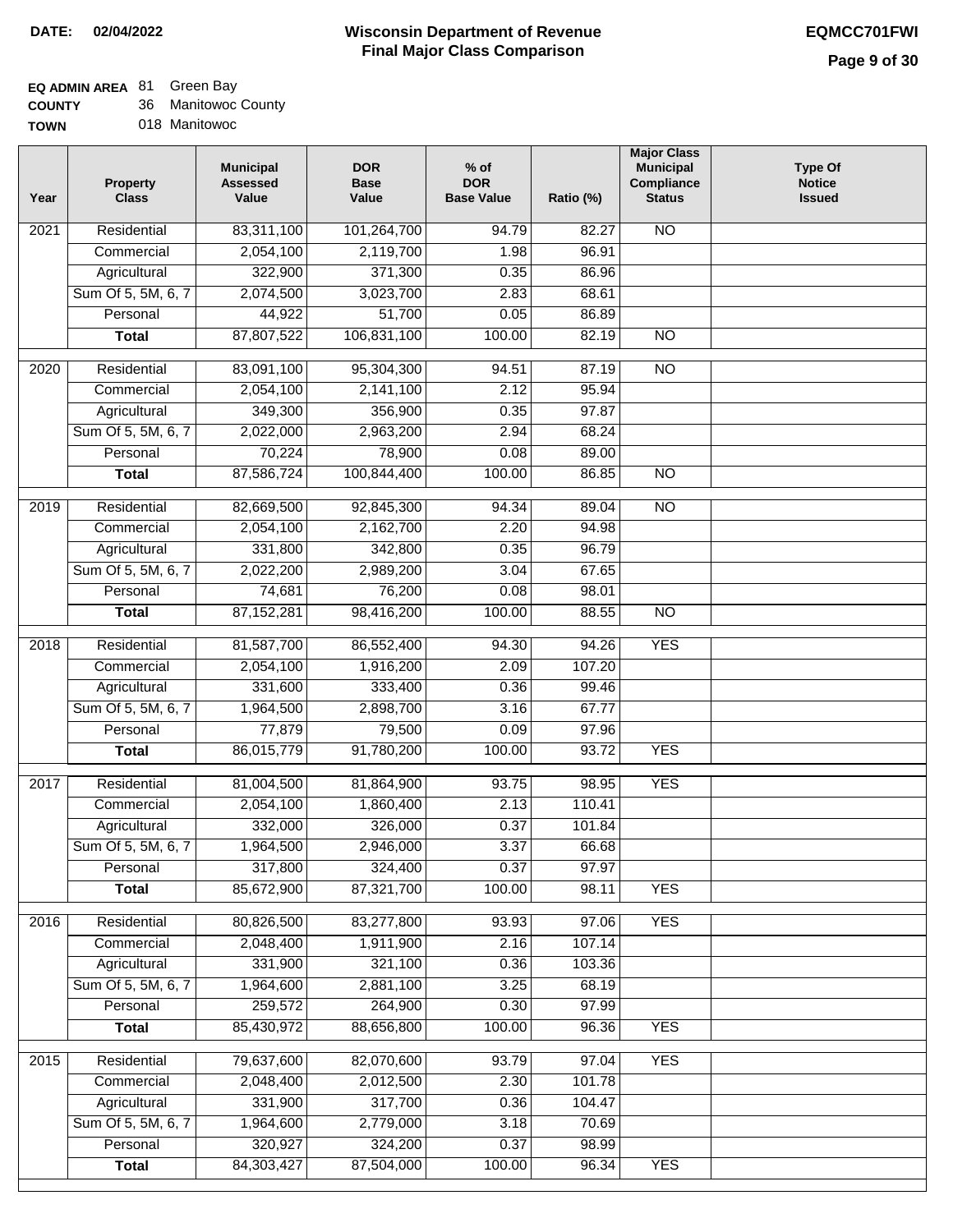# **EQ ADMIN AREA** 81 Green Bay

**COUNTY TOWN** 36 Manitowoc County 020 Manitowoc Rapids

| 174,006,500<br><b>NO</b><br>Residential<br>220,837,900<br>87.63<br>78.79<br>2021<br>10,686,600<br>4.24<br>93.25<br>Commercial<br>9,965,100<br>1,816,000<br>Agricultural<br>2,154,400<br>0.85<br>84.29<br>Sum Of 5, 5M, 6, 7<br>16,453,800<br>18,015,400<br>7.15<br>91.33<br>278,500<br>327,600<br>Personal<br>0.13<br>85.01<br>202,519,900<br>252,021,900<br>100.00<br>80.36<br>$\overline{NO}$<br><b>Total</b><br>$\overline{2020}$<br>Residential<br>171,749,400<br>202,048,000<br>85.00<br>$\overline{10}$<br>86.48<br>10,144,300<br>10,976,700<br>4.70<br>92.42<br>Commercial<br>1,816,900<br>Agricultural<br>2,073,600<br>0.89<br>87.62<br>Sum Of 5, 5M, 6, 7<br>16,768,300<br>91.40<br>18,346,800<br>7.85<br>174,200<br>Personal<br>198,000<br>0.08<br>87.98<br>200,653,100<br>$\overline{NO}$<br><b>Total</b><br>233,643,100<br>100.00<br>85.88<br>$\overline{NO}$<br>2019<br>Residential<br>169,633,900<br>191,834,900<br>85.82<br>88.43<br>Commercial<br>9,973,800<br>10,890,500<br>4.87<br>91.58<br>1,815,200<br>1,989,600<br>91.23<br>Agricultural<br>0.89<br>Sum Of 5, 5M, 6, 7<br>16,866,400<br>18,617,000<br>8.33<br>90.60<br>181,100<br>Personal<br>188,600<br>0.08<br>96.02<br>198,470,400<br>223,520,600<br>100.00<br>88.79<br>$\overline{NO}$<br><b>Total</b><br>168,130,700<br>172,990,800<br><b>YES</b><br>2018<br>Residential<br>84.93<br>97.19<br>5.12<br>Commercial<br>9,886,000<br>10,428,700<br>94.80<br>1,818,000<br>1,936,500<br>0.95<br>93.88<br>Agricultural<br>Sum Of 5, 5M, 6, 7<br>16,981,400<br>18,124,400<br>8.90<br>93.69<br>220,000<br>217,800<br>0.11<br>101.01<br>Personal<br><b>YES</b><br>197,036,100<br>203,698,200<br>100.00<br>96.73<br><b>Total</b><br><b>YES</b><br>Residential<br>167,232,800<br>162,373,900<br>81.26<br>102.99<br>2017<br>9,779,100<br>9,831,300<br>4.92<br>99.47<br>Commercial<br>1,822,400<br>1,894,900<br>0.95<br>96.17<br>Agricultural<br>Sum Of 5, 5M, 6, 7<br>17,042,600<br>18,325,900<br>9.17<br>93.00<br>7,240,700<br>3.70<br>98.00<br>Personal<br>7,388,500<br>203,117,600<br>199,814,500<br>100.00<br>101.65<br><b>YES</b><br><b>Total</b><br>2016<br>Residential<br>166, 153, 400<br>167,927,500<br>82.05<br>98.94<br><b>YES</b><br>9,710,900<br>Commercial<br>10,064,000<br>4.92<br>96.49<br>1,823,700<br>1,866,300<br>0.91<br>97.72<br>Agricultural<br>17,202,800<br>Sum Of 5, 5M, 6, 7<br>18,317,500<br>8.95<br>93.91<br>6,417,200<br>Personal<br>6,482,000<br>3.17<br>99.00<br>201,308,000<br>204,657,300<br>100.00<br>98.36<br><b>YES</b><br><b>Total</b><br>164,198,600<br>165, 147, 500<br><b>YES</b><br>2015<br>Residential<br>81.94<br>99.43<br>9,545,400<br>5.17<br><b>YES</b><br>10,417,700<br>91.63<br>Commercial<br>Agricultural<br>1,823,500<br>1,845,700<br>98.80<br>0.92<br>Sum Of 5, 5M, 6, 7<br>17,008,400<br>17,690,900<br>8.78<br>96.14<br><b>YES</b><br>6,436,200<br>6,436,200<br>3.19<br>Personal<br>100.00<br>199,012,100<br>100.00<br><b>YES</b><br>201,538,000<br>98.75<br><b>Total</b> | Year | <b>Property</b><br><b>Class</b> | <b>Municipal</b><br><b>Assessed</b><br>Value | <b>DOR</b><br><b>Base</b><br>Value | $%$ of<br><b>DOR</b><br><b>Base Value</b> | Ratio (%) | <b>Major Class</b><br><b>Municipal</b><br>Compliance<br><b>Status</b> | <b>Type Of</b><br><b>Notice</b><br><b>Issued</b> |
|--------------------------------------------------------------------------------------------------------------------------------------------------------------------------------------------------------------------------------------------------------------------------------------------------------------------------------------------------------------------------------------------------------------------------------------------------------------------------------------------------------------------------------------------------------------------------------------------------------------------------------------------------------------------------------------------------------------------------------------------------------------------------------------------------------------------------------------------------------------------------------------------------------------------------------------------------------------------------------------------------------------------------------------------------------------------------------------------------------------------------------------------------------------------------------------------------------------------------------------------------------------------------------------------------------------------------------------------------------------------------------------------------------------------------------------------------------------------------------------------------------------------------------------------------------------------------------------------------------------------------------------------------------------------------------------------------------------------------------------------------------------------------------------------------------------------------------------------------------------------------------------------------------------------------------------------------------------------------------------------------------------------------------------------------------------------------------------------------------------------------------------------------------------------------------------------------------------------------------------------------------------------------------------------------------------------------------------------------------------------------------------------------------------------------------------------------------------------------------------------------------------------------------------------------------------------------------------------------------------------------------------------------------------------------------------------------------------------------------------------------------------------------------------------------------------------------------------------------------------------------------------------------------------------------------------------------------------------------------------------|------|---------------------------------|----------------------------------------------|------------------------------------|-------------------------------------------|-----------|-----------------------------------------------------------------------|--------------------------------------------------|
|                                                                                                                                                                                                                                                                                                                                                                                                                                                                                                                                                                                                                                                                                                                                                                                                                                                                                                                                                                                                                                                                                                                                                                                                                                                                                                                                                                                                                                                                                                                                                                                                                                                                                                                                                                                                                                                                                                                                                                                                                                                                                                                                                                                                                                                                                                                                                                                                                                                                                                                                                                                                                                                                                                                                                                                                                                                                                                                                                                                            |      |                                 |                                              |                                    |                                           |           |                                                                       |                                                  |
|                                                                                                                                                                                                                                                                                                                                                                                                                                                                                                                                                                                                                                                                                                                                                                                                                                                                                                                                                                                                                                                                                                                                                                                                                                                                                                                                                                                                                                                                                                                                                                                                                                                                                                                                                                                                                                                                                                                                                                                                                                                                                                                                                                                                                                                                                                                                                                                                                                                                                                                                                                                                                                                                                                                                                                                                                                                                                                                                                                                            |      |                                 |                                              |                                    |                                           |           |                                                                       |                                                  |
|                                                                                                                                                                                                                                                                                                                                                                                                                                                                                                                                                                                                                                                                                                                                                                                                                                                                                                                                                                                                                                                                                                                                                                                                                                                                                                                                                                                                                                                                                                                                                                                                                                                                                                                                                                                                                                                                                                                                                                                                                                                                                                                                                                                                                                                                                                                                                                                                                                                                                                                                                                                                                                                                                                                                                                                                                                                                                                                                                                                            |      |                                 |                                              |                                    |                                           |           |                                                                       |                                                  |
|                                                                                                                                                                                                                                                                                                                                                                                                                                                                                                                                                                                                                                                                                                                                                                                                                                                                                                                                                                                                                                                                                                                                                                                                                                                                                                                                                                                                                                                                                                                                                                                                                                                                                                                                                                                                                                                                                                                                                                                                                                                                                                                                                                                                                                                                                                                                                                                                                                                                                                                                                                                                                                                                                                                                                                                                                                                                                                                                                                                            |      |                                 |                                              |                                    |                                           |           |                                                                       |                                                  |
|                                                                                                                                                                                                                                                                                                                                                                                                                                                                                                                                                                                                                                                                                                                                                                                                                                                                                                                                                                                                                                                                                                                                                                                                                                                                                                                                                                                                                                                                                                                                                                                                                                                                                                                                                                                                                                                                                                                                                                                                                                                                                                                                                                                                                                                                                                                                                                                                                                                                                                                                                                                                                                                                                                                                                                                                                                                                                                                                                                                            |      |                                 |                                              |                                    |                                           |           |                                                                       |                                                  |
|                                                                                                                                                                                                                                                                                                                                                                                                                                                                                                                                                                                                                                                                                                                                                                                                                                                                                                                                                                                                                                                                                                                                                                                                                                                                                                                                                                                                                                                                                                                                                                                                                                                                                                                                                                                                                                                                                                                                                                                                                                                                                                                                                                                                                                                                                                                                                                                                                                                                                                                                                                                                                                                                                                                                                                                                                                                                                                                                                                                            |      |                                 |                                              |                                    |                                           |           |                                                                       |                                                  |
|                                                                                                                                                                                                                                                                                                                                                                                                                                                                                                                                                                                                                                                                                                                                                                                                                                                                                                                                                                                                                                                                                                                                                                                                                                                                                                                                                                                                                                                                                                                                                                                                                                                                                                                                                                                                                                                                                                                                                                                                                                                                                                                                                                                                                                                                                                                                                                                                                                                                                                                                                                                                                                                                                                                                                                                                                                                                                                                                                                                            |      |                                 |                                              |                                    |                                           |           |                                                                       |                                                  |
|                                                                                                                                                                                                                                                                                                                                                                                                                                                                                                                                                                                                                                                                                                                                                                                                                                                                                                                                                                                                                                                                                                                                                                                                                                                                                                                                                                                                                                                                                                                                                                                                                                                                                                                                                                                                                                                                                                                                                                                                                                                                                                                                                                                                                                                                                                                                                                                                                                                                                                                                                                                                                                                                                                                                                                                                                                                                                                                                                                                            |      |                                 |                                              |                                    |                                           |           |                                                                       |                                                  |
|                                                                                                                                                                                                                                                                                                                                                                                                                                                                                                                                                                                                                                                                                                                                                                                                                                                                                                                                                                                                                                                                                                                                                                                                                                                                                                                                                                                                                                                                                                                                                                                                                                                                                                                                                                                                                                                                                                                                                                                                                                                                                                                                                                                                                                                                                                                                                                                                                                                                                                                                                                                                                                                                                                                                                                                                                                                                                                                                                                                            |      |                                 |                                              |                                    |                                           |           |                                                                       |                                                  |
|                                                                                                                                                                                                                                                                                                                                                                                                                                                                                                                                                                                                                                                                                                                                                                                                                                                                                                                                                                                                                                                                                                                                                                                                                                                                                                                                                                                                                                                                                                                                                                                                                                                                                                                                                                                                                                                                                                                                                                                                                                                                                                                                                                                                                                                                                                                                                                                                                                                                                                                                                                                                                                                                                                                                                                                                                                                                                                                                                                                            |      |                                 |                                              |                                    |                                           |           |                                                                       |                                                  |
|                                                                                                                                                                                                                                                                                                                                                                                                                                                                                                                                                                                                                                                                                                                                                                                                                                                                                                                                                                                                                                                                                                                                                                                                                                                                                                                                                                                                                                                                                                                                                                                                                                                                                                                                                                                                                                                                                                                                                                                                                                                                                                                                                                                                                                                                                                                                                                                                                                                                                                                                                                                                                                                                                                                                                                                                                                                                                                                                                                                            |      |                                 |                                              |                                    |                                           |           |                                                                       |                                                  |
|                                                                                                                                                                                                                                                                                                                                                                                                                                                                                                                                                                                                                                                                                                                                                                                                                                                                                                                                                                                                                                                                                                                                                                                                                                                                                                                                                                                                                                                                                                                                                                                                                                                                                                                                                                                                                                                                                                                                                                                                                                                                                                                                                                                                                                                                                                                                                                                                                                                                                                                                                                                                                                                                                                                                                                                                                                                                                                                                                                                            |      |                                 |                                              |                                    |                                           |           |                                                                       |                                                  |
|                                                                                                                                                                                                                                                                                                                                                                                                                                                                                                                                                                                                                                                                                                                                                                                                                                                                                                                                                                                                                                                                                                                                                                                                                                                                                                                                                                                                                                                                                                                                                                                                                                                                                                                                                                                                                                                                                                                                                                                                                                                                                                                                                                                                                                                                                                                                                                                                                                                                                                                                                                                                                                                                                                                                                                                                                                                                                                                                                                                            |      |                                 |                                              |                                    |                                           |           |                                                                       |                                                  |
|                                                                                                                                                                                                                                                                                                                                                                                                                                                                                                                                                                                                                                                                                                                                                                                                                                                                                                                                                                                                                                                                                                                                                                                                                                                                                                                                                                                                                                                                                                                                                                                                                                                                                                                                                                                                                                                                                                                                                                                                                                                                                                                                                                                                                                                                                                                                                                                                                                                                                                                                                                                                                                                                                                                                                                                                                                                                                                                                                                                            |      |                                 |                                              |                                    |                                           |           |                                                                       |                                                  |
|                                                                                                                                                                                                                                                                                                                                                                                                                                                                                                                                                                                                                                                                                                                                                                                                                                                                                                                                                                                                                                                                                                                                                                                                                                                                                                                                                                                                                                                                                                                                                                                                                                                                                                                                                                                                                                                                                                                                                                                                                                                                                                                                                                                                                                                                                                                                                                                                                                                                                                                                                                                                                                                                                                                                                                                                                                                                                                                                                                                            |      |                                 |                                              |                                    |                                           |           |                                                                       |                                                  |
|                                                                                                                                                                                                                                                                                                                                                                                                                                                                                                                                                                                                                                                                                                                                                                                                                                                                                                                                                                                                                                                                                                                                                                                                                                                                                                                                                                                                                                                                                                                                                                                                                                                                                                                                                                                                                                                                                                                                                                                                                                                                                                                                                                                                                                                                                                                                                                                                                                                                                                                                                                                                                                                                                                                                                                                                                                                                                                                                                                                            |      |                                 |                                              |                                    |                                           |           |                                                                       |                                                  |
|                                                                                                                                                                                                                                                                                                                                                                                                                                                                                                                                                                                                                                                                                                                                                                                                                                                                                                                                                                                                                                                                                                                                                                                                                                                                                                                                                                                                                                                                                                                                                                                                                                                                                                                                                                                                                                                                                                                                                                                                                                                                                                                                                                                                                                                                                                                                                                                                                                                                                                                                                                                                                                                                                                                                                                                                                                                                                                                                                                                            |      |                                 |                                              |                                    |                                           |           |                                                                       |                                                  |
|                                                                                                                                                                                                                                                                                                                                                                                                                                                                                                                                                                                                                                                                                                                                                                                                                                                                                                                                                                                                                                                                                                                                                                                                                                                                                                                                                                                                                                                                                                                                                                                                                                                                                                                                                                                                                                                                                                                                                                                                                                                                                                                                                                                                                                                                                                                                                                                                                                                                                                                                                                                                                                                                                                                                                                                                                                                                                                                                                                                            |      |                                 |                                              |                                    |                                           |           |                                                                       |                                                  |
|                                                                                                                                                                                                                                                                                                                                                                                                                                                                                                                                                                                                                                                                                                                                                                                                                                                                                                                                                                                                                                                                                                                                                                                                                                                                                                                                                                                                                                                                                                                                                                                                                                                                                                                                                                                                                                                                                                                                                                                                                                                                                                                                                                                                                                                                                                                                                                                                                                                                                                                                                                                                                                                                                                                                                                                                                                                                                                                                                                                            |      |                                 |                                              |                                    |                                           |           |                                                                       |                                                  |
|                                                                                                                                                                                                                                                                                                                                                                                                                                                                                                                                                                                                                                                                                                                                                                                                                                                                                                                                                                                                                                                                                                                                                                                                                                                                                                                                                                                                                                                                                                                                                                                                                                                                                                                                                                                                                                                                                                                                                                                                                                                                                                                                                                                                                                                                                                                                                                                                                                                                                                                                                                                                                                                                                                                                                                                                                                                                                                                                                                                            |      |                                 |                                              |                                    |                                           |           |                                                                       |                                                  |
|                                                                                                                                                                                                                                                                                                                                                                                                                                                                                                                                                                                                                                                                                                                                                                                                                                                                                                                                                                                                                                                                                                                                                                                                                                                                                                                                                                                                                                                                                                                                                                                                                                                                                                                                                                                                                                                                                                                                                                                                                                                                                                                                                                                                                                                                                                                                                                                                                                                                                                                                                                                                                                                                                                                                                                                                                                                                                                                                                                                            |      |                                 |                                              |                                    |                                           |           |                                                                       |                                                  |
|                                                                                                                                                                                                                                                                                                                                                                                                                                                                                                                                                                                                                                                                                                                                                                                                                                                                                                                                                                                                                                                                                                                                                                                                                                                                                                                                                                                                                                                                                                                                                                                                                                                                                                                                                                                                                                                                                                                                                                                                                                                                                                                                                                                                                                                                                                                                                                                                                                                                                                                                                                                                                                                                                                                                                                                                                                                                                                                                                                                            |      |                                 |                                              |                                    |                                           |           |                                                                       |                                                  |
|                                                                                                                                                                                                                                                                                                                                                                                                                                                                                                                                                                                                                                                                                                                                                                                                                                                                                                                                                                                                                                                                                                                                                                                                                                                                                                                                                                                                                                                                                                                                                                                                                                                                                                                                                                                                                                                                                                                                                                                                                                                                                                                                                                                                                                                                                                                                                                                                                                                                                                                                                                                                                                                                                                                                                                                                                                                                                                                                                                                            |      |                                 |                                              |                                    |                                           |           |                                                                       |                                                  |
|                                                                                                                                                                                                                                                                                                                                                                                                                                                                                                                                                                                                                                                                                                                                                                                                                                                                                                                                                                                                                                                                                                                                                                                                                                                                                                                                                                                                                                                                                                                                                                                                                                                                                                                                                                                                                                                                                                                                                                                                                                                                                                                                                                                                                                                                                                                                                                                                                                                                                                                                                                                                                                                                                                                                                                                                                                                                                                                                                                                            |      |                                 |                                              |                                    |                                           |           |                                                                       |                                                  |
|                                                                                                                                                                                                                                                                                                                                                                                                                                                                                                                                                                                                                                                                                                                                                                                                                                                                                                                                                                                                                                                                                                                                                                                                                                                                                                                                                                                                                                                                                                                                                                                                                                                                                                                                                                                                                                                                                                                                                                                                                                                                                                                                                                                                                                                                                                                                                                                                                                                                                                                                                                                                                                                                                                                                                                                                                                                                                                                                                                                            |      |                                 |                                              |                                    |                                           |           |                                                                       |                                                  |
|                                                                                                                                                                                                                                                                                                                                                                                                                                                                                                                                                                                                                                                                                                                                                                                                                                                                                                                                                                                                                                                                                                                                                                                                                                                                                                                                                                                                                                                                                                                                                                                                                                                                                                                                                                                                                                                                                                                                                                                                                                                                                                                                                                                                                                                                                                                                                                                                                                                                                                                                                                                                                                                                                                                                                                                                                                                                                                                                                                                            |      |                                 |                                              |                                    |                                           |           |                                                                       |                                                  |
|                                                                                                                                                                                                                                                                                                                                                                                                                                                                                                                                                                                                                                                                                                                                                                                                                                                                                                                                                                                                                                                                                                                                                                                                                                                                                                                                                                                                                                                                                                                                                                                                                                                                                                                                                                                                                                                                                                                                                                                                                                                                                                                                                                                                                                                                                                                                                                                                                                                                                                                                                                                                                                                                                                                                                                                                                                                                                                                                                                                            |      |                                 |                                              |                                    |                                           |           |                                                                       |                                                  |
|                                                                                                                                                                                                                                                                                                                                                                                                                                                                                                                                                                                                                                                                                                                                                                                                                                                                                                                                                                                                                                                                                                                                                                                                                                                                                                                                                                                                                                                                                                                                                                                                                                                                                                                                                                                                                                                                                                                                                                                                                                                                                                                                                                                                                                                                                                                                                                                                                                                                                                                                                                                                                                                                                                                                                                                                                                                                                                                                                                                            |      |                                 |                                              |                                    |                                           |           |                                                                       |                                                  |
|                                                                                                                                                                                                                                                                                                                                                                                                                                                                                                                                                                                                                                                                                                                                                                                                                                                                                                                                                                                                                                                                                                                                                                                                                                                                                                                                                                                                                                                                                                                                                                                                                                                                                                                                                                                                                                                                                                                                                                                                                                                                                                                                                                                                                                                                                                                                                                                                                                                                                                                                                                                                                                                                                                                                                                                                                                                                                                                                                                                            |      |                                 |                                              |                                    |                                           |           |                                                                       |                                                  |
|                                                                                                                                                                                                                                                                                                                                                                                                                                                                                                                                                                                                                                                                                                                                                                                                                                                                                                                                                                                                                                                                                                                                                                                                                                                                                                                                                                                                                                                                                                                                                                                                                                                                                                                                                                                                                                                                                                                                                                                                                                                                                                                                                                                                                                                                                                                                                                                                                                                                                                                                                                                                                                                                                                                                                                                                                                                                                                                                                                                            |      |                                 |                                              |                                    |                                           |           |                                                                       |                                                  |
|                                                                                                                                                                                                                                                                                                                                                                                                                                                                                                                                                                                                                                                                                                                                                                                                                                                                                                                                                                                                                                                                                                                                                                                                                                                                                                                                                                                                                                                                                                                                                                                                                                                                                                                                                                                                                                                                                                                                                                                                                                                                                                                                                                                                                                                                                                                                                                                                                                                                                                                                                                                                                                                                                                                                                                                                                                                                                                                                                                                            |      |                                 |                                              |                                    |                                           |           |                                                                       |                                                  |
|                                                                                                                                                                                                                                                                                                                                                                                                                                                                                                                                                                                                                                                                                                                                                                                                                                                                                                                                                                                                                                                                                                                                                                                                                                                                                                                                                                                                                                                                                                                                                                                                                                                                                                                                                                                                                                                                                                                                                                                                                                                                                                                                                                                                                                                                                                                                                                                                                                                                                                                                                                                                                                                                                                                                                                                                                                                                                                                                                                                            |      |                                 |                                              |                                    |                                           |           |                                                                       |                                                  |
|                                                                                                                                                                                                                                                                                                                                                                                                                                                                                                                                                                                                                                                                                                                                                                                                                                                                                                                                                                                                                                                                                                                                                                                                                                                                                                                                                                                                                                                                                                                                                                                                                                                                                                                                                                                                                                                                                                                                                                                                                                                                                                                                                                                                                                                                                                                                                                                                                                                                                                                                                                                                                                                                                                                                                                                                                                                                                                                                                                                            |      |                                 |                                              |                                    |                                           |           |                                                                       |                                                  |
|                                                                                                                                                                                                                                                                                                                                                                                                                                                                                                                                                                                                                                                                                                                                                                                                                                                                                                                                                                                                                                                                                                                                                                                                                                                                                                                                                                                                                                                                                                                                                                                                                                                                                                                                                                                                                                                                                                                                                                                                                                                                                                                                                                                                                                                                                                                                                                                                                                                                                                                                                                                                                                                                                                                                                                                                                                                                                                                                                                                            |      |                                 |                                              |                                    |                                           |           |                                                                       |                                                  |
|                                                                                                                                                                                                                                                                                                                                                                                                                                                                                                                                                                                                                                                                                                                                                                                                                                                                                                                                                                                                                                                                                                                                                                                                                                                                                                                                                                                                                                                                                                                                                                                                                                                                                                                                                                                                                                                                                                                                                                                                                                                                                                                                                                                                                                                                                                                                                                                                                                                                                                                                                                                                                                                                                                                                                                                                                                                                                                                                                                                            |      |                                 |                                              |                                    |                                           |           |                                                                       |                                                  |
|                                                                                                                                                                                                                                                                                                                                                                                                                                                                                                                                                                                                                                                                                                                                                                                                                                                                                                                                                                                                                                                                                                                                                                                                                                                                                                                                                                                                                                                                                                                                                                                                                                                                                                                                                                                                                                                                                                                                                                                                                                                                                                                                                                                                                                                                                                                                                                                                                                                                                                                                                                                                                                                                                                                                                                                                                                                                                                                                                                                            |      |                                 |                                              |                                    |                                           |           |                                                                       |                                                  |
|                                                                                                                                                                                                                                                                                                                                                                                                                                                                                                                                                                                                                                                                                                                                                                                                                                                                                                                                                                                                                                                                                                                                                                                                                                                                                                                                                                                                                                                                                                                                                                                                                                                                                                                                                                                                                                                                                                                                                                                                                                                                                                                                                                                                                                                                                                                                                                                                                                                                                                                                                                                                                                                                                                                                                                                                                                                                                                                                                                                            |      |                                 |                                              |                                    |                                           |           |                                                                       |                                                  |
|                                                                                                                                                                                                                                                                                                                                                                                                                                                                                                                                                                                                                                                                                                                                                                                                                                                                                                                                                                                                                                                                                                                                                                                                                                                                                                                                                                                                                                                                                                                                                                                                                                                                                                                                                                                                                                                                                                                                                                                                                                                                                                                                                                                                                                                                                                                                                                                                                                                                                                                                                                                                                                                                                                                                                                                                                                                                                                                                                                                            |      |                                 |                                              |                                    |                                           |           |                                                                       |                                                  |
|                                                                                                                                                                                                                                                                                                                                                                                                                                                                                                                                                                                                                                                                                                                                                                                                                                                                                                                                                                                                                                                                                                                                                                                                                                                                                                                                                                                                                                                                                                                                                                                                                                                                                                                                                                                                                                                                                                                                                                                                                                                                                                                                                                                                                                                                                                                                                                                                                                                                                                                                                                                                                                                                                                                                                                                                                                                                                                                                                                                            |      |                                 |                                              |                                    |                                           |           |                                                                       |                                                  |
|                                                                                                                                                                                                                                                                                                                                                                                                                                                                                                                                                                                                                                                                                                                                                                                                                                                                                                                                                                                                                                                                                                                                                                                                                                                                                                                                                                                                                                                                                                                                                                                                                                                                                                                                                                                                                                                                                                                                                                                                                                                                                                                                                                                                                                                                                                                                                                                                                                                                                                                                                                                                                                                                                                                                                                                                                                                                                                                                                                                            |      |                                 |                                              |                                    |                                           |           |                                                                       |                                                  |
|                                                                                                                                                                                                                                                                                                                                                                                                                                                                                                                                                                                                                                                                                                                                                                                                                                                                                                                                                                                                                                                                                                                                                                                                                                                                                                                                                                                                                                                                                                                                                                                                                                                                                                                                                                                                                                                                                                                                                                                                                                                                                                                                                                                                                                                                                                                                                                                                                                                                                                                                                                                                                                                                                                                                                                                                                                                                                                                                                                                            |      |                                 |                                              |                                    |                                           |           |                                                                       |                                                  |
|                                                                                                                                                                                                                                                                                                                                                                                                                                                                                                                                                                                                                                                                                                                                                                                                                                                                                                                                                                                                                                                                                                                                                                                                                                                                                                                                                                                                                                                                                                                                                                                                                                                                                                                                                                                                                                                                                                                                                                                                                                                                                                                                                                                                                                                                                                                                                                                                                                                                                                                                                                                                                                                                                                                                                                                                                                                                                                                                                                                            |      |                                 |                                              |                                    |                                           |           |                                                                       |                                                  |
|                                                                                                                                                                                                                                                                                                                                                                                                                                                                                                                                                                                                                                                                                                                                                                                                                                                                                                                                                                                                                                                                                                                                                                                                                                                                                                                                                                                                                                                                                                                                                                                                                                                                                                                                                                                                                                                                                                                                                                                                                                                                                                                                                                                                                                                                                                                                                                                                                                                                                                                                                                                                                                                                                                                                                                                                                                                                                                                                                                                            |      |                                 |                                              |                                    |                                           |           |                                                                       |                                                  |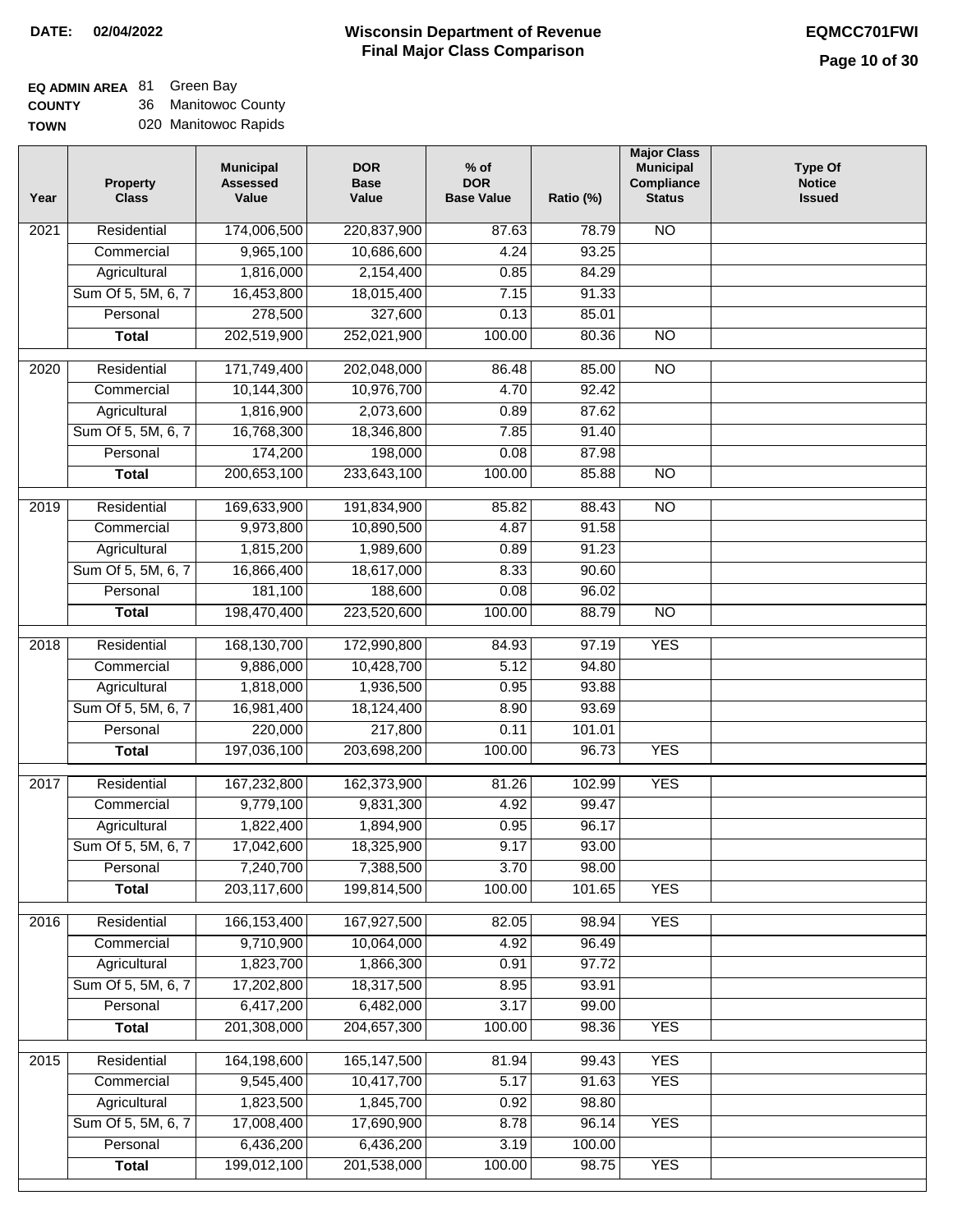#### **Wisconsin Department of Revenue Final Major Class Comparison DATE: 02/04/2022 EQMCC701FWI**

# **EQ ADMIN AREA** 81 Green Bay

| <b>COUNTY</b> | 36 Manitowoc County |
|---------------|---------------------|
| <b>TOWN</b>   | 022 Maple Grove     |

| ٧Ν | 022 Maple Grove |
|----|-----------------|
|----|-----------------|

| Year              | <b>Property</b><br><b>Class</b> | <b>Municipal</b><br><b>Assessed</b><br>Value | <b>DOR</b><br><b>Base</b><br>Value | $%$ of<br><b>DOR</b><br><b>Base Value</b> | Ratio (%) | <b>Major Class</b><br><b>Municipal</b><br>Compliance<br><b>Status</b> | <b>Type Of</b><br><b>Notice</b><br><b>Issued</b> |
|-------------------|---------------------------------|----------------------------------------------|------------------------------------|-------------------------------------------|-----------|-----------------------------------------------------------------------|--------------------------------------------------|
| 2021              | Residential                     | 45,536,200                                   | 45,627,500                         | 52.01                                     | 99.80     | <b>YES</b>                                                            |                                                  |
|                   | Commercial                      | 2,307,000                                    | 2,640,100                          | 3.01                                      | 87.38     |                                                                       |                                                  |
|                   | Agricultural                    | 2,984,700                                    | 2,980,700                          | 3.40                                      | 100.13    |                                                                       |                                                  |
|                   | Sum Of 5, 5M, 6, 7              | 34,414,600                                   | 36,324,700                         | 41.41                                     | 94.74     | <b>YES</b>                                                            |                                                  |
|                   | Personal                        | 156,900                                      | 156,900                            | 0.18                                      | 100.00    |                                                                       |                                                  |
|                   | <b>Total</b>                    | 85,399,400                                   | 87,729,900                         | 100.00                                    | 97.34     | <b>YES</b>                                                            |                                                  |
| $\overline{2020}$ | Residential                     | 35,866,200                                   | 41,640,400                         | 49.73                                     | 86.13     | $\overline{NO}$                                                       |                                                  |
|                   | Commercial                      | 2,114,600                                    | 2,659,200                          | 3.18                                      | 79.52     |                                                                       |                                                  |
|                   | Agricultural                    | 2,567,300                                    | 2,888,300                          | 3.45                                      | 88.89     |                                                                       |                                                  |
|                   | Sum Of 5, 5M, 6, 7              | 29,437,400                                   | 36,304,500                         | 43.36                                     | 81.08     | $\overline{NO}$                                                       |                                                  |
|                   | Personal                        | 205,600                                      | 236,400                            | 0.28                                      | 86.97     |                                                                       |                                                  |
|                   | <b>Total</b>                    | 70,191,100                                   | 83,728,800                         | 100.00                                    | 83.83     | <b>NO</b>                                                             |                                                  |
| $\frac{2019}{ }$  | Residential                     | 35,360,000                                   | 37,318,800                         | 46.64                                     | 94.75     | <b>YES</b>                                                            |                                                  |
|                   | Commercial                      | 2,114,600                                    | 2,686,100                          | 3.36                                      | 78.72     |                                                                       |                                                  |
|                   | Agricultural                    | 2,562,900                                    | 2,764,500                          | 3.46                                      | 92.71     |                                                                       |                                                  |
|                   | Sum Of 5, 5M, 6, 7              | 29,551,900                                   | 36,980,000                         | 46.22                                     | 79.91     | $\overline{NO}$                                                       |                                                  |
|                   | Personal                        | 254,800                                      | 257,400                            | 0.32                                      | 98.99     |                                                                       |                                                  |
|                   | <b>Total</b>                    | 69,844,200                                   | 80,006,800                         | 100.00                                    | 87.30     | $\overline{NO}$                                                       |                                                  |
|                   |                                 |                                              |                                    |                                           |           |                                                                       |                                                  |
| $\overline{2018}$ | Residential                     | 34,787,600                                   | 34,270,300                         | 49.22                                     | 101.51    | <b>YES</b>                                                            |                                                  |
|                   | Commercial                      | 2,100,600                                    | 2,036,400                          | 2.92                                      | 103.15    |                                                                       |                                                  |
|                   | Agricultural                    | 2,568,700                                    | 2,690,600                          | 3.86                                      | 95.47     |                                                                       |                                                  |
|                   | Sum Of 5, 5M, 6, 7              | 29,236,700                                   | 30,341,700                         | 43.58                                     | 96.36     | <b>YES</b>                                                            |                                                  |
|                   | Personal                        | 286,600                                      | 286,600                            | 0.41                                      | 100.00    |                                                                       |                                                  |
|                   | <b>Total</b>                    | 68,980,200                                   | 69,625,600                         | 100.00                                    | 99.07     | <b>YES</b>                                                            |                                                  |
| 2017              | Residential                     | 34,272,300                                   | 33,092,900                         | 48.28                                     | 103.56    | <b>YES</b>                                                            |                                                  |
|                   | Commercial                      | 2,081,900                                    | 1,978,100                          | 2.89                                      | 105.25    |                                                                       |                                                  |
|                   | Agricultural                    | 2,569,600                                    | 2,625,300                          | 3.83                                      | 97.88     |                                                                       |                                                  |
|                   | Sum Of 5, 5M, 6, 7              | 29,537,600                                   | 30,505,300                         | 44.51                                     | 96.83     | <b>YES</b>                                                            |                                                  |
|                   | Personal                        | 336,800                                      | 336,800                            | 0.49                                      | 100.00    |                                                                       |                                                  |
|                   | <b>Total</b>                    | 68,798,200                                   | 68,538,400                         | 100.00                                    | 100.38    | <b>YES</b>                                                            |                                                  |
| 2016              | Residential                     | 33,895,000                                   | 32,714,200                         | 48.50                                     | 103.61    | <b>YES</b>                                                            |                                                  |
|                   | Commercial                      | 2,081,900                                    | 2,039,200                          | 3.02                                      | 102.09    |                                                                       |                                                  |
|                   | Agricultural                    | 2,569,700                                    | 2,584,400                          | 3.83                                      | 99.43     |                                                                       |                                                  |
|                   | Sum Of 5, 5M, 6, 7              | 28,729,300                                   | 29,808,200                         | 44.19                                     | 96.38     | <b>YES</b>                                                            |                                                  |
|                   | Personal                        | 305,400                                      | 305,400                            | 0.45                                      | 100.00    |                                                                       |                                                  |
|                   | <b>Total</b>                    | 67,581,300                                   | 67,451,400                         | 100.00                                    | 100.19    | <b>YES</b>                                                            |                                                  |
| 2015              | Residential                     | 33,357,700                                   | 32,508,200                         | 48.59                                     | 102.61    | <b>YES</b>                                                            |                                                  |
|                   | Commercial                      | 2,081,900                                    | 2,146,600                          | 3.21                                      | 96.99     |                                                                       |                                                  |
|                   | Agricultural                    | 2,569,900                                    | 2,557,000                          | 3.82                                      | 100.50    |                                                                       |                                                  |
|                   | Sum Of 5, 5M, 6, 7              | 28,913,000                                   | 29,386,800                         | 43.92                                     | 98.39     | <b>YES</b>                                                            |                                                  |
|                   | Personal                        | 305,400                                      | 305,400                            | 0.46                                      | 100.00    |                                                                       |                                                  |
|                   | <b>Total</b>                    | 67,227,900                                   | 66,904,000                         | 100.00                                    | 100.48    | <b>YES</b>                                                            |                                                  |
|                   |                                 |                                              |                                    |                                           |           |                                                                       |                                                  |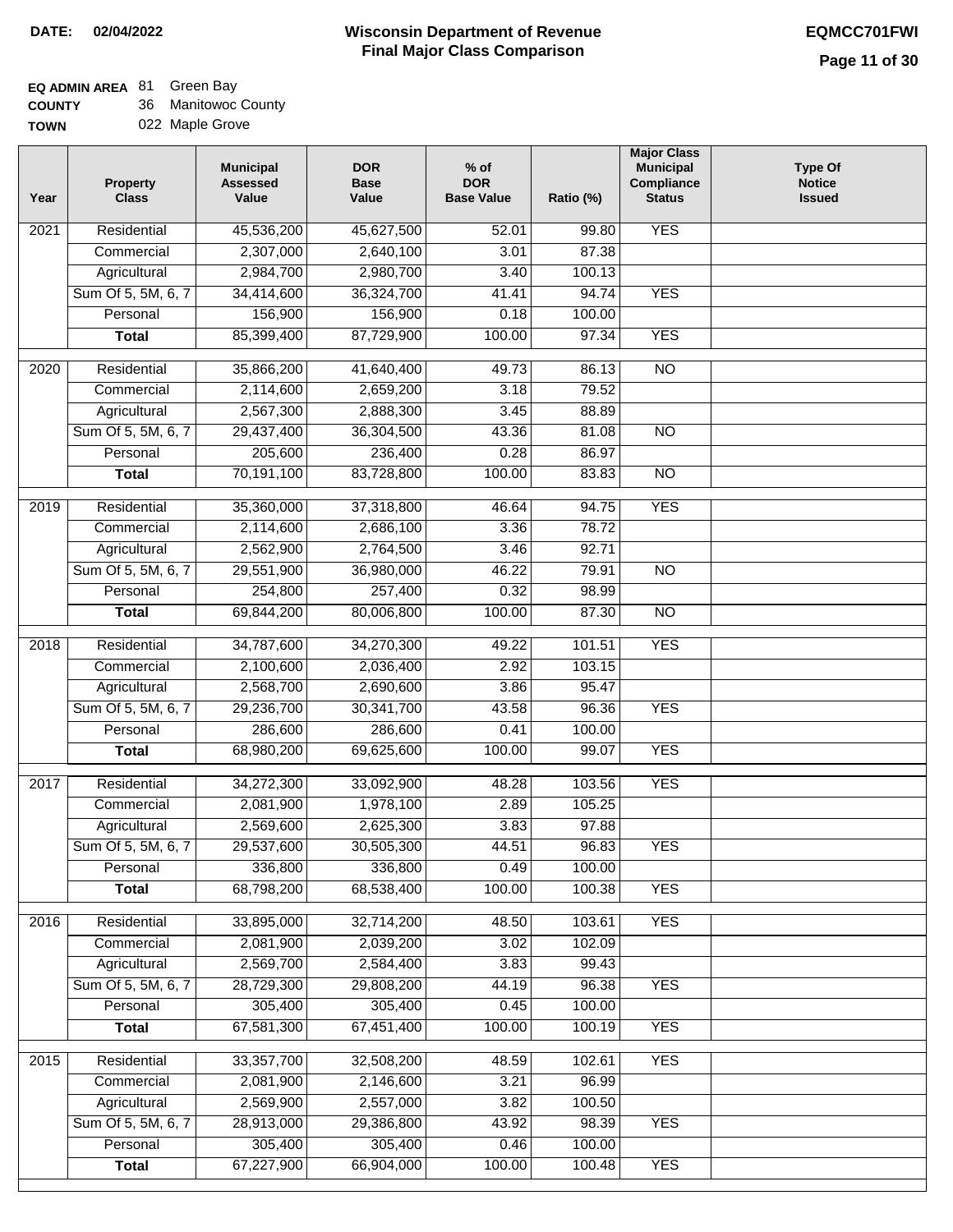## **EQ ADMIN AREA** 81 Green Bay

| <b>COUNTY</b> | 36 Manitowoc County |
|---------------|---------------------|
|---------------|---------------------|

**TOWN** 024 Meeme

| Year              | <b>Property</b><br><b>Class</b> | <b>Municipal</b><br><b>Assessed</b><br>Value | <b>DOR</b><br><b>Base</b><br>Value | % of<br><b>DOR</b><br><b>Base Value</b> | Ratio (%) | <b>Major Class</b><br><b>Municipal</b><br>Compliance<br><b>Status</b> | <b>Type Of</b><br><b>Notice</b><br><b>Issued</b> |
|-------------------|---------------------------------|----------------------------------------------|------------------------------------|-----------------------------------------|-----------|-----------------------------------------------------------------------|--------------------------------------------------|
| $\overline{202}1$ | Residential                     | 94,591,900                                   | 114,960,300                        | 78.40                                   | 82.28     | <b>NO</b>                                                             |                                                  |
|                   | Commercial                      | 1,245,600                                    | 1,304,900                          | 0.89                                    | 95.46     |                                                                       |                                                  |
|                   | Agricultural                    | 2,872,200                                    | 3,189,500                          | 2.18                                    | 90.05     |                                                                       |                                                  |
|                   | Sum Of 5, 5M, 6, 7              | 25,572,400                                   | 27,013,500                         | 18.42                                   | 94.67     | <b>YES</b>                                                            |                                                  |
|                   | Personal                        | 142,347                                      | 161,800                            | 0.11                                    | 87.98     |                                                                       |                                                  |
|                   | <b>Total</b>                    | 124,424,447                                  | 146,630,000                        | 100.00                                  | 84.86     | $\overline{NO}$                                                       |                                                  |
| $\overline{2020}$ | Residential                     | 93,489,800                                   | 105,292,800                        | 76.94                                   | 88.79     | $\overline{NO}$                                                       |                                                  |
|                   | Commercial                      | 1,280,000                                    | 1,326,200                          | 0.97                                    | 96.52     |                                                                       |                                                  |
|                   | Agricultural                    | 3,065,500                                    | 3,066,800                          | 2.24                                    | 99.96     |                                                                       |                                                  |
|                   | Sum Of 5, 5M, 6, 7              | 25,194,300                                   | 26,998,200                         | 19.73                                   | 93.32     | <b>YES</b>                                                            |                                                  |
|                   | Personal                        | 154,315                                      | 167,700                            | 0.12                                    | 92.02     |                                                                       |                                                  |
|                   | <b>Total</b>                    | 123, 183, 915                                | 136,851,700                        | 100.00                                  | 90.01     | $\overline{NO}$                                                       |                                                  |
| 2019              | Residential                     | 93,053,800                                   | 101,768,000                        | 76.35                                   | 91.44     | <b>YES</b>                                                            |                                                  |
|                   | Commercial                      | 1,280,000                                    | 1,339,600                          | 1.00                                    | 95.55     |                                                                       |                                                  |
|                   | Agricultural                    | 2,869,100                                    | 2,945,100                          | 2.21                                    | 97.42     |                                                                       |                                                  |
|                   | Sum Of 5, 5M, 6, 7              | 25,089,100                                   | 27,188,700                         | 20.40                                   | 92.28     | <b>YES</b>                                                            |                                                  |
|                   | Personal                        | 53,208                                       | 53,300                             | 0.04                                    | 99.83     |                                                                       |                                                  |
|                   | <b>Total</b>                    | 122,345,208                                  | 133,294,700                        | 100.00                                  | 91.79     | <b>YES</b>                                                            |                                                  |
|                   |                                 |                                              |                                    |                                         |           |                                                                       |                                                  |
| 2018              | Residential                     | 92,484,700                                   | 90,886,800                         | 75.73                                   | 101.76    | <b>YES</b>                                                            |                                                  |
|                   | Commercial                      | 1,235,400                                    | 944,900                            | 0.79                                    | 130.74    |                                                                       |                                                  |
|                   | Agricultural                    | 2,869,100                                    | 2,867,700                          | 2.39                                    | 100.05    |                                                                       |                                                  |
|                   | Sum Of 5, 5M, 6, 7              | 25,072,600                                   | 25,091,200                         | 20.91                                   | 99.93     | <b>YES</b>                                                            |                                                  |
|                   | Personal                        | 219,394                                      | 219,400                            | 0.18                                    | 100.00    |                                                                       |                                                  |
|                   | <b>Total</b>                    | 121,881,194                                  | 120,010,000                        | 100.00                                  | 101.56    | <b>YES</b>                                                            |                                                  |
| $\overline{2017}$ | Residential                     | 83,058,300                                   | 84,034,200                         | 73.48                                   | 98.84     | <b>YES</b>                                                            |                                                  |
|                   | Commercial                      | 1,005,200                                    | 742,900                            | 0.65                                    | 135.31    |                                                                       |                                                  |
|                   | Agricultural                    | 2,831,900                                    | 2,787,400                          | 2.44                                    | 101.60    |                                                                       |                                                  |
|                   | Sum Of 5, 5M, 6, 7              | 22,665,900                                   | 26,601,300                         | 23.26                                   | 85.21     | <b>NO</b>                                                             |                                                  |
|                   | Personal                        | 203,636                                      | 203,600                            | 0.18                                    | 100.02    |                                                                       |                                                  |
|                   | <b>Total</b>                    | 109,764,936                                  | 114,369,400                        | 100.00                                  | 95.97     | <b>NO</b>                                                             | 1st Notice of Non-Compliance                     |
| 2016              | Residential                     | 82,540,900                                   | 79,541,600                         | 72.80                                   | 103.77    | <b>YES</b>                                                            |                                                  |
|                   | Commercial                      | 981,300                                      | 741,200                            | 0.68                                    | 132.39    |                                                                       |                                                  |
|                   | Agricultural                    | 2,831,800                                    | 2,748,700                          | 2.52                                    | 103.02    |                                                                       |                                                  |
|                   | Sum Of 5, 5M, 6, 7              | 22,367,600                                   | 26,035,900                         | 23.83                                   | 85.91     | N <sub>O</sub>                                                        |                                                  |
|                   | Personal                        | 196,348                                      | 196,300                            | 0.18                                    | 100.02    |                                                                       |                                                  |
|                   | <b>Total</b>                    | 108,917,948                                  | 109,263,700                        | 100.00                                  | 99.68     | $\overline{NO}$                                                       |                                                  |
| 2015              | Residential                     | 81,420,400                                   | 75,347,100                         | 72.31                                   | 108.06    | <b>YES</b>                                                            |                                                  |
|                   | Commercial                      | 1,055,500                                    | 838,600                            | 0.80                                    | 125.86    |                                                                       |                                                  |
|                   | Agricultural                    | 2,833,800                                    | 2,713,400                          | 2.60                                    | 104.44    |                                                                       |                                                  |
|                   | Sum Of 5, 5M, 6, 7              | 21,821,400                                   | 25,049,400                         | 24.04                                   | 87.11     | <b>NO</b>                                                             |                                                  |
|                   | Personal                        | 255,269                                      | 255,200                            | 0.24                                    | 100.03    |                                                                       |                                                  |
|                   | <b>Total</b>                    | 107,386,369                                  | 104,203,700                        | 100.00                                  | 103.05    | N <sub>O</sub>                                                        |                                                  |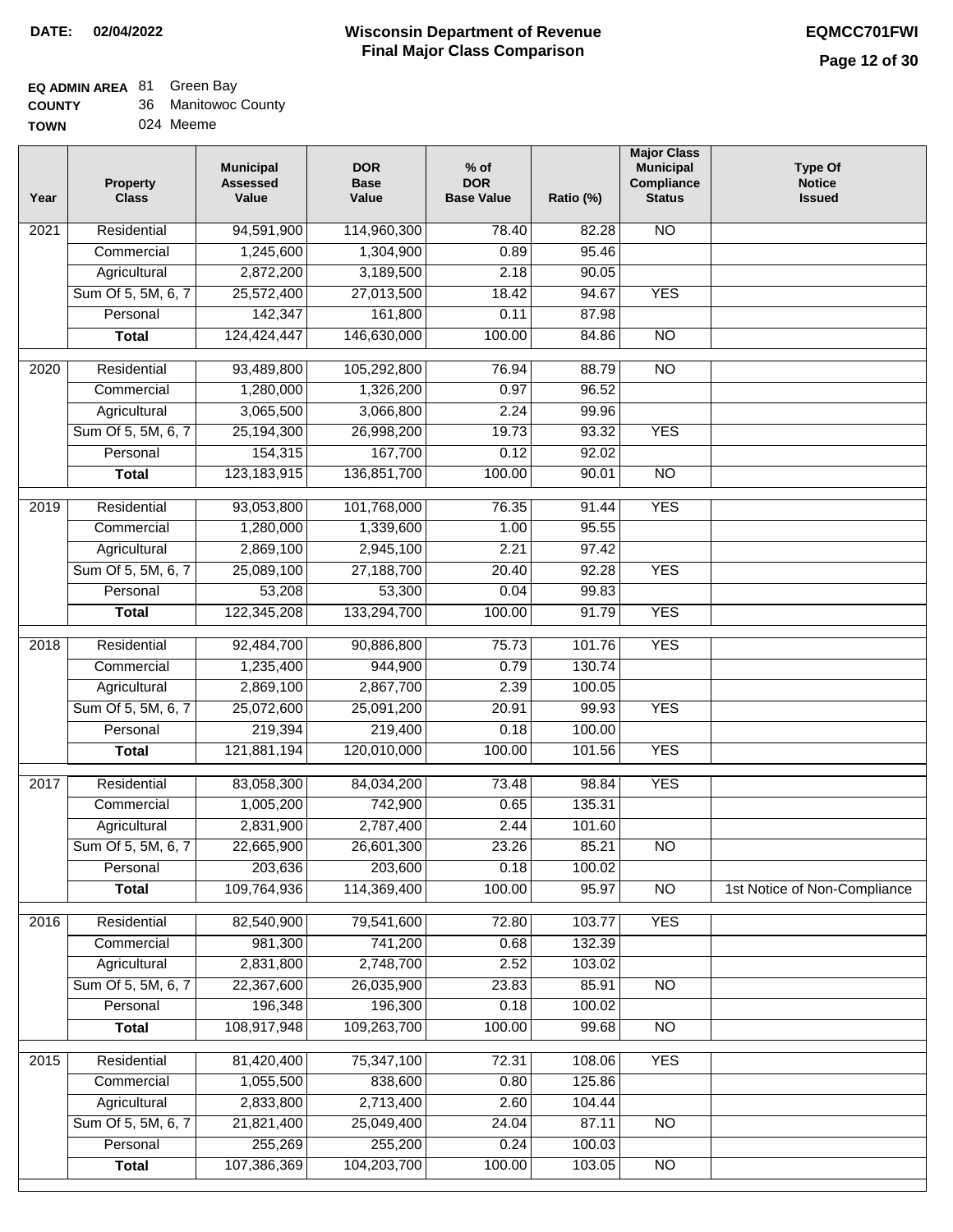| <b>COUNTY</b> | 36 Manitowoc County |
|---------------|---------------------|
| <b>TOWN</b>   | 026 Mishicot        |

| Year              | <b>Property</b><br><b>Class</b> | <b>Municipal</b><br><b>Assessed</b><br>Value | <b>DOR</b><br><b>Base</b><br>Value | $%$ of<br><b>DOR</b><br><b>Base Value</b> | Ratio (%) | <b>Major Class</b><br><b>Municipal</b><br>Compliance<br><b>Status</b> | <b>Type Of</b><br><b>Notice</b><br><b>Issued</b> |
|-------------------|---------------------------------|----------------------------------------------|------------------------------------|-------------------------------------------|-----------|-----------------------------------------------------------------------|--------------------------------------------------|
| $\overline{202}1$ | Residential                     | 67,848,800                                   | 80,027,400                         | 71.84                                     | 84.78     | $\overline{NO}$                                                       |                                                  |
|                   | Commercial                      | 2,833,300                                    | 3,021,000                          | 2.71                                      | 93.79     |                                                                       |                                                  |
|                   | Agricultural                    | 1,882,400                                    | 2,182,700                          | 1.96                                      | 86.24     |                                                                       |                                                  |
|                   | Sum Of 5, 5M, 6, 7              | 23,003,400                                   | 25,975,900                         | 23.32                                     | 88.56     | $\overline{NO}$                                                       |                                                  |
|                   | Personal                        | 167,800                                      | 194,700                            | 0.17                                      | 86.18     |                                                                       |                                                  |
|                   | <b>Total</b>                    | 95,735,700                                   | 111,401,700                        | 100.00                                    | 85.94     | $\overline{NO}$                                                       |                                                  |
|                   |                                 |                                              |                                    |                                           |           |                                                                       |                                                  |
| 2020              | Residential                     | 66,560,300                                   | 72,716,800                         | 69.41                                     | 91.53     | <b>YES</b>                                                            |                                                  |
|                   | Commercial                      | 2,824,500                                    | 3,038,100                          | 2.90                                      | 92.97     |                                                                       |                                                  |
|                   | Agricultural                    | 1,883,600                                    | 2,099,000                          | 2.00                                      | 89.74     |                                                                       |                                                  |
|                   | Sum Of 5, 5M, 6, 7              | 23,414,700                                   | 26,697,800                         | 25.48                                     | 87.70     | <b>NO</b>                                                             |                                                  |
|                   | Personal                        | 189,900                                      | 211,900                            | 0.20                                      | 89.62     |                                                                       |                                                  |
|                   | <b>Total</b>                    | 94,873,000                                   | 104,763,600                        | 100.00                                    | 90.56     | $\overline{NO}$                                                       |                                                  |
| 2019              | Residential                     | 64,113,500                                   | 70,957,100                         | 68.71                                     | 90.36     | <b>YES</b>                                                            |                                                  |
|                   | Commercial                      | 2,821,300                                    | 3,068,700                          | 2.97                                      | 91.94     |                                                                       |                                                  |
|                   | Agricultural                    | 1,899,800                                    | 2,022,400                          | 1.96                                      | 93.94     |                                                                       |                                                  |
|                   | Sum Of 5, 5M, 6, 7              | 23,715,700                                   | 27,001,200                         | 26.15                                     | 87.83     | $\overline{NO}$                                                       |                                                  |
|                   | Personal                        | 207,000                                      | 220,600                            | 0.21                                      | 93.83     |                                                                       |                                                  |
|                   | <b>Total</b>                    | 92,757,300                                   | 103,270,000                        | 100.00                                    | 89.82     | $\overline{NO}$                                                       |                                                  |
| 2018              | Residential                     | 63,256,000                                   | 66,168,500                         | 68.89                                     | 95.60     | <b>YES</b>                                                            |                                                  |
|                   | Commercial                      | 2,821,300                                    | 2,645,900                          | 2.75                                      | 106.63    |                                                                       |                                                  |
|                   | Agricultural                    | 1,885,600                                    | 1,994,800                          | 2.08                                      | 94.53     |                                                                       |                                                  |
|                   | Sum Of 5, 5M, 6, 7              | 23,313,000                                   | 25,011,300                         | 26.04                                     | 93.21     | <b>YES</b>                                                            |                                                  |
|                   | Personal                        | 219,500                                      | 232,000                            | 0.24                                      | 94.61     |                                                                       |                                                  |
|                   | <b>Total</b>                    | 91,495,400                                   | 96,052,500                         | 100.00                                    | 95.26     | <b>YES</b>                                                            |                                                  |
| 2017              | Residential                     | 62,847,100                                   | 64,418,300                         | 68.12                                     | 97.56     | <b>YES</b>                                                            |                                                  |
|                   | Commercial                      | 2,836,100                                    | 2,592,000                          | 2.74                                      | 109.42    |                                                                       |                                                  |
|                   | Agricultural                    | 1,949,400                                    | 1,947,200                          | 2.06                                      | 100.11    |                                                                       |                                                  |
|                   | Sum Of 5, 5M, 6, 7              | 23,134,800                                   | 25,120,000                         | 26.56                                     | 92.10     | <b>YES</b>                                                            |                                                  |
|                   | Personal                        | 472,100                                      | 484,600                            | 0.51                                      | 97.42     |                                                                       |                                                  |
|                   | <b>Total</b>                    | 91,239,500                                   | 94,562,100                         | 100.00                                    | 96.49     | <b>YES</b>                                                            |                                                  |
| $\overline{2016}$ | Residential                     | 61,955,500                                   | 61,084,400                         | 66.65                                     | 101.43    | <b>YES</b>                                                            |                                                  |
|                   | Commercial                      | 2,828,300                                    | 2,666,700                          | 2.91                                      | 106.06    |                                                                       |                                                  |
|                   | Agricultural                    | 1,925,400                                    | 1,921,400                          | 2.10                                      | 100.21    |                                                                       |                                                  |
|                   | Sum Of 5, 5M, 6, 7              | 23,566,500                                   | 25,498,500                         | 27.82                                     | 92.42     | <b>YES</b>                                                            |                                                  |
|                   | Personal                        | 471,100                                      | 483,300                            | 0.53                                      | 97.48     |                                                                       |                                                  |
|                   | <b>Total</b>                    | 90,746,800                                   | 91,654,300                         | 100.00                                    | 99.01     | <b>YES</b>                                                            |                                                  |
| 2015              | Residential                     | 61,694,500                                   | 62,687,400                         | 67.44                                     | 98.42     | <b>YES</b>                                                            |                                                  |
|                   | Commercial                      | 2,817,300                                    | 2,795,800                          | 3.01                                      | 100.77    |                                                                       |                                                  |
|                   | Agricultural                    | 1,930,700                                    | 1,890,200                          | 2.03                                      | 102.14    |                                                                       |                                                  |
|                   | Sum Of 5, 5M, 6, 7              | 23,344,000                                   | 24,991,600                         | 26.89                                     | 93.41     | <b>YES</b>                                                            |                                                  |
|                   | Personal                        | 597,700                                      | 585,400                            | 0.63                                      | 102.10    |                                                                       |                                                  |
|                   | <b>Total</b>                    | 90,384,200                                   | 92,950,400                         | 100.00                                    | 97.24     | <b>YES</b>                                                            |                                                  |
|                   |                                 |                                              |                                    |                                           |           |                                                                       |                                                  |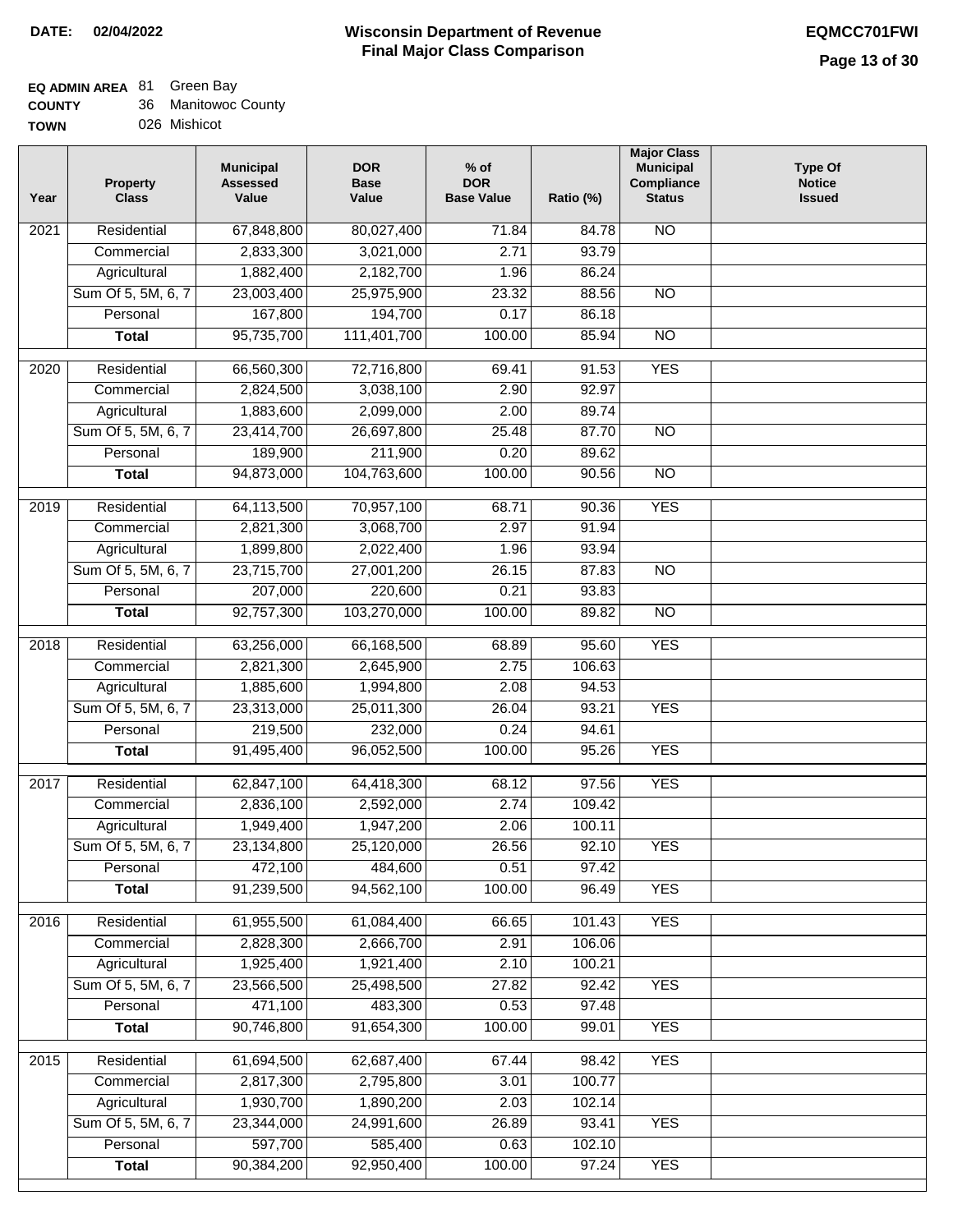# **EQ ADMIN AREA** 81 Green Bay

| <b>COUNTY</b> | Manitowoc County |
|---------------|------------------|
|---------------|------------------|

**TOWN** 028 Newton

| Year              | <b>Property</b><br><b>Class</b> | <b>Municipal</b><br><b>Assessed</b><br>Value | <b>DOR</b><br><b>Base</b><br>Value | % of<br><b>DOR</b><br><b>Base Value</b> | Ratio (%) | <b>Major Class</b><br><b>Municipal</b><br>Compliance<br><b>Status</b> | <b>Type Of</b><br><b>Notice</b><br><b>Issued</b> |
|-------------------|---------------------------------|----------------------------------------------|------------------------------------|-----------------------------------------|-----------|-----------------------------------------------------------------------|--------------------------------------------------|
| $\overline{202}1$ | Residential                     | 186,022,200                                  | 214,840,600                        | 85.16                                   | 86.59     | <b>NO</b>                                                             |                                                  |
|                   | Commercial                      | 9,771,700                                    | 10,027,100                         | 3.97                                    | 97.45     |                                                                       |                                                  |
|                   | Agricultural                    | 2,603,100                                    | 2,891,300                          | 1.15                                    | 90.03     |                                                                       |                                                  |
|                   | Sum Of 5, 5M, 6, 7              | 19,949,400                                   | 23,812,000                         | 9.44                                    | 83.78     |                                                                       |                                                  |
|                   | Personal                        | 616,150                                      | 700,100                            | 0.28                                    | 88.01     |                                                                       |                                                  |
|                   | <b>Total</b>                    | 218,962,550                                  | 252,271,100                        | 100.00                                  | 86.80     | $\overline{NO}$                                                       |                                                  |
| $\overline{2020}$ | Residential                     | 185, 105, 100                                | 209,383,000                        | 84.85                                   | 88.41     | $\overline{N}$                                                        |                                                  |
|                   | Commercial                      | 9,750,400                                    | 10,104,000                         | 4.09                                    | 96.50     |                                                                       |                                                  |
|                   | Agricultural                    | 2,787,900                                    | 2,786,500                          | 1.13                                    | 100.05    |                                                                       |                                                  |
|                   | Sum Of 5, 5M, 6, 7              | 19,729,800                                   | 23,875,500                         | 9.68                                    | 82.64     |                                                                       |                                                  |
|                   | Personal                        | 588,000                                      | 612,500                            | 0.25                                    | 96.00     |                                                                       |                                                  |
|                   | <b>Total</b>                    | 217,961,200                                  | 246,761,500                        | 100.00                                  | 88.33     | $\overline{NO}$                                                       |                                                  |
| 2019              | Residential                     | 184,724,800                                  | 188,902,000                        | 83.68                                   | 97.79     | <b>YES</b>                                                            |                                                  |
|                   | Commercial                      | 9,728,700                                    | 10,183,200                         | 4.51                                    | 95.54     |                                                                       |                                                  |
|                   | Agricultural                    | 2,524,500                                    | 2,673,700                          | 1.18                                    | 94.42     |                                                                       |                                                  |
|                   | Sum Of 5, 5M, 6, 7              | 18,987,200                                   | 23,290,200                         | 10.32                                   | 81.52     | $\overline{NO}$                                                       |                                                  |
|                   | Personal                        | 646,000                                      | 687,300                            | 0.30                                    | 93.99     |                                                                       |                                                  |
|                   | <b>Total</b>                    | 216,611,200                                  | 225,736,400                        | 100.00                                  | 95.96     | $\overline{NO}$                                                       |                                                  |
| 2018              | Residential                     | 184,027,100                                  | 194,467,400                        | 85.45                                   | 94.63     | <b>YES</b>                                                            |                                                  |
|                   | Commercial                      | 8,762,200                                    | 9,080,400                          | 3.99                                    | 96.50     |                                                                       |                                                  |
|                   | Agricultural                    | 2,525,800                                    | 2,600,500                          | 1.14                                    | 97.13     |                                                                       |                                                  |
|                   | Sum Of 5, 5M, 6, 7              | 18,953,900                                   | 20,742,700                         | 9.11                                    | 91.38     |                                                                       |                                                  |
|                   | Personal                        | 687,600                                      | 701,600                            | 0.31                                    | 98.00     |                                                                       |                                                  |
|                   | <b>Total</b>                    | 214,956,600                                  | 227,592,600                        | 100.00                                  | 94.45     | <b>YES</b>                                                            |                                                  |
| $\overline{2017}$ | Residential                     | 182,967,900                                  | 183,992,900                        | 84.49                                   | 99.44     | <b>YES</b>                                                            |                                                  |
|                   | Commercial                      | 8,693,900                                    | 8,585,000                          | 3.94                                    | 101.27    |                                                                       |                                                  |
|                   | Agricultural                    | 2,530,700                                    | 2,543,600                          | 1.17                                    | 99.49     |                                                                       |                                                  |
|                   | Sum Of 5, 5M, 6, 7              | 18,904,700                                   | 21,090,100                         | 9.68                                    | 89.64     |                                                                       |                                                  |
|                   | Personal                        | 1,591,500                                    | 1,560,300                          | 0.72                                    | 102.00    |                                                                       |                                                  |
|                   | <b>Total</b>                    | 214,688,700                                  | 217,771,900                        | 100.00                                  | 98.58     | <b>YES</b>                                                            |                                                  |
| 2016              | Residential                     | 182,784,900                                  | 176,335,000                        | 84.00                                   | 103.66    | <b>YES</b>                                                            |                                                  |
|                   | Commercial                      | 9,174,100                                    | 9,241,200                          | 4.40                                    | 99.27     |                                                                       |                                                  |
|                   | Agricultural                    | 2,533,000                                    | 2,510,100                          | 1.20                                    | 100.91    |                                                                       |                                                  |
|                   | Sum Of 5, 5M, 6, 7              | 17,965,200                                   | 20,166,700                         | 9.61                                    | 89.08     |                                                                       |                                                  |
|                   | Personal                        | 1,758,306                                    | 1,658,800                          | 0.79                                    | 106.00    |                                                                       |                                                  |
|                   | <b>Total</b>                    | 214,215,506                                  | 209,911,800                        | 100.00                                  | 102.05    | <b>YES</b>                                                            |                                                  |
| 2015              | Residential                     | 181,396,600                                  | 165,049,900                        | 83.14                                   | 109.90    | <b>YES</b>                                                            |                                                  |
|                   | Commercial                      | 8,907,400                                    | 9,486,600                          | 4.78                                    | 93.89     |                                                                       |                                                  |
|                   | Agricultural                    | 2,534,200                                    | 2,484,000                          | 1.25                                    | 102.02    |                                                                       |                                                  |
|                   | Sum Of 5, 5M, 6, 7              | 17,735,600                                   | 19,942,500                         | 10.05                                   | 88.93     | <b>NO</b>                                                             |                                                  |
|                   | Personal                        | 1,672,803                                    | 1,548,900                          | 0.78                                    | 108.00    |                                                                       |                                                  |
|                   | <b>Total</b>                    | 212,246,603                                  | 198,511,900                        | 100.00                                  | 106.92    | N <sub>O</sub>                                                        |                                                  |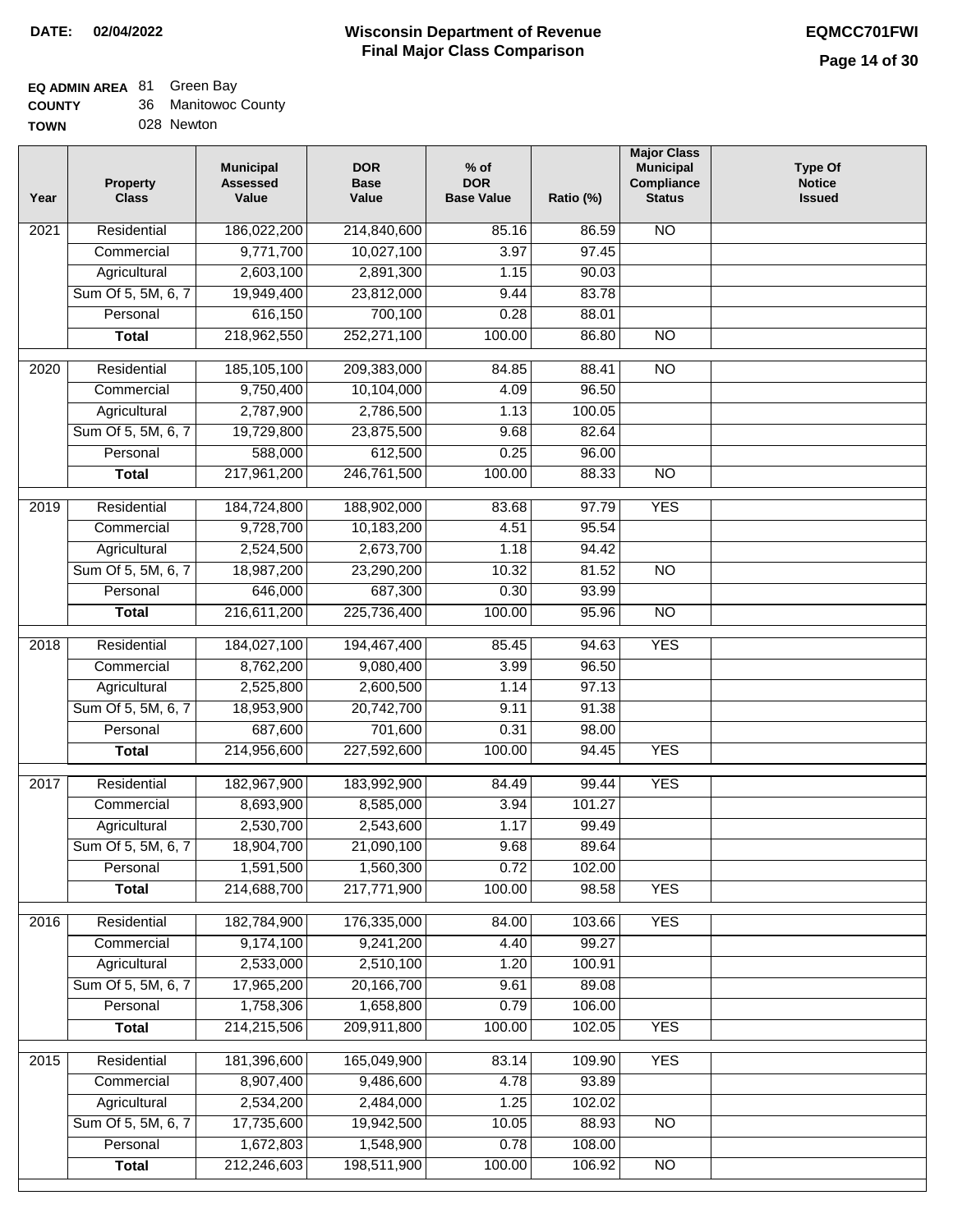| <b>COUNTY</b> | 36 Manitowoc County |
|---------------|---------------------|
|---------------|---------------------|

| 030 Rockland<br><b>TOWN</b> |
|-----------------------------|
|-----------------------------|

| Year              | <b>Property</b><br><b>Class</b> | <b>Municipal</b><br><b>Assessed</b><br>Value | <b>DOR</b><br><b>Base</b><br>Value | $%$ of<br><b>DOR</b><br><b>Base Value</b> | Ratio (%) | <b>Major Class</b><br><b>Municipal</b><br>Compliance<br><b>Status</b> | <b>Type Of</b><br><b>Notice</b><br><b>Issued</b> |
|-------------------|---------------------------------|----------------------------------------------|------------------------------------|-------------------------------------------|-----------|-----------------------------------------------------------------------|--------------------------------------------------|
| 2021              | Residential                     | 68,016,100                                   | 76,587,800                         | 71.77                                     | 88.81     | $\overline{NO}$                                                       |                                                  |
|                   | Commercial                      | 3,620,800                                    | 4,190,600                          | 3.93                                      | 86.40     |                                                                       |                                                  |
|                   | Agricultural                    | 2,340,700                                    | 2,338,300                          | 2.19                                      | 100.10    |                                                                       |                                                  |
|                   | Sum Of 5, 5M, 6, 7              | 23,361,500                                   | 23,120,900                         | 21.67                                     | 101.04    | <b>YES</b>                                                            |                                                  |
|                   | Personal                        | 441,400                                      | 474,600                            | 0.44                                      | 93.00     |                                                                       |                                                  |
|                   | <b>Total</b>                    | 97,780,500                                   | 106,712,200                        | 100.00                                    | 91.63     | $\overline{NO}$                                                       |                                                  |
| $\overline{2020}$ | Residential                     | 66,942,000                                   | 73,935,400                         | 71.16                                     | 90.54     | <b>YES</b>                                                            |                                                  |
|                   | Commercial                      | 3,625,500                                    | 4,238,800                          | 4.08                                      | 85.53     |                                                                       |                                                  |
|                   | Agricultural                    | 2,244,900                                    | 2,239,900                          | 2.16                                      | 100.22    |                                                                       |                                                  |
|                   | Sum Of 5, 5M, 6, 7              | 23,532,800                                   | 23,030,300                         | 22.16                                     | 102.18    | <b>YES</b>                                                            |                                                  |
|                   | Personal                        | 447,200                                      | 461,000                            | 0.44                                      | 97.01     |                                                                       |                                                  |
|                   | <b>Total</b>                    | 96,792,400                                   | 103,905,400                        | 100.00                                    | 93.15     | <b>YES</b>                                                            |                                                  |
| $\frac{1}{2019}$  | Residential                     | 65,705,900                                   | 67,287,900                         | 68.69                                     | 97.65     | <b>YES</b>                                                            |                                                  |
|                   | Commercial                      | 3,657,900                                    | 4,322,500                          | 4.41                                      | 84.62     |                                                                       |                                                  |
|                   | Agricultural                    | 2,156,500                                    | 2,154,600                          | 2.20                                      | 100.09    |                                                                       |                                                  |
|                   | Sum Of 5, 5M, 6, 7              | 23,694,600                                   | 23,745,800                         | 24.24                                     | 99.78     | <b>YES</b>                                                            |                                                  |
|                   | Personal                        | 449,300                                      | 449,300                            | 0.46                                      | 100.00    |                                                                       |                                                  |
|                   | <b>Total</b>                    | 95,664,200                                   | 97,960,100                         | 100.00                                    | 97.66     | <b>YES</b>                                                            |                                                  |
| 2018              | Residential                     | 55,483,900                                   | 64,919,500                         | 70.50                                     | 85.47     | $\overline{NO}$                                                       |                                                  |
|                   | Commercial                      | 3,297,900                                    | 3,668,400                          | 3.98                                      | 89.90     |                                                                       |                                                  |
|                   | Agricultural                    | 2,098,600                                    | 2,093,800                          | 2.27                                      | 100.23    |                                                                       |                                                  |
|                   | Sum Of 5, 5M, 6, 7              | 20,766,100                                   | 20,845,800                         | 22.64                                     | 99.62     | <b>YES</b>                                                            |                                                  |
|                   | Personal                        | 503,000                                      | 552,800                            | 0.60                                      | 90.99     |                                                                       |                                                  |
|                   | <b>Total</b>                    | 82,149,500                                   | 92,080,300                         | 100.00                                    | 89.22     | <b>NO</b>                                                             |                                                  |
|                   |                                 |                                              |                                    |                                           |           |                                                                       |                                                  |
| 2017              | Residential                     | 53,869,700                                   | 60,685,200                         | 67.83                                     | 88.77     | $\overline{NO}$                                                       |                                                  |
|                   | Commercial                      | 3,297,900                                    | 3,596,500                          | 4.02                                      | 91.70     |                                                                       |                                                  |
|                   | Agricultural                    | 2,037,100                                    | 2,034,600                          | 2.27                                      | 100.12    |                                                                       |                                                  |
|                   | Sum Of 5, 5M, 6, 7              | 20,490,700                                   | 20,641,300                         | 23.07                                     | 99.27     | <b>YES</b>                                                            |                                                  |
|                   | Personal                        | 2,329,400                                    | 2,504,800                          | 2.80                                      | 93.00     |                                                                       |                                                  |
|                   | <b>Total</b>                    | 82,024,800                                   | 89,462,400                         | 100.00                                    | 91.69     | <b>NO</b>                                                             |                                                  |
| 2016              | Residential                     | 53,246,900                                   | 58,278,100                         | 67.69                                     | 91.37     | <b>YES</b>                                                            |                                                  |
|                   | Commercial                      | 3,289,400                                    | 3,646,000                          | 4.24                                      | 90.22     |                                                                       |                                                  |
|                   | Agricultural                    | 2,078,600                                    | 2,007,700                          | 2.33                                      | 103.53    |                                                                       |                                                  |
|                   | Sum Of 5, 5M, 6, 7              | 19,562,700                                   | 19,739,100                         | 22.93                                     | 99.11     | <b>YES</b>                                                            |                                                  |
|                   | Personal                        | 2,299,400                                    | 2,420,500                          | 2.81                                      | 95.00     |                                                                       |                                                  |
|                   | <b>Total</b>                    | 80,477,000                                   | 86,091,400                         | 100.00                                    | 93.48     | <b>YES</b>                                                            |                                                  |
| 2015              | Residential                     | 52,619,200                                   | 56,306,000                         | 67.74                                     | 93.45     | <b>YES</b>                                                            |                                                  |
|                   | Commercial                      | 3,261,300                                    | 3,808,700                          | 4.58                                      | 85.63     |                                                                       |                                                  |
|                   | Agricultural                    | 2,081,900                                    | 1,987,700                          | 2.39                                      | 104.74    |                                                                       |                                                  |
|                   | Sum Of 5, 5M, 6, 7              | 19,352,200                                   | 18,883,400                         | 22.72                                     | 102.48    | <b>YES</b>                                                            |                                                  |
|                   | Personal                        | 2,052,300                                    | 2,137,800                          | 2.57                                      | 96.00     |                                                                       |                                                  |
|                   | <b>Total</b>                    | 79,366,900                                   | 83,123,600                         | 100.00                                    | 95.48     | <b>YES</b>                                                            |                                                  |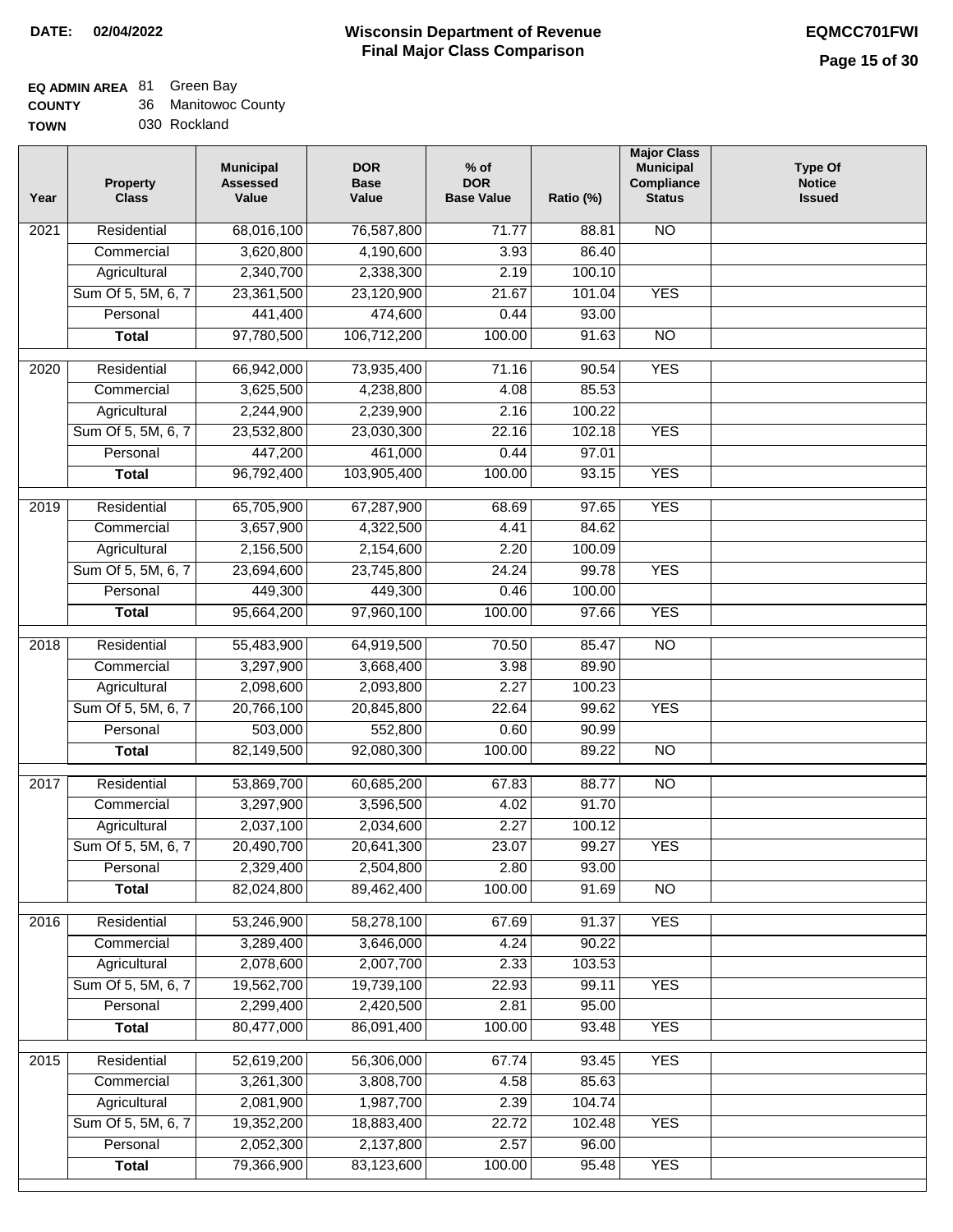#### **Wisconsin Department of Revenue Final Major Class Comparison DATE: 02/04/2022 EQMCC701FWI**

#### **EQ ADMIN AREA** 81 Green Bay

| <b>COUNTY</b> | 36 Manitowoc County |
|---------------|---------------------|
| <b>TOWN</b>   | 032 Schleswig       |

| 210,098,500<br>245,587,600<br>N <sub>O</sub><br>Residential<br>92.05<br>85.55<br>2021 |                        |
|---------------------------------------------------------------------------------------|------------------------|
|                                                                                       |                        |
| 5,584,400<br>101.74<br>Commercial<br>5,488,700<br>2.06                                |                        |
| Agricultural<br>1,552,400<br>1,725,700<br>0.65<br>89.96                               |                        |
| Sum Of 5, 5M, 6, 7<br>12,933,400<br>13,810,800<br>5.18<br>93.65                       |                        |
| 181,300<br>197,100<br>0.07<br>91.98<br>Personal                                       |                        |
| 230,350,000<br>266,809,900<br>100.00<br>86.33<br>$\overline{NO}$<br><b>Total</b>      |                        |
| <b>YES</b><br>Residential<br>208,017,300<br>225,411,800<br>91.62<br>92.28<br>2020     |                        |
| 5,279,200<br>2.15<br>101.21<br>Commercial<br>5,343,100                                |                        |
| 1,508,700<br>1,657,400<br>0.67<br>91.03<br>Agricultural                               |                        |
| Sum Of 5, 5M, 6, 7<br>12,966,300<br>13,517,500<br>5.49<br>95.92                       |                        |
| 142,200<br>152,900<br>Personal<br>0.06<br>93.00                                       |                        |
| 227,977,600<br>246,018,800<br>100.00<br><b>YES</b><br><b>Total</b><br>92.67           |                        |
|                                                                                       |                        |
| <b>YES</b><br>Residential<br>205,841,700<br>227,549,400<br>90.46<br>2019<br>91.49     |                        |
| Commercial<br>5,345,300<br>5,335,100<br>2.15<br>100.19                                |                        |
| Agricultural<br>1,493,600<br>1,597,400<br>93.50<br>0.64                               |                        |
| Sum Of 5, 5M, 6, 7<br>13,076,400<br>14,062,600<br>5.65<br>92.99                       |                        |
| 167,900<br>Personal<br>171,300<br>0.07<br>98.02                                       |                        |
| 225,924,900<br>248,715,800<br>100.00<br>90.84<br><b>YES</b><br><b>Total</b>           |                        |
| 2018<br>Residential<br>203,634,000<br>209,132,500<br>91.20<br>97.37<br><b>YES</b>     |                        |
| Commercial<br>5,332,100<br>4,893,500<br>2.13<br>108.96                                |                        |
| Agricultural<br>1,495,600<br>1,552,300<br>0.68<br>96.35                               |                        |
| Sum Of 5, 5M, 6, 7<br>13,019,500<br>96.04<br>13,556,300<br>5.91                       |                        |
| 171,800<br>175,300<br>Personal<br>0.08<br>98.00                                       |                        |
| <b>YES</b><br><b>Total</b><br>223,653,000<br>229,309,900<br>100.00<br>97.53           |                        |
| <b>YES</b><br>Residential<br>202,329,800<br>201,664,300<br>2017<br>90.89<br>100.33    |                        |
| 2.21<br>5,523,100<br>4,914,300<br>112.39<br>Commercial                                |                        |
| 1,497,600<br>1,517,100<br>Agricultural<br>0.68<br>98.71                               |                        |
| Sum Of 5, 5M, 6, 7<br>13,037,800<br>13,283,700<br>5.99<br>98.15                       |                        |
| 507,300<br>0.23<br>482,000<br>95.01<br>Personal                                       |                        |
| 221,886,700<br><b>YES</b><br>222,870,300<br>100.00<br>100.44<br><b>Total</b>          |                        |
| <b>YES</b><br>Residential<br>200, 362, 100<br>203,561,200<br>90.80<br>98.43<br>2016   |                        |
| 5,633,500<br>4,945,000<br>2.21<br>113.92<br>Commercial                                |                        |
| 1,466,700<br>Agricultural<br>1,468,100<br>0.65<br>100.10                              |                        |
| Sum Of 5, 5M, 6, 7<br>13,603,500<br>13,696,700<br>6.11<br>99.32                       |                        |
| 515,200<br>515,200<br>0.23<br>Personal<br>100.00                                      |                        |
| 221,582,400<br>224, 184, 800<br>100.00<br>98.84<br><b>Total</b><br><b>YES</b>         |                        |
| 199,286,900<br>196,776,300<br><b>YES</b><br>2015<br>Residential<br>90.15<br>101.28    |                        |
| Commercial<br>6,800,500<br>6,145,000<br>2.82<br>110.67                                |                        |
| 1,482,300<br>1,552,100<br>Agricultural<br>0.71<br>95.50                               |                        |
| Sum Of 5, 5M, 6, 7<br>13,070,700<br>76.29<br>9,971,800<br>5.99<br>NO                  |                        |
| Personal<br>741,400<br>741,400<br>0.34<br>100.00                                      |                        |
| 218,282,900<br>218,285,500<br>100.00<br>$\overline{NO}$<br><b>Total</b><br>100.00     | <b>Training Notice</b> |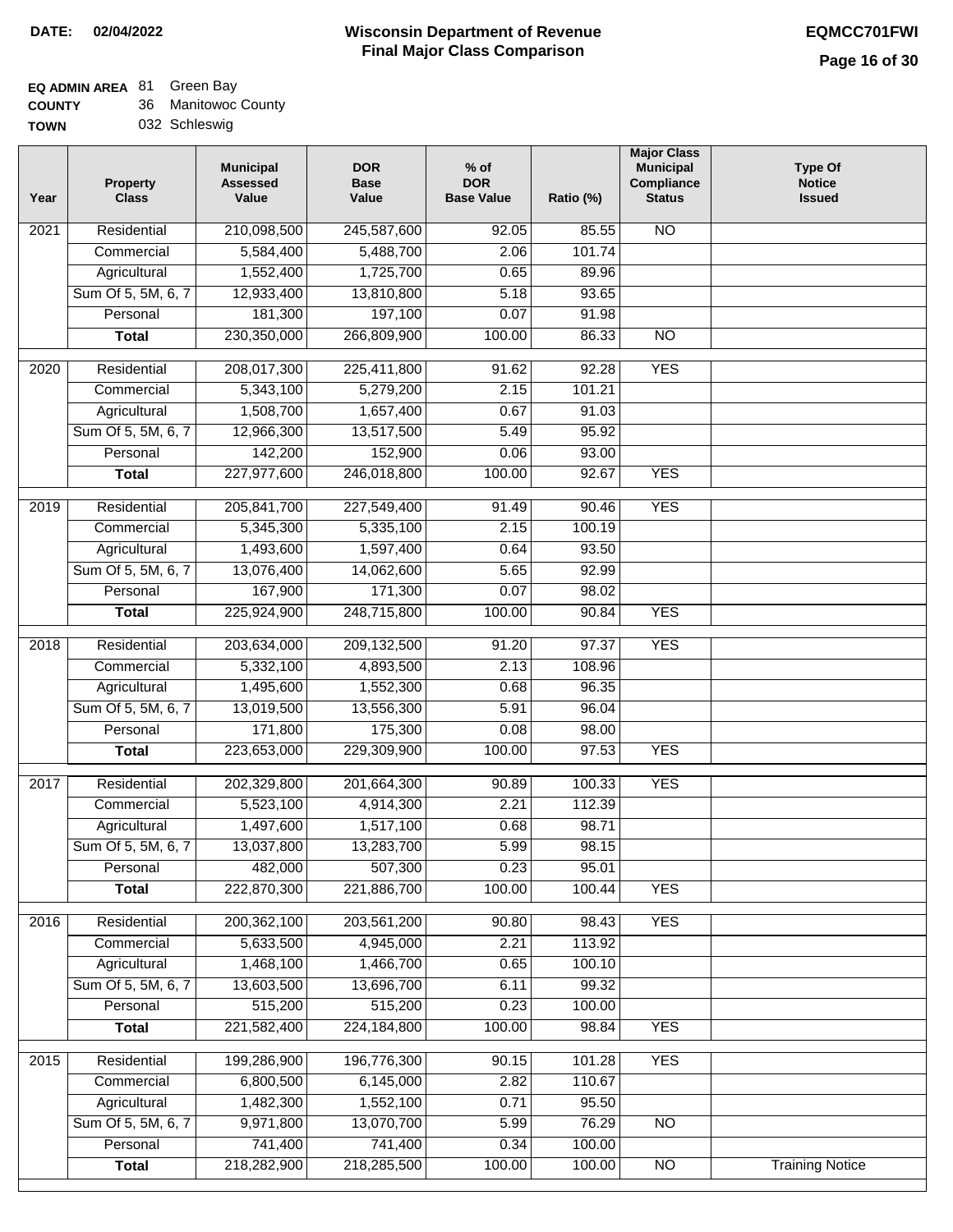### **EQ ADMIN AREA** 81 Green Bay

| <b>COUNTY</b> | Manitowoc County |
|---------------|------------------|
|---------------|------------------|

| <b>TOWN</b> | 034 Two Creeks |
|-------------|----------------|
|             |                |

| Year              | <b>Property</b><br><b>Class</b> | <b>Municipal</b><br><b>Assessed</b><br>Value | <b>DOR</b><br><b>Base</b><br>Value | $%$ of<br><b>DOR</b><br><b>Base Value</b> | Ratio (%) | <b>Major Class</b><br><b>Municipal</b><br>Compliance<br><b>Status</b> | <b>Type Of</b><br><b>Notice</b><br><b>Issued</b> |
|-------------------|---------------------------------|----------------------------------------------|------------------------------------|-------------------------------------------|-----------|-----------------------------------------------------------------------|--------------------------------------------------|
| 2021              | Residential                     | 33,399,500                                   | 32,425,400                         | 69.34                                     | 103.00    | <b>YES</b>                                                            |                                                  |
|                   | Commercial                      | 280,400                                      | 316,300                            | 0.68                                      | 88.65     |                                                                       |                                                  |
|                   | Agricultural                    | 1,724,000                                    | 1,544,800                          | 3.30                                      | 111.60    |                                                                       |                                                  |
|                   | Sum Of 5, 5M, 6, 7              | 12,043,300                                   | 12,417,400                         | 26.55                                     | 96.99     | <b>YES</b>                                                            |                                                  |
|                   | Personal                        | 59,800                                       | 58,700                             | 0.13                                      | 101.87    |                                                                       |                                                  |
|                   | <b>Total</b>                    | 47,507,000                                   | 46,762,600                         | 100.00                                    | 101.59    | <b>YES</b>                                                            |                                                  |
| $\overline{2020}$ | Residential                     | 32,661,200                                   | 31,080,000                         | 67.87                                     | 105.09    | <b>YES</b>                                                            |                                                  |
|                   | Commercial                      | 280,400                                      | 319,500                            | 0.70                                      | 87.76     |                                                                       |                                                  |
|                   | Agricultural                    | 1,908,900                                    | 1,712,300                          | 3.74                                      | 111.48    |                                                                       |                                                  |
|                   | Sum Of 5, 5M, 6, 7              | 11,948,000                                   | 12,465,300                         | 27.22                                     | 95.85     | <b>YES</b>                                                            |                                                  |
|                   | Personal                        | 239,100                                      | 214,600                            | 0.47                                      | 111.42    |                                                                       |                                                  |
|                   | <b>Total</b>                    | 47,037,600                                   | 45,791,700                         | 100.00                                    | 102.72    | <b>YES</b>                                                            |                                                  |
|                   |                                 |                                              |                                    |                                           |           |                                                                       |                                                  |
| $\frac{1}{2019}$  | Residential                     | 32,629,100                                   | 31,351,000                         | 68.00                                     | 104.08    | <b>YES</b>                                                            |                                                  |
|                   | Commercial                      | 396,300                                      | 456,400                            | 0.99                                      | 86.83     |                                                                       |                                                  |
|                   | Agricultural                    | 1,831,700                                    | 1,643,800                          | 3.57                                      | 111.43    |                                                                       |                                                  |
|                   | Sum Of 5, 5M, 6, 7              | 11,792,900                                   | 12,577,500                         | 27.28                                     | 93.76     | <b>YES</b>                                                            |                                                  |
|                   | Personal                        | 86,300                                       | 77,500                             | 0.17                                      | 111.35    |                                                                       |                                                  |
|                   | <b>Total</b>                    | 46,736,300                                   | 46,106,200                         | 100.00                                    | 101.37    | <b>YES</b>                                                            |                                                  |
| $\overline{2018}$ | Residential                     | 32,345,000                                   | 31,728,100                         | 69.39                                     | 101.94    | <b>YES</b>                                                            |                                                  |
|                   | Commercial                      | 734,300                                      | 664,200                            | 1.45                                      | 110.55    |                                                                       |                                                  |
|                   | Agricultural                    | 1,570,200                                    | 1,597,100                          | 3.49                                      | 98.32     |                                                                       |                                                  |
|                   | Sum Of 5, 5M, 6, 7              | 11,895,900                                   | 11,659,100                         | 25.50                                     | 102.03    | <b>YES</b>                                                            |                                                  |
|                   | Personal                        | 78,100                                       | 78,900                             | 0.17                                      | 98.99     |                                                                       |                                                  |
|                   | <b>Total</b>                    | 46,623,500                                   | 45,727,400                         | 100.00                                    | 101.96    | <b>YES</b>                                                            |                                                  |
| 2017              | Residential                     | 32,275,100                                   | 31,656,800                         | 68.90                                     | 101.95    | <b>YES</b>                                                            |                                                  |
|                   | Commercial                      | 734,300                                      | 664,200                            | 1.45                                      | 110.55    |                                                                       |                                                  |
|                   | Agricultural                    | 1,545,400                                    | 1,559,000                          | 3.39                                      | 99.13     |                                                                       |                                                  |
|                   | Sum Of 5, 5M, 6, 7              | 11,899,700                                   | 11,907,100                         | 25.92                                     | 99.94     | <b>YES</b>                                                            |                                                  |
|                   | Personal                        | 157,100                                      | 158,700                            | 0.35                                      | 98.99     |                                                                       |                                                  |
|                   | <b>Total</b>                    | 46,611,600                                   | 45,945,800                         | 100.00                                    | 101.45    | <b>YES</b>                                                            |                                                  |
|                   |                                 |                                              |                                    |                                           |           |                                                                       |                                                  |
| 2016              | Residential                     | 31,936,800                                   | 29,534,900                         | 67.30                                     | 108.13    | <b>YES</b>                                                            |                                                  |
|                   | Commercial                      | 737,900                                      | 688,000                            | 1.57                                      | 107.25    |                                                                       |                                                  |
|                   | Agricultural                    | 1,542,600                                    | 1,533,500                          | 3.49                                      | 100.59    |                                                                       |                                                  |
|                   | Sum Of 5, 5M, 6, 7              | 11,805,700                                   | 11,969,700                         | 27.28                                     | 98.63     | <b>YES</b>                                                            |                                                  |
|                   | Personal                        | 159,700                                      | 158,700                            | 0.36                                      | 100.63    |                                                                       |                                                  |
|                   | <b>Total</b>                    | 46, 182, 700                                 | 43,884,800                         | 100.00                                    | 105.24    | <b>YES</b>                                                            |                                                  |
| 2015              | Residential                     | 31,940,000                                   | 29,535,900                         | 67.28                                     | 108.14    | <b>YES</b>                                                            |                                                  |
|                   | Commercial                      | 737,900                                      | 724,200                            | 1.65                                      | 101.89    |                                                                       |                                                  |
|                   | Agricultural                    | 1,512,400                                    | 1,501,500                          | 3.42                                      | 100.73    |                                                                       |                                                  |
|                   | Sum Of 5, 5M, 6, 7              | 11,873,600                                   | 11,972,000                         | 27.27                                     | 99.18     | <b>YES</b>                                                            |                                                  |
|                   | Personal                        | 170,400                                      | 169,300                            | 0.39                                      | 100.65    |                                                                       |                                                  |
|                   | <b>Total</b>                    | 46,234,300                                   | 43,902,900                         | 100.00                                    | 105.31    | <b>YES</b>                                                            |                                                  |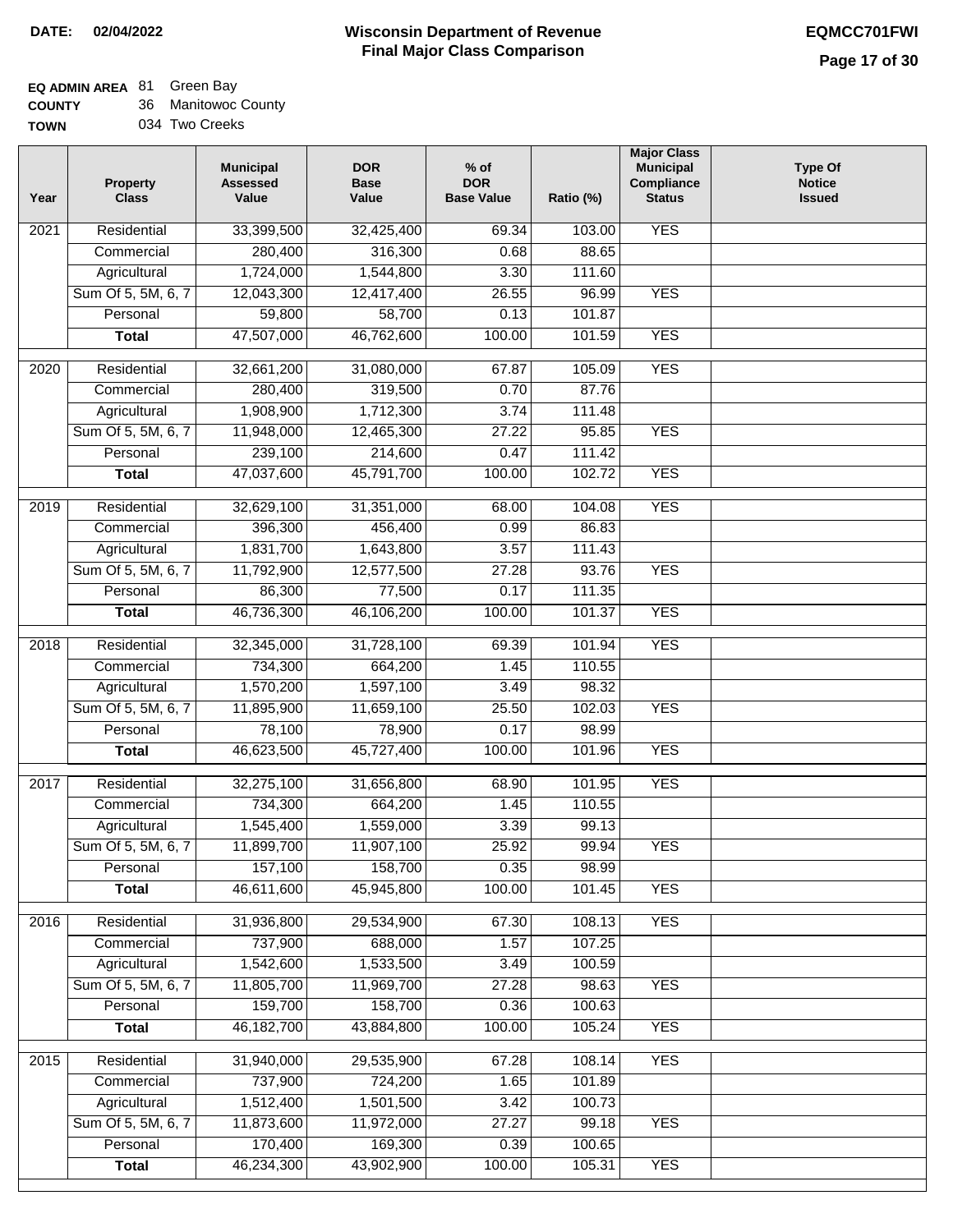#### **Wisconsin Department of Revenue Final Major Class Comparison DATE: 02/04/2022 EQMCC701FWI**

٦

# **EQ ADMIN AREA** 81 Green Bay

| <b>COUNTY</b> | 36 Manitowoc County |
|---------------|---------------------|
| <b>TOWN</b>   | 036 Two Rivers      |

| Year | <b>Property</b><br><b>Class</b> | <b>Municipal</b><br><b>Assessed</b><br>Value | <b>DOR</b><br><b>Base</b><br>Value | $%$ of<br><b>DOR</b><br><b>Base Value</b> | Ratio (%)        | <b>Major Class</b><br><b>Municipal</b><br>Compliance<br><b>Status</b> | <b>Type Of</b><br><b>Notice</b><br><b>Issued</b> |
|------|---------------------------------|----------------------------------------------|------------------------------------|-------------------------------------------|------------------|-----------------------------------------------------------------------|--------------------------------------------------|
| 2021 | Residential                     | 125,283,000                                  | 149,646,900                        | 86.86                                     | 83.72            | <b>NO</b>                                                             |                                                  |
|      | Commercial                      | 4,982,500                                    | 4,978,100                          | 2.89                                      | 100.09           |                                                                       |                                                  |
|      | Agricultural                    | 1,360,100                                    | 1,553,600                          | 0.90                                      | 87.55            |                                                                       |                                                  |
|      | Sum Of 5, 5M, 6, 7              | 16,378,100                                   | 15,926,800                         | 9.24                                      | 102.83           |                                                                       |                                                  |
|      | Personal                        | 152,200                                      | 171,000                            | 0.10                                      | 89.01            |                                                                       |                                                  |
|      | <b>Total</b>                    | 148, 155, 900                                | 172,276,400                        | 100.00                                    | 86.00            | $\overline{NO}$                                                       |                                                  |
| 2020 | Residential                     | 124,782,300                                  | 142,004,000                        | 86.08                                     | 87.87            | $\overline{NO}$                                                       |                                                  |
|      | Commercial                      | 4,982,500                                    | 5,028,400                          | 3.05                                      | 99.09            |                                                                       |                                                  |
|      | Agricultural                    | 1,381,800                                    | 1,519,000                          | 0.92                                      | 90.97            |                                                                       |                                                  |
|      | Sum Of 5, 5M, 6, 7              | 16,384,900                                   | 16,259,200                         | 9.86                                      | 100.77           |                                                                       |                                                  |
|      | Personal                        | 144,900                                      | 152,500                            | 0.09                                      | 95.02            |                                                                       |                                                  |
|      | <b>Total</b>                    | 147,676,400                                  | 164,963,100                        | 100.00                                    | 89.52            | $\overline{NO}$                                                       |                                                  |
|      |                                 |                                              |                                    |                                           |                  |                                                                       |                                                  |
| 2019 | Residential                     | 123,083,500                                  | 129,767,400                        | 85.24                                     | 94.85            | <b>YES</b>                                                            |                                                  |
|      | Commercial                      | 4,854,900                                    | 4,960,000                          | 3.26                                      | 97.88            |                                                                       |                                                  |
|      | Agricultural                    | 1,363,900                                    | 1,440,300                          | 0.95                                      | 94.70            |                                                                       |                                                  |
|      | Sum Of 5, 5M, 6, 7              | 16,281,300                                   | 16,019,100                         | 10.52                                     | 101.64           | <b>YES</b>                                                            |                                                  |
|      | Personal                        | 58,100                                       | 58,100                             | 0.04                                      | 100.00           |                                                                       |                                                  |
|      | <b>Total</b>                    | 145,641,700                                  | 152,244,900                        | 100.00                                    | 95.66            | <b>YES</b>                                                            |                                                  |
| 2018 | Residential                     | 122,420,800                                  | 122,929,300                        | 84.75                                     | 99.59            | <b>YES</b>                                                            |                                                  |
|      | Commercial                      | 4,885,400                                    | 4,418,200                          | 3.05                                      | 110.57           |                                                                       |                                                  |
|      | Agricultural                    | 1,367,900                                    | 1,403,700                          | 0.97                                      | 97.45            |                                                                       |                                                  |
|      | Sum Of 5, 5M, 6, 7              | 16,484,500                                   | 16,261,600                         | 11.21                                     | 101.37           | <b>YES</b>                                                            |                                                  |
|      | Personal                        | 45,300                                       | 43,500                             | 0.03                                      | 104.14           |                                                                       |                                                  |
|      | <b>Total</b>                    | 145,203,900                                  | 145,056,300                        | 100.00                                    | 100.10           | <b>YES</b>                                                            |                                                  |
| 2017 | Residential                     | 121,026,300                                  | 115,752,900                        | 83.97                                     | 104.56           | <b>YES</b>                                                            |                                                  |
|      | Commercial                      | 4,722,200                                    | 4,137,200                          | 3.00                                      | 114.14           |                                                                       |                                                  |
|      |                                 | 1,369,200                                    | 1,371,000                          | 0.99                                      | 99.87            |                                                                       |                                                  |
|      | Agricultural                    | 16,832,000                                   |                                    |                                           |                  | <b>YES</b>                                                            |                                                  |
|      | Sum Of 5, 5M, 6, 7              | 186,800                                      | 16,405,100<br>186,800              | 11.90<br>0.14                             | 102.60<br>100.00 |                                                                       |                                                  |
|      | Personal                        | 144,136,500                                  | 137,853,000                        | 100.00                                    | 104.56           | <b>YES</b>                                                            |                                                  |
|      | <b>Total</b>                    |                                              |                                    |                                           |                  |                                                                       |                                                  |
| 2016 | Residential                     | 120,668,800                                  | 110,152,100                        | 83.17                                     | 109.55           | <b>YES</b>                                                            |                                                  |
|      | Commercial                      | 4,845,300                                    | 4,363,700                          | 3.29                                      | 111.04           |                                                                       |                                                  |
|      | Agricultural                    | 1,329,600                                    | 1,340,900                          | 1.01                                      | 99.16            |                                                                       |                                                  |
|      | Sum Of 5, 5M, 6, 7              | 14,896,700                                   | 16,403,000                         | 12.39                                     | 90.82            | <b>YES</b>                                                            |                                                  |
|      | Personal                        | 197,000                                      | 175,900                            | 0.13                                      | 112.00           |                                                                       |                                                  |
|      | <b>Total</b>                    | 141,937,400                                  | 132,435,600                        | 100.00                                    | 107.17           | <b>YES</b>                                                            |                                                  |
| 2015 | Residential                     | 119,946,600                                  | 103,191,900                        | 82.19                                     | 116.24           | N <sub>O</sub>                                                        |                                                  |
|      | Commercial                      | 4,702,900                                    | 4,470,500                          | 3.56                                      | 105.20           |                                                                       |                                                  |
|      | Agricultural                    | 1,336,400                                    | 1,331,300                          | 1.06                                      | 100.38           |                                                                       |                                                  |
|      | Sum Of 5, 5M, 6, 7              | 14,867,100                                   | 16,357,300                         | 13.03                                     | 90.89            | <b>YES</b>                                                            |                                                  |
|      | Personal                        | 236,500                                      | 207,500                            | 0.17                                      | 113.98           |                                                                       |                                                  |
|      | <b>Total</b>                    | 141,089,500                                  | 125,558,500                        | 100.00                                    | 112.37           | $\overline{NO}$                                                       |                                                  |
|      |                                 |                                              |                                    |                                           |                  |                                                                       |                                                  |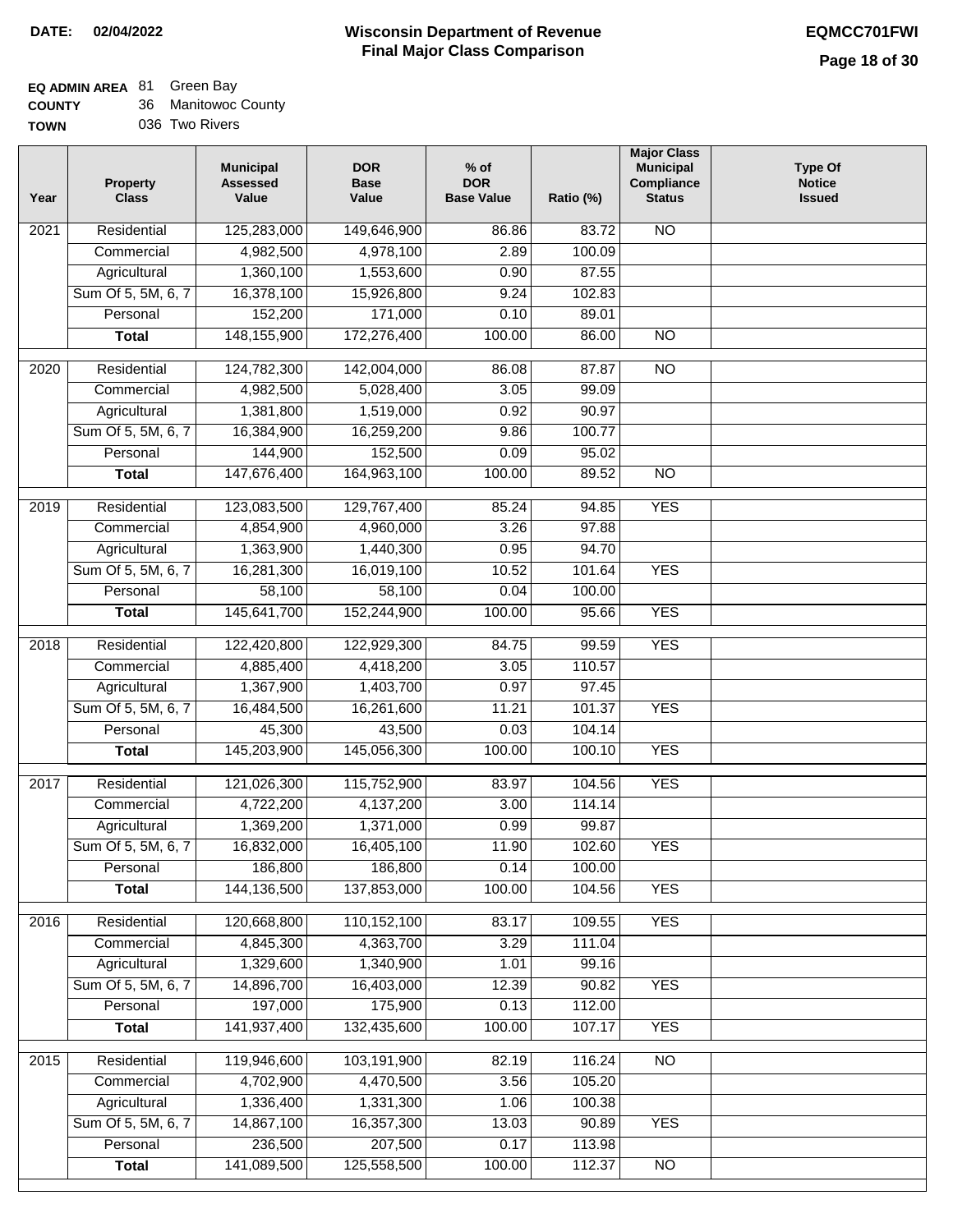| <b>COUNTY</b> |  | Manitowoc County |
|---------------|--|------------------|
|---------------|--|------------------|

| Year | <b>Property</b><br><b>Class</b> | <b>Municipal</b><br><b>Assessed</b><br>Value | <b>DOR</b><br><b>Base</b><br>Value | % of<br><b>DOR</b><br><b>Base Value</b> | Ratio (%) | <b>Major Class</b><br><b>Municipal</b><br>Compliance<br><b>Status</b> | <b>Type Of</b><br><b>Notice</b><br><b>Issued</b> |
|------|---------------------------------|----------------------------------------------|------------------------------------|-----------------------------------------|-----------|-----------------------------------------------------------------------|--------------------------------------------------|
| 2021 | Residential                     | 96,765,700                                   | 96,853,700                         | 90.39                                   | 99.91     | <b>YES</b>                                                            |                                                  |
|      | Commercial                      | 9,924,000                                    | 9,741,800                          | 9.09                                    | 101.87    |                                                                       |                                                  |
|      | Agricultural                    | 58,700                                       | 58,900                             | 0.05                                    | 99.66     |                                                                       |                                                  |
|      | Sum Of 5, 5M, 6, 7              | 40,600                                       | 56,300                             | 0.05                                    | 72.11     |                                                                       |                                                  |
|      | Personal                        | 442,800                                      | 442,800                            | 0.41                                    | 100.00    |                                                                       |                                                  |
|      | <b>Total</b>                    | 107,231,800                                  | 107,153,500                        | 100.00                                  | 100.07    | <b>YES</b>                                                            |                                                  |
| 2020 | Residential                     | 84,978,400                                   | 95,219,800                         | 90.03                                   | 89.24     | $\overline{NO}$                                                       |                                                  |
|      | Commercial                      | 9,838,900                                    | 9,771,000                          | 9.24                                    | 100.69    |                                                                       |                                                  |
|      | Agricultural                    | 51,500                                       | 57,000                             | 0.05                                    | 90.35     |                                                                       |                                                  |
|      | Sum Of 5, 5M, 6, 7              | 199,300                                      | 243,600                            | 0.23                                    | 81.81     |                                                                       |                                                  |
|      | Personal                        | 422,400                                      | 474,600                            | 0.45                                    | 89.00     |                                                                       |                                                  |
|      | <b>Total</b>                    | 95,490,500                                   | 105,766,000                        | 100.00                                  | 90.28     | $\overline{NO}$                                                       |                                                  |
| 2019 | Residential                     | 84,254,500                                   | 91,835,200                         | 90.18                                   | 91.75     | <b>YES</b>                                                            |                                                  |
|      | Commercial                      | 9,924,400                                    | 9,135,500                          | 8.97                                    | 108.64    |                                                                       |                                                  |
|      | Agricultural                    | 50,900                                       | 54,400                             | 0.05                                    | 93.57     |                                                                       |                                                  |
|      | Sum Of 5, 5M, 6, 7              | 178,100                                      | 218,300                            | 0.21                                    | 81.58     |                                                                       |                                                  |
|      | Personal                        | 556,100                                      | 591,600                            | 0.58                                    | 94.00     |                                                                       |                                                  |
|      | <b>Total</b>                    | 94,964,000                                   | 101,835,000                        | 100.00                                  | 93.25     | <b>YES</b>                                                            |                                                  |
| 2018 | Residential                     | 83,741,100                                   | 86,258,000                         | 89.72                                   | 97.08     | <b>YES</b>                                                            |                                                  |
|      | Commercial                      | 10,242,300                                   | 9,177,700                          | 9.55                                    | 111.60    |                                                                       |                                                  |
|      | Agricultural                    | 48,700                                       | 49,600                             | 0.05                                    | 98.19     |                                                                       |                                                  |
|      | Sum Of 5, 5M, 6, 7              | 178,100                                      | 164,800                            | 0.17                                    | 108.07    |                                                                       |                                                  |
|      | Personal                        | 478,500                                      | 488,200                            | 0.51                                    | 98.01     |                                                                       |                                                  |
|      | <b>Total</b>                    | 94,688,700                                   | 96,138,300                         | 100.00                                  | 98.49     | <b>YES</b>                                                            |                                                  |
| 2017 | Residential                     | 83,655,900                                   | 82,892,100                         | 89.97                                   | 100.92    | <b>YES</b>                                                            |                                                  |
|      | Commercial                      | 9,779,300                                    | 8,170,100                          | 8.87                                    | 119.70    |                                                                       |                                                  |
|      | Agricultural                    | 48,900                                       | 48,900                             | 0.05                                    | 100.00    |                                                                       |                                                  |
|      | Sum Of 5, 5M, 6, 7              | 178,100                                      | 169,600                            | 0.18                                    | 105.01    |                                                                       |                                                  |
|      | Personal                        | 903,800                                      | 852,600                            | 0.93                                    | 106.01    |                                                                       |                                                  |
|      | <b>Total</b>                    | 94,566,000                                   | 92,133,300                         | 100.00                                  | 102.64    | <b>YES</b>                                                            |                                                  |
| 2016 | Residential                     | 83,053,000                                   | 79,930,600                         | 89.47                                   | 103.91    | <b>YES</b>                                                            |                                                  |
|      | Commercial                      | 9,685,700                                    | 8,312,500                          | 9.30                                    | 116.52    |                                                                       |                                                  |
|      | Agricultural                    | 48,300                                       | 48,300                             | 0.05                                    | 100.00    |                                                                       |                                                  |
|      | Sum Of 5, 5M, 6, 7              | 176,900                                      | 170,400                            | 0.19                                    | 103.81    |                                                                       |                                                  |
|      | Personal                        | 961,400                                      | 874,000                            | 0.98                                    | 110.00    |                                                                       |                                                  |
|      | <b>Total</b>                    | 93,925,300                                   | 89,335,800                         | 100.00                                  | 105.14    | <b>YES</b>                                                            |                                                  |
| 2015 | Residential                     | 83,092,600                                   | 77,632,200                         | 88.65                                   | 107.03    | <b>YES</b>                                                            |                                                  |
|      | Commercial                      | 9,749,100                                    | 8,714,500                          | 9.95                                    | 111.87    | $\overline{NO}$                                                       |                                                  |
|      | Agricultural                    | 47,700                                       | 47,800                             | 0.05                                    | 99.79     |                                                                       |                                                  |
|      | Sum Of 5, 5M, 6, 7              | 176,900                                      | 164,200                            | 0.19                                    | 107.73    |                                                                       |                                                  |
|      | Personal                        | 1,093,100                                    | 1,008,400                          | 1.15                                    | 108.40    |                                                                       |                                                  |
|      | <b>Total</b>                    | 94,159,400                                   | 87,567,100                         | 100.00                                  | 107.53    | NO                                                                    |                                                  |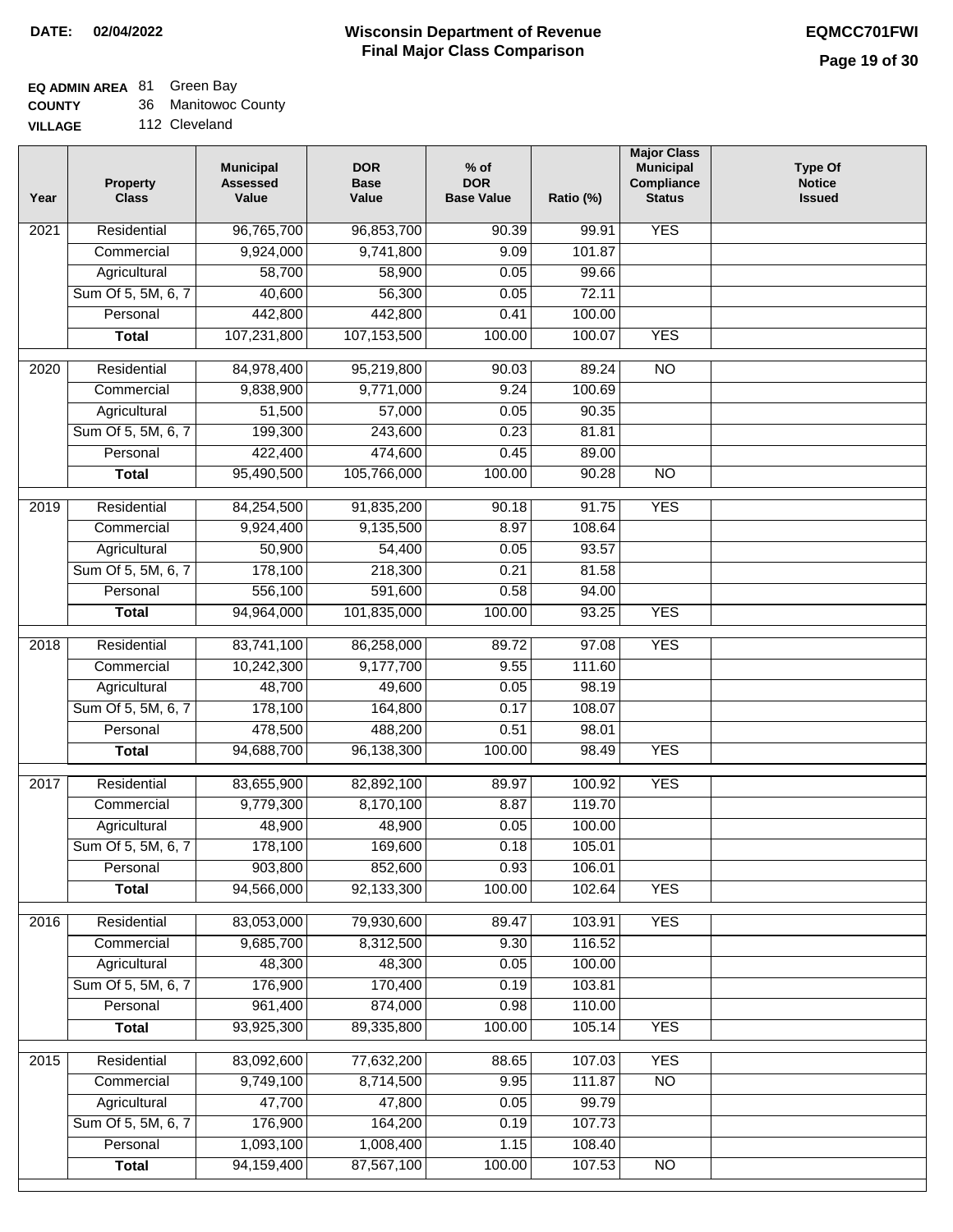٦

## **EQ ADMIN AREA** 81 Green Bay

**COUNTY VILLAGE** 36 Manitowoc County

| <b>\GE</b> | 126 Francis Creek |  |
|------------|-------------------|--|
|            |                   |  |

| Year             | Property<br><b>Class</b> | <b>Municipal</b><br><b>Assessed</b><br>Value | <b>DOR</b><br><b>Base</b><br>Value | $%$ of<br><b>DOR</b><br><b>Base Value</b> | Ratio (%) | <b>Major Class</b><br><b>Municipal</b><br>Compliance<br><b>Status</b> | <b>Type Of</b><br><b>Notice</b><br><b>Issued</b> |
|------------------|--------------------------|----------------------------------------------|------------------------------------|-------------------------------------------|-----------|-----------------------------------------------------------------------|--------------------------------------------------|
| 2021             | Residential              | 34,354,600                                   | 38,972,200                         | 82.99                                     | 88.15     | $\overline{NO}$                                                       |                                                  |
|                  | Commercial               | 7,094,300                                    | 7,354,300                          | 15.66                                     | 96.46     | <b>YES</b>                                                            |                                                  |
|                  | Agricultural             | 64,400                                       | 67,700                             | 0.14                                      | 95.13     |                                                                       |                                                  |
|                  | Sum Of 5, 5M, 6, 7       | 131,100                                      | 150,900                            | 0.32                                      | 86.88     |                                                                       |                                                  |
|                  | Personal                 | 379,225                                      | 412,200                            | 0.88                                      | 92.00     |                                                                       |                                                  |
|                  | <b>Total</b>             | 42,023,625                                   | 46,957,300                         | 100.00                                    | 89.49     | $\overline{NO}$                                                       |                                                  |
| 2020             | Residential              | 33,759,500                                   | 37,188,600                         | 82.98                                     | 90.78     | <b>YES</b>                                                            |                                                  |
|                  | Commercial               | 6,791,800                                    | 7,096,500                          | 15.83                                     | 95.71     | <b>YES</b>                                                            |                                                  |
|                  | Agricultural             | 65,000                                       | 65,100                             | 0.15                                      | 99.85     |                                                                       |                                                  |
|                  | Sum Of 5, 5M, 6, 7       | 131,100                                      | 146,200                            | 0.33                                      | 89.67     |                                                                       |                                                  |
|                  | Personal                 | 334,300                                      | 321,500                            | 0.72                                      | 103.98    |                                                                       |                                                  |
|                  | <b>Total</b>             | 41,081,700                                   | 44,817,900                         | 100.00                                    | 91.66     | <b>YES</b>                                                            |                                                  |
|                  |                          |                                              |                                    |                                           |           |                                                                       |                                                  |
| $\frac{1}{2019}$ | Residential              | 33,365,200                                   | 34,503,300                         | 83.24                                     | 96.70     | <b>YES</b>                                                            |                                                  |
|                  | Commercial               | 6,754,100                                    | 6,559,500                          | 15.83                                     | 102.97    | <b>YES</b>                                                            |                                                  |
|                  | Agricultural             | 63,800                                       | 62,800                             | 0.15                                      | 101.59    |                                                                       |                                                  |
|                  | Sum Of 5, 5M, 6, 7       | 114,700                                      | 153,400                            | 0.37                                      | 74.77     |                                                                       |                                                  |
|                  | Personal                 | 167,316                                      | 170,700                            | 0.41                                      | 98.02     |                                                                       |                                                  |
|                  | <b>Total</b>             | 40,465,116                                   | 41,449,700                         | 100.00                                    | 97.62     | <b>YES</b>                                                            |                                                  |
| 2018             | Residential              | 33,091,100                                   | 33,585,300                         | 82.62                                     | 98.53     | <b>YES</b>                                                            |                                                  |
|                  | Commercial               | 6,752,900                                    | 6,693,400                          | 16.47                                     | 100.89    | <b>YES</b>                                                            |                                                  |
|                  | Agricultural             | 63,800                                       | 60,900                             | 0.15                                      | 104.76    |                                                                       |                                                  |
|                  | Sum Of 5, 5M, 6, 7       | 114,700                                      | 147,000                            | 0.36                                      | 78.03     |                                                                       |                                                  |
|                  | Personal                 | 173,734                                      | 165,400                            | 0.41                                      | 105.04    |                                                                       |                                                  |
|                  | <b>Total</b>             | 40,196,234                                   | 40,652,000                         | 100.00                                    | 98.88     | <b>YES</b>                                                            |                                                  |
| 2017             | Residential              | 33,050,300                                   | 32,543,800                         | 81.98                                     | 101.56    | <b>YES</b>                                                            |                                                  |
|                  | Commercial               | 6,641,200                                    | 6,457,800                          | 16.27                                     | 102.84    | <b>YES</b>                                                            |                                                  |
|                  | Agricultural             | 62,800                                       | 59,600                             | 0.15                                      | 105.37    |                                                                       |                                                  |
|                  | Sum Of 5, 5M, 6, 7       | 114,700                                      | 149,200                            | 0.38                                      | 76.88     |                                                                       |                                                  |
|                  | Personal                 | 512,188                                      | 487,800                            | 1.23                                      | 105.00    |                                                                       |                                                  |
|                  | <b>Total</b>             | 40,381,188                                   | 39,698,200                         | 100.00                                    | 101.72    | <b>YES</b>                                                            |                                                  |
| 2016             | Residential              | 33,010,500                                   | 31,525,500                         | 81.06                                     | 104.71    | <b>YES</b>                                                            |                                                  |
|                  | Commercial               | 6,628,300                                    | 6,644,900                          | 17.09                                     | 99.75     | <b>YES</b>                                                            |                                                  |
|                  | Agricultural             | 61,800                                       | 58,700                             | 0.15                                      | 105.28    |                                                                       |                                                  |
|                  | Sum Of 5, 5M, 6, 7       | 114,700                                      | 143,300                            | 0.37                                      | 80.04     |                                                                       |                                                  |
|                  | Personal                 | 545,596                                      | 519,700                            | 1.34                                      | 104.98    |                                                                       |                                                  |
|                  | <b>Total</b>             | 40,360,896                                   | 38,892,100                         | 100.00                                    | 103.78    | <b>YES</b>                                                            |                                                  |
|                  |                          |                                              |                                    |                                           |           |                                                                       |                                                  |
| 2015             | Residential              | 32,937,500                                   | 30,839,300                         | 80.15                                     | 106.80    | <b>YES</b>                                                            |                                                  |
|                  | Commercial               | 6,685,500                                    | 7,015,100                          | 18.23                                     | 95.30     | <b>YES</b>                                                            |                                                  |
|                  | Agricultural             | 61,100                                       | 57,800                             | 0.15                                      | 105.71    |                                                                       |                                                  |
|                  | Sum Of 5, 5M, 6, 7       | 114,700                                      | 139,000                            | 0.36                                      | 82.52     |                                                                       |                                                  |
|                  | Personal                 | 446,393                                      | 425,100                            | 1.10                                      | 105.01    |                                                                       |                                                  |
|                  | <b>Total</b>             | 40,245,193                                   | 38,476,300                         | 100.00                                    | 104.60    | <b>YES</b>                                                            |                                                  |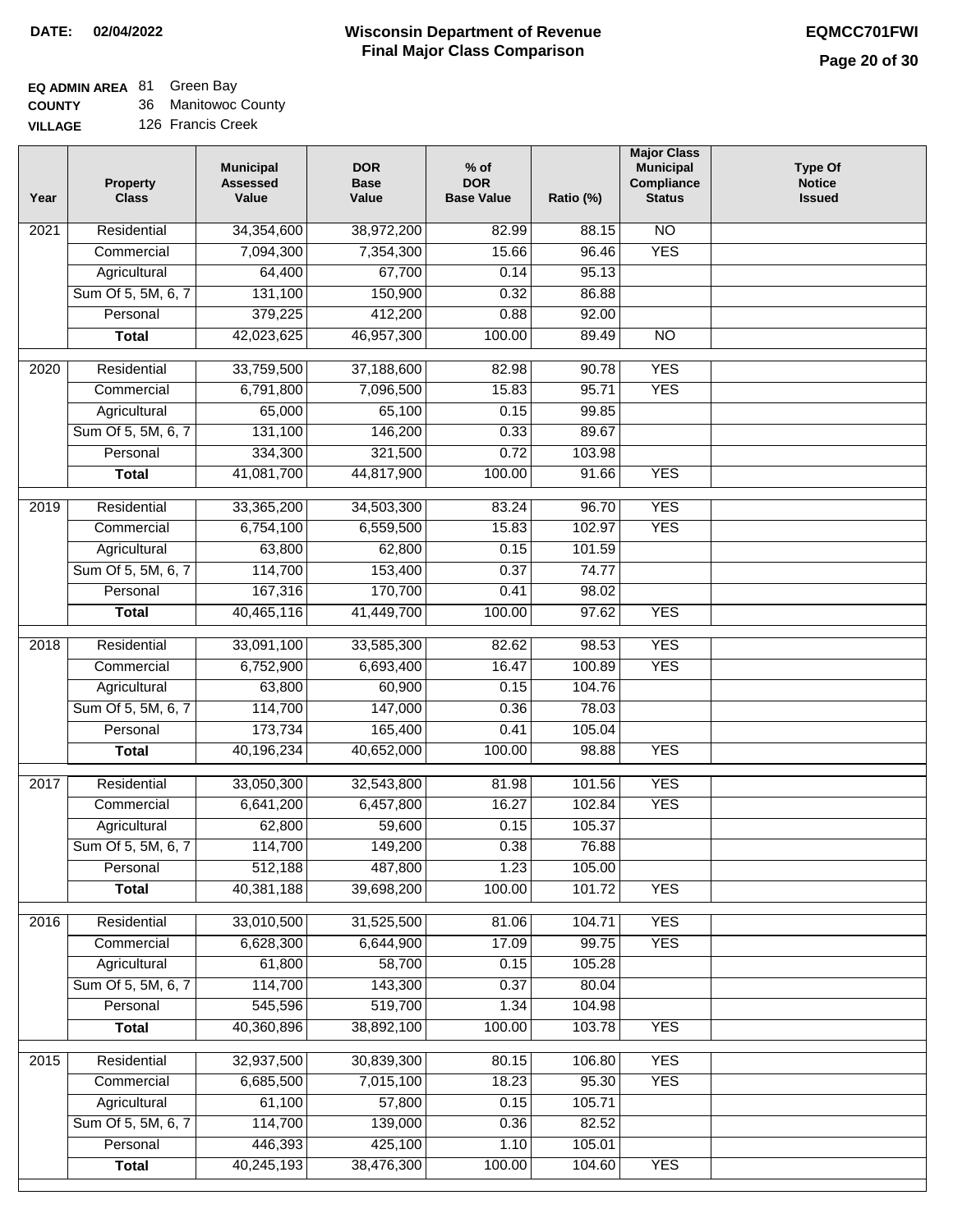٦

| <b>COUNTY</b> |  | 36 Manitowoc County |
|---------------|--|---------------------|
|---------------|--|---------------------|

| <b>VILLAGE</b> | 132 Kellnersville |
|----------------|-------------------|
|                |                   |

| Year              | <b>Property</b><br><b>Class</b> | <b>Municipal</b><br><b>Assessed</b><br>Value | <b>DOR</b><br><b>Base</b><br>Value | $%$ of<br><b>DOR</b><br><b>Base Value</b> | Ratio (%) | <b>Major Class</b><br><b>Municipal</b><br>Compliance<br><b>Status</b> | <b>Type Of</b><br><b>Notice</b><br><b>Issued</b> |
|-------------------|---------------------------------|----------------------------------------------|------------------------------------|-------------------------------------------|-----------|-----------------------------------------------------------------------|--------------------------------------------------|
| 2021              | Residential                     | 14,158,600                                   | 13,790,100                         | 88.26                                     | 102.67    | <b>YES</b>                                                            |                                                  |
|                   | Commercial                      | 1,548,800                                    | 1,367,800                          | 8.75                                      | 113.23    |                                                                       |                                                  |
|                   | Agricultural                    | 48,500                                       | 48,600                             | 0.31                                      | 99.79     |                                                                       |                                                  |
|                   | Sum Of 5, 5M, 6, 7              | 412,400                                      | 353,100                            | 2.26                                      | 116.79    |                                                                       |                                                  |
|                   | Personal                        | 64,500                                       | 64,500                             | 0.41                                      | 100.00    |                                                                       |                                                  |
|                   | <b>Total</b>                    | 16,232,800                                   | 15,624,100                         | 100.00                                    | 103.90    | <b>YES</b>                                                            |                                                  |
| 2020              | Residential                     | 11,255,500                                   | 13,320,300                         | 87.49                                     | 84.50     | NO                                                                    |                                                  |
|                   | Commercial                      | 1,498,900                                    | 1,397,800                          | 9.18                                      | 107.23    |                                                                       |                                                  |
|                   | Agricultural                    | 43,400                                       | 47,300                             | 0.31                                      | 91.75     |                                                                       |                                                  |
|                   | Sum Of 5, 5M, 6, 7              | 388,200                                      | 393,500                            | 2.58                                      | 98.65     |                                                                       |                                                  |
|                   | Personal                        | 61,500                                       | 66,900                             | 0.44                                      | 91.93     |                                                                       |                                                  |
|                   | <b>Total</b>                    | 13,247,500                                   | 15,225,800                         | 100.00                                    | 87.01     | $\overline{NO}$                                                       |                                                  |
|                   |                                 |                                              |                                    |                                           |           |                                                                       |                                                  |
| 2019              | Residential                     | 11,245,400                                   | 12,387,900                         | 86.20                                     | 90.78     | <b>YES</b>                                                            |                                                  |
|                   | Commercial                      | 1,467,200                                    | 1,481,100                          | 10.31                                     | 99.06     | <b>YES</b>                                                            |                                                  |
|                   | Agricultural                    | 42,300                                       | 45,400                             | 0.32                                      | 93.17     |                                                                       |                                                  |
|                   | Sum Of 5, 5M, 6, 7              | 388,200                                      | 383,100                            | 2.67                                      | 101.33    |                                                                       |                                                  |
|                   | Personal                        | 73,500                                       | 73,300                             | 0.51                                      | 100.27    |                                                                       |                                                  |
|                   | <b>Total</b>                    | 13,216,600                                   | 14,370,800                         | 100.00                                    | 91.97     | <b>YES</b>                                                            |                                                  |
| $\overline{2018}$ | Residential                     | 11,215,900                                   | 11,235,000                         | 85.10                                     | 99.83     | <b>YES</b>                                                            |                                                  |
|                   | Commercial                      | 1,524,200                                    | 1,466,800                          | 11.11                                     | 103.91    | <b>YES</b>                                                            |                                                  |
|                   | Agricultural                    | 42,300                                       | 44,100                             | 0.33                                      | 95.92     |                                                                       |                                                  |
|                   | Sum Of 5, 5M, 6, 7              | 388,200                                      | 375,300                            | 2.84                                      | 103.44    |                                                                       |                                                  |
|                   | Personal                        | 80,300                                       | 80,300                             | 0.61                                      | 100.00    |                                                                       |                                                  |
|                   | <b>Total</b>                    | 13,250,900                                   | 13,201,500                         | 100.00                                    | 100.37    | <b>YES</b>                                                            |                                                  |
| 2017              | Residential                     | 11,218,200                                   | 10,907,800                         | 84.32                                     | 102.85    | <b>YES</b>                                                            |                                                  |
|                   | Commercial                      | 1,524,200                                    | 1,424,000                          | 11.01                                     | 107.04    | <b>YES</b>                                                            |                                                  |
|                   | Agricultural                    | 42,300                                       | 43,000                             | 0.33                                      | 98.37     |                                                                       |                                                  |
|                   | Sum Of 5, 5M, 6, 7              | 388,200                                      | 384,900                            | 2.98                                      | 100.86    |                                                                       |                                                  |
|                   | Personal                        | 176,600                                      | 176,600                            | 1.37                                      | 100.00    |                                                                       |                                                  |
|                   | <b>Total</b>                    | 13,349,500                                   | 12,936,300                         | 100.00                                    | 103.19    | <b>YES</b>                                                            |                                                  |
| 2016              | Residential                     | 11,210,000                                   | 10,791,700                         | 84.31                                     | 103.88    | <b>YES</b>                                                            |                                                  |
|                   | Commercial                      | 1,522,000                                    | 1,465,800                          | 11.45                                     | 103.83    | <b>YES</b>                                                            |                                                  |
|                   | Agricultural                    | 42,300                                       | 42,300                             | 0.33                                      | 100.00    |                                                                       |                                                  |
|                   | Sum Of 5, 5M, 6, 7              | 388,200                                      | 385,800                            | 3.01                                      | 100.62    |                                                                       |                                                  |
|                   | Personal                        | 121,900                                      | 115,000                            | 0.90                                      | 106.00    |                                                                       |                                                  |
|                   | <b>Total</b>                    | 13,284,400                                   | 12,800,600                         | 100.00                                    | 103.78    | <b>YES</b>                                                            |                                                  |
|                   |                                 |                                              |                                    |                                           |           |                                                                       |                                                  |
| 2015              | Residential                     | 11,228,100                                   | 10,475,300                         | 83.30                                     | 107.19    | <b>YES</b>                                                            |                                                  |
|                   | Commercial                      | 1,522,000                                    | 1,543,000                          | 12.27                                     | 98.64     | <b>YES</b>                                                            |                                                  |
|                   | Agricultural                    | 44,800                                       | 41,900                             | 0.33                                      | 106.92    |                                                                       |                                                  |
|                   | Sum Of 5, 5M, 6, 7              | 388,200                                      | 382,600                            | 3.04                                      | 101.46    |                                                                       |                                                  |
|                   | Personal                        | 142,500                                      | 133,200                            | 1.06                                      | 106.98    |                                                                       |                                                  |
|                   | <b>Total</b>                    | 13,325,600                                   | 12,576,000                         | 100.00                                    | 105.96    | <b>YES</b>                                                            |                                                  |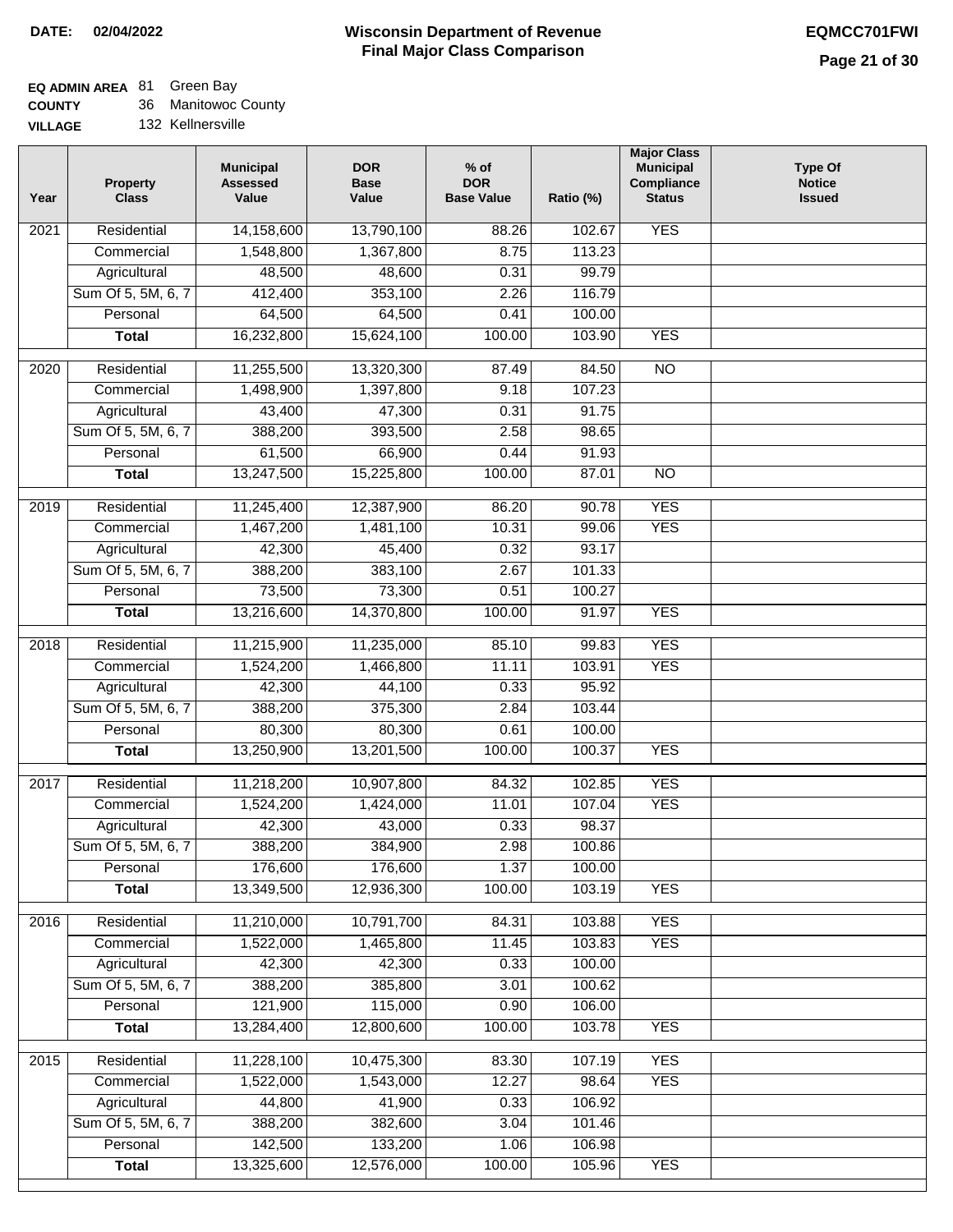### **EQ ADMIN AREA** 81 Green Bay

| <b>COUNTY</b> |  | 36 Manitowoc County |
|---------------|--|---------------------|
|---------------|--|---------------------|

**VILLAGE** 147 Maribel

| Year             | <b>Property</b><br><b>Class</b> | <b>Municipal</b><br><b>Assessed</b><br>Value | <b>DOR</b><br><b>Base</b><br>Value | $%$ of<br><b>DOR</b><br><b>Base Value</b> | Ratio (%) | <b>Major Class</b><br><b>Municipal</b><br>Compliance<br><b>Status</b> | <b>Type Of</b><br><b>Notice</b><br><b>Issued</b> |
|------------------|---------------------------------|----------------------------------------------|------------------------------------|-------------------------------------------|-----------|-----------------------------------------------------------------------|--------------------------------------------------|
| 2021             | Residential                     | 14,189,000                                   | 16,907,000                         | 75.18                                     | 83.92     | $\overline{NO}$                                                       |                                                  |
|                  | Commercial                      | 4,732,900                                    | 4,434,600                          | 19.72                                     | 106.73    | <b>YES</b>                                                            |                                                  |
|                  | Agricultural                    | 82,600                                       | 95,100                             | 0.42                                      | 86.86     |                                                                       |                                                  |
|                  | Sum Of 5, 5M, 6, 7              | 31,000                                       | 48,600                             | 0.22                                      | 63.79     |                                                                       |                                                  |
|                  | Personal                        | 944,000                                      | 1,004,200                          | 4.47                                      | 94.01     |                                                                       |                                                  |
|                  | <b>Total</b>                    | 19,979,500                                   | 22,489,500                         | 100.00                                    | 88.84     | $\overline{NO}$                                                       |                                                  |
| 2020             | Residential                     | 14,150,700                                   | 15,610,600                         | 73.61                                     | 90.65     | <b>YES</b>                                                            |                                                  |
|                  | Commercial                      | 4,732,900                                    | 4,479,400                          | 21.12                                     | 105.66    | <b>YES</b>                                                            |                                                  |
|                  | Agricultural                    | 82,600                                       | 91,700                             | 0.43                                      | 90.08     |                                                                       |                                                  |
|                  | Sum Of 5, 5M, 6, 7              | 31,000                                       | 48,400                             | 0.23                                      | 64.05     |                                                                       |                                                  |
|                  | Personal                        | 987,300                                      | 977,500                            | 4.61                                      | 101.00    |                                                                       |                                                  |
|                  | <b>Total</b>                    | 19,984,500                                   | 21,207,600                         | 100.00                                    | 94.23     | <b>YES</b>                                                            |                                                  |
|                  |                                 |                                              |                                    |                                           |           |                                                                       |                                                  |
| $\frac{1}{2019}$ | Residential                     | 14,238,200                                   | 14,566,100                         | 73.51                                     | 97.75     | <b>YES</b>                                                            |                                                  |
|                  | Commercial                      | 4,732,900                                    | 4,153,900                          | 20.96                                     | 113.94    | $\overline{NO}$                                                       |                                                  |
|                  | Agricultural                    | 82,400                                       | 88,000                             | 0.44                                      | 93.64     |                                                                       |                                                  |
|                  | Sum Of 5, 5M, 6, 7              | 48,800                                       | 62,400                             | 0.31                                      | 78.21     |                                                                       |                                                  |
|                  | Personal                        | 982,600                                      | 944,800                            | 4.77                                      | 104.00    |                                                                       |                                                  |
|                  | <b>Total</b>                    | 20,084,900                                   | 19,815,200                         | 100.00                                    | 101.36    | $\overline{NO}$                                                       |                                                  |
| 2018             | Residential                     | 14,154,100                                   | 13,804,900                         | 82.59                                     | 102.53    | <b>YES</b>                                                            |                                                  |
|                  | Commercial                      | 3,063,100                                    | 2,594,300                          | 15.52                                     | 118.07    | <b>NO</b>                                                             |                                                  |
|                  | Agricultural                    | 83,200                                       | 86,500                             | 0.52                                      | 96.18     |                                                                       |                                                  |
|                  | Sum Of 5, 5M, 6, 7              | 80,400                                       | 89,000                             | 0.53                                      | 90.34     |                                                                       |                                                  |
|                  | Personal                        | 143,200                                      | 140,400                            | 0.84                                      | 101.99    |                                                                       |                                                  |
|                  | <b>Total</b>                    | 17,524,000                                   | 16,715,100                         | 100.00                                    | 104.84    | $\overline{NO}$                                                       |                                                  |
| 2017             | Residential                     | 13,837,500                                   | 13,630,800                         | 80.57                                     | 101.52    | <b>YES</b>                                                            |                                                  |
|                  | Commercial                      | 2,751,400                                    | 2,590,600                          | 15.31                                     | 106.21    | <b>YES</b>                                                            |                                                  |
|                  | Agricultural                    | 83,400                                       | 84,200                             | 0.50                                      | 99.05     |                                                                       |                                                  |
|                  | Sum Of 5, 5M, 6, 7              | 80,400                                       | 90,000                             | 0.53                                      | 89.33     |                                                                       |                                                  |
|                  | Personal                        | 569,600                                      | 522,500                            | 3.09                                      | 109.01    |                                                                       |                                                  |
|                  | <b>Total</b>                    | 17,322,300                                   | 16,918,100                         | 100.00                                    | 102.39    | <b>YES</b>                                                            |                                                  |
| 2016             | Residential                     | 13,536,100                                   | 12,365,000                         | 78.43                                     | 109.47    | <b>YES</b>                                                            |                                                  |
|                  | Commercial                      | 2,876,400                                    | 2,670,700                          | 16.94                                     | 107.70    | <b>YES</b>                                                            |                                                  |
|                  | Agricultural                    | 83,300                                       | 83,000                             | 0.53                                      | 100.36    |                                                                       |                                                  |
|                  | Sum Of 5, 5M, 6, 7              | 80,400                                       | 87,000                             | 0.55                                      | 92.41     |                                                                       |                                                  |
|                  | Personal                        | 615,800                                      | 559,800                            | 3.55                                      | 110.00    |                                                                       |                                                  |
|                  | <b>Total</b>                    | 17,192,000                                   | 15,765,500                         | 100.00                                    | 109.05    | <b>YES</b>                                                            |                                                  |
| 2015             | Residential                     | 13,508,300                                   | 11,980,300                         | 76.45                                     | 112.75    | <b>NO</b>                                                             |                                                  |
|                  | Commercial                      | 2,876,400                                    | 2,811,200                          | 17.94                                     | 102.32    | <b>YES</b>                                                            |                                                  |
|                  | Agricultural                    | 83,300                                       | 82,100                             | 0.52                                      | 101.46    |                                                                       |                                                  |
|                  | Sum Of 5, 5M, 6, 7              | 80,400                                       | 86,500                             | 0.55                                      | 92.95     |                                                                       |                                                  |
|                  | Personal                        | 789,400                                      | 711,200                            | 4.54                                      | 111.00    |                                                                       |                                                  |
|                  | <b>Total</b>                    | 17,337,800                                   | 15,671,300                         | 100.00                                    | 110.63    | N <sub>O</sub>                                                        |                                                  |
|                  |                                 |                                              |                                    |                                           |           |                                                                       |                                                  |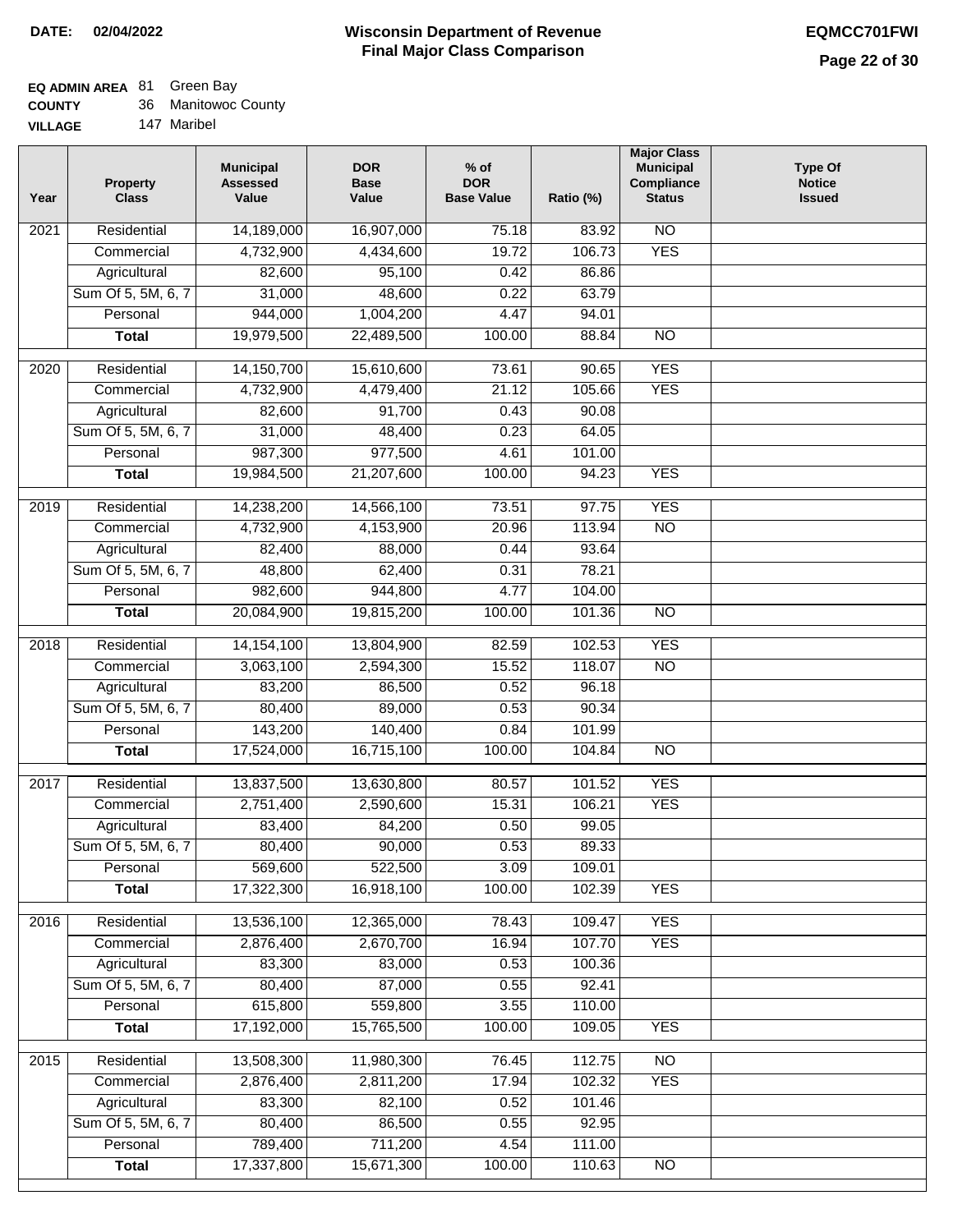# **EQ ADMIN AREA** 81 Green Bay

| <b>COUNTY</b> | 36 Manitowoc County |
|---------------|---------------------|
|               |                     |

**VILLAGE** 151 Mishicot

| Year | <b>Property</b><br><b>Class</b> | <b>Municipal</b><br><b>Assessed</b><br>Value | <b>DOR</b><br><b>Base</b><br>Value | $%$ of<br><b>DOR</b><br><b>Base Value</b> | Ratio (%) | <b>Major Class</b><br><b>Municipal</b><br>Compliance<br><b>Status</b> | <b>Type Of</b><br><b>Notice</b><br><b>Issued</b> |
|------|---------------------------------|----------------------------------------------|------------------------------------|-------------------------------------------|-----------|-----------------------------------------------------------------------|--------------------------------------------------|
| 2021 | Residential                     | 67,525,800                                   | 80,541,300                         | 85.52                                     | 83.84     | $\overline{NO}$                                                       |                                                  |
|      | Commercial                      | 14,469,700                                   | 12,573,700                         | 13.35                                     | 115.08    | $\overline{NO}$                                                       |                                                  |
|      | Agricultural                    | 88,800                                       | 102,200                            | 0.11                                      | 86.89     |                                                                       |                                                  |
|      | Sum Of 5, 5M, 6, 7              | 355,500                                      | 410,100                            | 0.44                                      | 86.69     |                                                                       |                                                  |
|      | Personal                        | 476,700                                      | 547,900                            | 0.58                                      | 87.00     |                                                                       |                                                  |
|      | <b>Total</b>                    | 82,916,500                                   | 94,175,200                         | 100.00                                    | 88.04     | $\overline{NO}$                                                       |                                                  |
| 2020 | Residential                     | 66,958,200                                   | 74,118,000                         | 84.44                                     | 90.34     | <b>YES</b>                                                            |                                                  |
|      | Commercial                      | 14,479,600                                   | 12,696,800                         | 14.47                                     | 114.04    | $\overline{NO}$                                                       |                                                  |
|      | Agricultural                    | 91,000                                       | 98,600                             | 0.11                                      | 92.29     |                                                                       |                                                  |
|      | Sum Of 5, 5M, 6, 7              | 360,500                                      | 423,500                            | 0.48                                      | 85.12     |                                                                       |                                                  |
|      | Personal                        | 403,000                                      | 438,100                            | 0.50                                      | 91.99     |                                                                       |                                                  |
|      | <b>Total</b>                    | 82,292,300                                   | 87,775,000                         | 100.00                                    | 93.75     | N <sub>O</sub>                                                        |                                                  |
| 2019 | Residential                     | 66,694,300                                   | 68,998,400                         | 82.33                                     | 96.66     | <b>YES</b>                                                            |                                                  |
|      | Commercial                      | 13,858,300                                   | 13,767,800                         | 16.43                                     | 100.66    | <b>YES</b>                                                            |                                                  |
|      | Agricultural                    | 92,200                                       | 94,900                             | 0.11                                      | 97.15     |                                                                       |                                                  |
|      | Sum Of 5, 5M, 6, 7              | 360,900                                      | 440,700                            | 0.53                                      | 81.89     |                                                                       |                                                  |
|      | Personal                        | 489,100                                      | 504,200                            | 0.60                                      | 97.01     |                                                                       |                                                  |
|      | <b>Total</b>                    | 81,494,800                                   | 83,806,000                         | 100.00                                    | 97.24     | <b>YES</b>                                                            |                                                  |
|      |                                 |                                              |                                    |                                           |           |                                                                       |                                                  |
| 2018 | Residential                     | 65,869,300                                   | 66,815,400                         | 81.51                                     | 98.58     | <b>YES</b>                                                            |                                                  |
|      | Commercial                      | 13,851,000                                   | 14,033,300                         | 17.12                                     | 98.70     | <b>YES</b>                                                            |                                                  |
|      | Agricultural                    | 91,500                                       | 91,500                             | 0.11                                      | 100.00    |                                                                       |                                                  |
|      | Sum Of 5, 5M, 6, 7              | 363,000                                      | 434,300                            | 0.53                                      | 83.58     |                                                                       |                                                  |
|      | Personal                        | 584,000                                      | 602,100                            | 0.73                                      | 96.99     |                                                                       |                                                  |
|      | <b>Total</b>                    | 80,758,800                                   | 81,976,600                         | 100.00                                    | 98.51     | <b>YES</b>                                                            |                                                  |
| 2017 | Residential                     | 65,467,600                                   | 68,380,200                         | 80.94                                     | 95.74     | <b>YES</b>                                                            |                                                  |
|      | Commercial                      | 13,969,100                                   | 13,989,200                         | 16.56                                     | 99.86     | <b>YES</b>                                                            |                                                  |
|      | Agricultural                    | 88,900                                       | 89,200                             | 0.11                                      | 99.66     |                                                                       |                                                  |
|      | Sum Of 5, 5M, 6, 7              | 363,000                                      | 431,700                            | 0.51                                      | 84.09     |                                                                       |                                                  |
|      | Personal                        | 1,593,100                                    | 1,593,100                          | 1.89                                      | 100.00    |                                                                       |                                                  |
|      | <b>Total</b>                    | 81,481,700                                   | 84,483,400                         | 100.00                                    | 96.45     | <b>YES</b>                                                            |                                                  |
| 2016 | Residential                     | 65,334,200                                   | 63,916,600                         | 79.75                                     | 102.22    | <b>YES</b>                                                            |                                                  |
|      | Commercial                      | 13,969,100                                   | 13,989,200                         | 17.46                                     | 99.86     | <b>YES</b>                                                            |                                                  |
|      | Agricultural                    | 87,600                                       | 87,900                             | 0.11                                      | 99.66     |                                                                       |                                                  |
|      | Sum Of 5, 5M, 6, 7              | 363,000                                      | 428,000                            | 0.53                                      | 84.81     |                                                                       |                                                  |
|      | Personal                        | 1,720,100                                    | 1,720,100                          | 2.15                                      | 100.00    |                                                                       |                                                  |
|      | <b>Total</b>                    | 81,474,000                                   | 80,141,800                         | 100.00                                    | 101.66    | <b>YES</b>                                                            |                                                  |
| 2015 | Residential                     | 64,795,500                                   | 64,836,100                         | 79.00                                     | 99.94     | <b>YES</b>                                                            |                                                  |
|      | Commercial                      | 14,114,900                                   | 14,880,900                         | 18.13                                     | 94.85     | <b>YES</b>                                                            |                                                  |
|      | Agricultural                    | 87,600                                       | 87,100                             | 0.11                                      | 100.57    |                                                                       |                                                  |
|      | Sum Of 5, 5M, 6, 7              | 363,000                                      | 420,600                            | 0.51                                      | 86.31     |                                                                       |                                                  |
|      | Personal                        | 1,844,200                                    | 1,844,200                          | 2.25                                      | 100.00    |                                                                       |                                                  |
|      | <b>Total</b>                    | 81,205,200                                   | 82,068,900                         | 100.00                                    | 98.95     | <b>YES</b>                                                            |                                                  |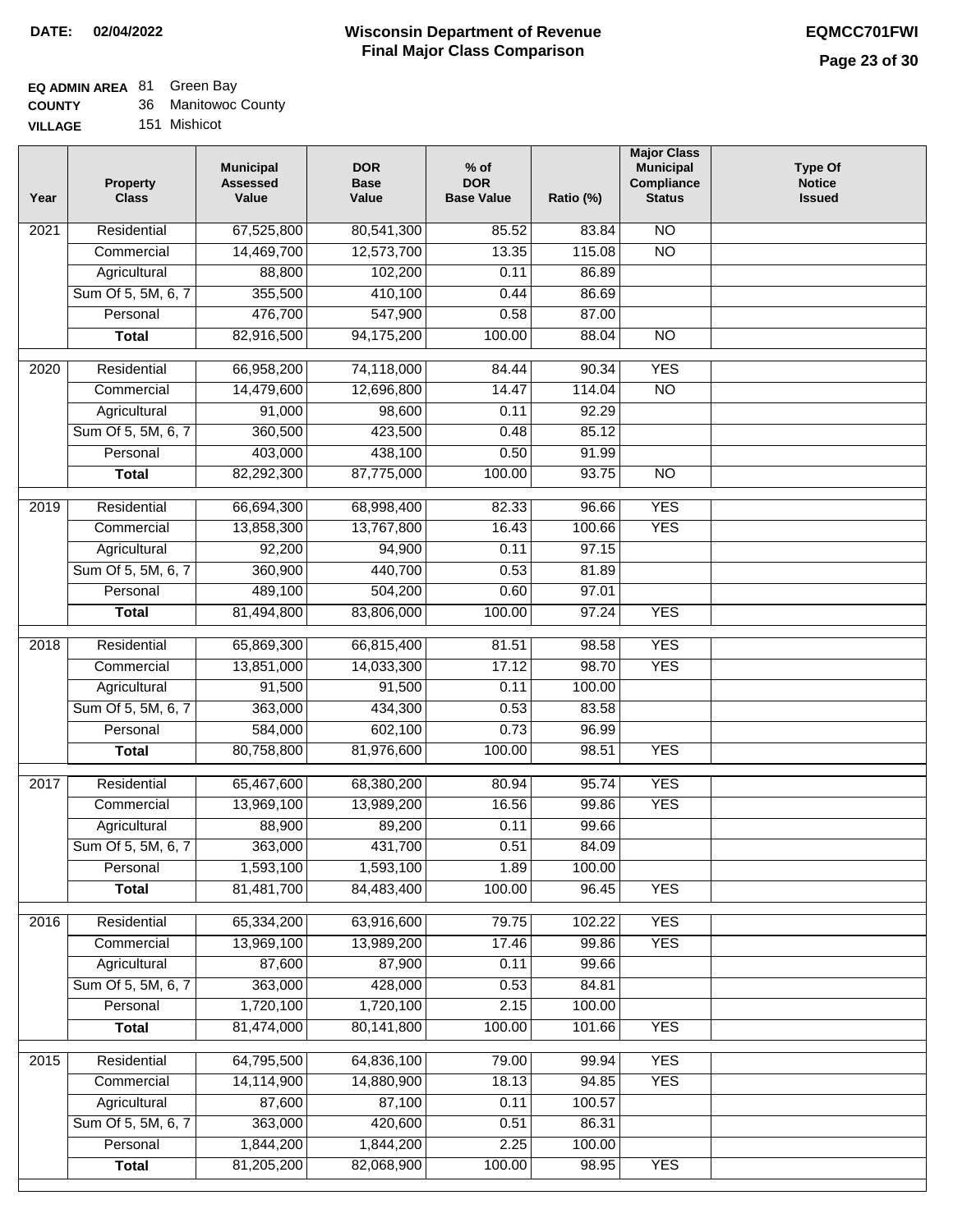| <b>COUNTY</b> | 36 Manitowoc County |
|---------------|---------------------|
|---------------|---------------------|

| <b>VILLAGE</b> |  | 176 Reedsville |
|----------------|--|----------------|
|----------------|--|----------------|

| Year             | <b>Property</b><br><b>Class</b> | <b>Municipal</b><br><b>Assessed</b><br>Value | <b>DOR</b><br><b>Base</b><br>Value | $%$ of<br><b>DOR</b><br><b>Base Value</b> | Ratio (%)         | <b>Major Class</b><br><b>Municipal</b><br>Compliance<br><b>Status</b> | <b>Type Of</b><br><b>Notice</b><br><b>Issued</b> |
|------------------|---------------------------------|----------------------------------------------|------------------------------------|-------------------------------------------|-------------------|-----------------------------------------------------------------------|--------------------------------------------------|
| 2021             | Residential                     | 43,969,200                                   | 44,286,100                         | 83.39                                     | $\frac{1}{99.28}$ | <b>YES</b>                                                            |                                                  |
|                  | Commercial                      | 8,586,900                                    | 8,473,600                          | 15.96                                     | 101.34            | <b>YES</b>                                                            |                                                  |
|                  | Agricultural                    | 38,100                                       | 39,800                             | 0.07                                      | 95.73             |                                                                       |                                                  |
|                  | Sum Of 5, 5M, 6, 7              | 59,600                                       | 82,500                             | 0.16                                      | 72.24             |                                                                       |                                                  |
|                  | Personal                        | 222,100                                      | 222,100                            | 0.42                                      | 100.00            |                                                                       |                                                  |
|                  | <b>Total</b>                    | 52,875,900                                   | 53,104,100                         | 100.00                                    | 99.57             | <b>YES</b>                                                            |                                                  |
| $\frac{1}{2020}$ | Residential                     | 38,576,200                                   | 42,127,200                         | 82.61                                     | 91.57             | <b>YES</b>                                                            |                                                  |
|                  | Commercial                      | 7,790,700                                    | 8,502,700                          | 16.67                                     | 91.63             | <b>YES</b>                                                            |                                                  |
|                  | Agricultural                    | 35,600                                       | 38,400                             | 0.08                                      | 92.71             |                                                                       |                                                  |
|                  | Sum Of 5, 5M, 6, 7              | 59,600                                       | 80,800                             | 0.16                                      | 73.76             |                                                                       |                                                  |
|                  | Personal                        | 218,000                                      | 245,000                            | 0.48                                      | 88.98             |                                                                       |                                                  |
|                  | <b>Total</b>                    | 46,680,100                                   | 50,994,100                         | 100.00                                    | 91.54             | <b>YES</b>                                                            |                                                  |
|                  |                                 |                                              |                                    |                                           |                   |                                                                       |                                                  |
| $\frac{1}{2019}$ | Residential                     | 38,374,800                                   | 44,105,800                         | 84.53                                     | 87.01             | $\overline{NO}$                                                       |                                                  |
|                  | Commercial                      | 7,847,400                                    | 7,706,400                          | 14.77                                     | 101.83            | <b>YES</b>                                                            |                                                  |
|                  | Agricultural                    | 36,000                                       | 36,900                             | 0.07                                      | 97.56             |                                                                       |                                                  |
|                  | Sum Of 5, 5M, 6, 7              | 60,500                                       | 86,700                             | 0.17                                      | 69.78             |                                                                       |                                                  |
|                  | Personal                        | 234,900                                      | 244,700                            | 0.47                                      | 96.00             |                                                                       |                                                  |
|                  | <b>Total</b>                    | 46,553,600                                   | 52,180,500                         | 100.00                                    | 89.22             | $\overline{NO}$                                                       |                                                  |
| 2018             | Residential                     | 38,224,400                                   | 39,956,200                         | 82.92                                     | 95.67             | <b>YES</b>                                                            |                                                  |
|                  | Commercial                      | 7,842,100                                    | 7,858,000                          | 16.31                                     | 99.80             | <b>YES</b>                                                            |                                                  |
|                  | Agricultural                    | 36,000                                       | 36,000                             | 0.07                                      | 100.00            |                                                                       |                                                  |
|                  | Sum Of 5, 5M, 6, 7              | 60,500                                       | 88,800                             | 0.18                                      | 68.13             |                                                                       |                                                  |
|                  | Personal                        | 231,500                                      | 249,000                            | 0.52                                      | 92.97             |                                                                       |                                                  |
|                  | <b>Total</b>                    | 46,394,500                                   | 48,188,000                         | 100.00                                    | 96.28             | <b>YES</b>                                                            |                                                  |
| 2017             | Residential                     | 38,266,400                                   | 41,568,600                         | 82.12                                     | 92.06             | <b>YES</b>                                                            |                                                  |
|                  | Commercial                      | 7,770,600                                    | 7,704,000                          | 15.22                                     | 100.86            | <b>YES</b>                                                            |                                                  |
|                  | Agricultural                    | 35,200                                       | 35,100                             | 0.07                                      | 100.28            |                                                                       |                                                  |
|                  | Sum Of 5, 5M, 6, 7              | 63,200                                       | 91,300                             | 0.18                                      | 69.22             |                                                                       |                                                  |
|                  | Personal                        | 1,173,700                                    | 1,222,600                          | 2.42                                      | 96.00             |                                                                       |                                                  |
|                  | <b>Total</b>                    | 47,309,100                                   | 50,621,600                         | 100.00                                    | 93.46             | <b>YES</b>                                                            |                                                  |
| 2016             | Residential                     | 38,124,900                                   | 40,213,600                         | 82.05                                     | 94.81             | <b>YES</b>                                                            |                                                  |
|                  | Commercial                      | 7,670,900                                    | 7,598,900                          | 15.50                                     | 100.95            | <b>YES</b>                                                            |                                                  |
|                  | Agricultural                    | 34,500                                       | 34,600                             | 0.07                                      | 99.71             |                                                                       |                                                  |
|                  | Sum Of 5, 5M, 6, 7              | 63,200                                       | 91,600                             | 0.19                                      | 69.00             |                                                                       |                                                  |
|                  | Personal                        | 1,031,375                                    | 1,074,300                          | 2.19                                      | 96.00             |                                                                       |                                                  |
|                  | <b>Total</b>                    | 46,924,875                                   | 49,013,000                         | 100.00                                    | 95.74             | <b>YES</b>                                                            |                                                  |
| 2015             | Residential                     | 37,900,200                                   | 39,549,800                         | 81.19                                     | 95.83             | <b>YES</b>                                                            |                                                  |
|                  | Commercial                      | 7,712,600                                    | 8,034,100                          | 16.49                                     | 96.00             | <b>YES</b>                                                            |                                                  |
|                  | Agricultural                    | 33,200                                       | 34,200                             | 0.07                                      | 97.08             |                                                                       |                                                  |
|                  | Sum Of 5, 5M, 6, 7              | 63,200                                       | 84,800                             | 0.17                                      | 74.53             |                                                                       |                                                  |
|                  | Personal                        | 981,893                                      | 1,011,400                          | 2.08                                      | 97.08             |                                                                       |                                                  |
|                  | <b>Total</b>                    | 46,691,093                                   | 48,714,300                         | 100.00                                    | 95.85             | <b>YES</b>                                                            |                                                  |
|                  |                                 |                                              |                                    |                                           |                   |                                                                       |                                                  |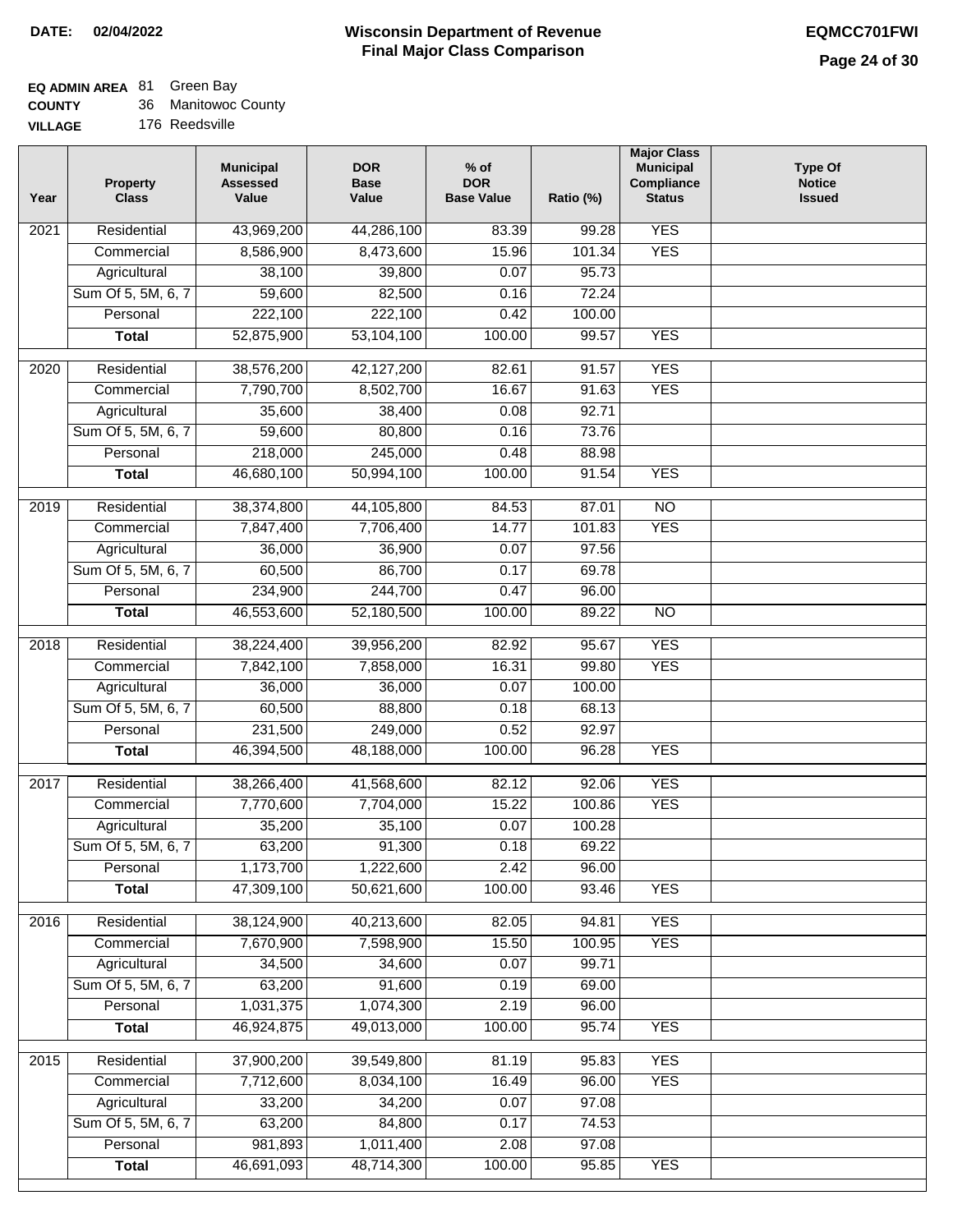#### **Wisconsin Department of Revenue Final Major Class Comparison DATE: 02/04/2022 EQMCC701FWI**

٦

# **EQ ADMIN AREA** 81 Green Bay

**COUNTY VILLAGE** 36 Manitowoc County

| Year              | <b>Property</b><br><b>Class</b> | <b>Municipal</b><br><b>Assessed</b><br>Value | <b>DOR</b><br><b>Base</b><br>Value | $%$ of<br><b>DOR</b><br><b>Base Value</b> | Ratio (%) | <b>Major Class</b><br><b>Municipal</b><br>Compliance<br><b>Status</b> | <b>Type Of</b><br><b>Notice</b><br><b>Issued</b> |
|-------------------|---------------------------------|----------------------------------------------|------------------------------------|-------------------------------------------|-----------|-----------------------------------------------------------------------|--------------------------------------------------|
| 2021              | Residential                     | 25,426,300                                   | 29,015,200                         | 80.22                                     | 87.63     | $\overline{NO}$                                                       |                                                  |
|                   | Commercial                      | 5,825,100                                    | 5,902,600                          | 16.32                                     | 98.69     | <b>YES</b>                                                            |                                                  |
|                   | Agricultural                    | 14,100                                       | 15,900                             | 0.04                                      | 88.68     |                                                                       |                                                  |
|                   | Sum Of 5, 5M, 6, 7              | 1,047,700                                    | 1,105,300                          | 3.06                                      | 94.79     |                                                                       |                                                  |
|                   | Personal                        | 117,900                                      | 131,000                            | 0.36                                      | 90.00     |                                                                       |                                                  |
|                   | <b>Total</b>                    | 32,431,100                                   | 36,170,000                         | 100.00                                    | 89.66     | $\overline{NO}$                                                       |                                                  |
| $\overline{2020}$ | Residential                     | 25,277,300                                   | 28,024,800                         | 80.18                                     | 90.20     | <b>YES</b>                                                            |                                                  |
|                   | Commercial                      | 5,516,900                                    | 5,616,400                          | 16.07                                     | 98.23     | <b>YES</b>                                                            |                                                  |
|                   | Agricultural                    | 15,400                                       | 16,800                             | 0.05                                      | 91.67     |                                                                       |                                                  |
|                   | Sum Of 5, 5M, 6, 7              | 1,087,100                                    | 1,157,000                          | 3.31                                      | 93.96     |                                                                       |                                                  |
|                   | Personal                        | 126,300                                      | 137,200                            | 0.39                                      | 92.06     |                                                                       |                                                  |
|                   | <b>Total</b>                    | 32,023,000                                   | 34,952,200                         | 100.00                                    | 91.62     | <b>YES</b>                                                            |                                                  |
|                   |                                 |                                              |                                    |                                           |           |                                                                       |                                                  |
| $\frac{1}{2019}$  | Residential                     | 25,260,200                                   | 26,757,300                         | 81.61                                     | 94.40     | <b>YES</b>                                                            |                                                  |
|                   | Commercial                      | 5,154,100                                    | 4,794,600                          | 14.62                                     | 107.50    | <b>YES</b>                                                            |                                                  |
|                   | Agricultural                    | 15,100                                       | 16,200                             | 0.05                                      | 93.21     |                                                                       |                                                  |
|                   | Sum Of 5, 5M, 6, 7              | 988,000                                      | 1,056,700                          | 3.22                                      | 93.50     |                                                                       |                                                  |
|                   | Personal                        | 151,400                                      | 161,100                            | 0.49                                      | 93.98     |                                                                       |                                                  |
|                   | <b>Total</b>                    | 31,568,800                                   | 32,785,900                         | 100.00                                    | 96.29     | <b>YES</b>                                                            |                                                  |
| 2018              | Residential                     | 25,127,800                                   | 24,428,100                         | 80.14                                     | 102.86    | <b>YES</b>                                                            |                                                  |
|                   | Commercial                      | 5,154,100                                    | 4,892,500                          | 16.05                                     | 105.35    | <b>YES</b>                                                            |                                                  |
|                   | Agricultural                    | 14,400                                       | 14,300                             | 0.05                                      | 100.70    |                                                                       |                                                  |
|                   | Sum Of 5, 5M, 6, 7              | 988,000                                      | 1,034,600                          | 3.39                                      | 95.50     |                                                                       |                                                  |
|                   | Personal                        | 112,000                                      | 112,000                            | 0.37                                      | 100.00    |                                                                       |                                                  |
|                   | <b>Total</b>                    | 31,396,300                                   | 30,481,500                         | 100.00                                    | 103.00    | <b>YES</b>                                                            |                                                  |
| 2017              | Residential                     | 24,998,200                                   | 23,616,000                         | 77.72                                     | 105.85    | <b>YES</b>                                                            |                                                  |
|                   | Commercial                      | 5,137,900                                    | 4,734,200                          | 15.58                                     | 108.53    | <b>YES</b>                                                            |                                                  |
|                   | Agricultural                    | 21,100                                       | 21,900                             | 0.07                                      | 96.35     |                                                                       |                                                  |
|                   | Sum Of 5, 5M, 6, 7              | 945,100                                      | 985,200                            | 3.24                                      | 95.93     |                                                                       |                                                  |
|                   | Personal                        | 995,900                                      | 1,026,800                          | 3.38                                      | 96.99     |                                                                       |                                                  |
|                   | <b>Total</b>                    | 32,098,200                                   | 30,384,100                         | 100.00                                    | 105.64    | <b>YES</b>                                                            |                                                  |
|                   |                                 |                                              |                                    |                                           |           |                                                                       |                                                  |
| 2016              | Residential                     | 25,013,000                                   | 26,225,300                         | 79.92                                     | 95.38     | <b>YES</b>                                                            |                                                  |
|                   | Commercial                      | 4,996,400                                    | 4,588,300                          | 13.98                                     | 108.89    | <b>YES</b>                                                            |                                                  |
|                   | Agricultural                    | 16,900                                       | 17,600                             | 0.05                                      | 96.02     |                                                                       |                                                  |
|                   | Sum Of 5, 5M, 6, 7              | 945,100                                      | 1,000,300                          | 3.05                                      | 94.48     |                                                                       |                                                  |
|                   | Personal                        | 922,574                                      | 981,500                            | 2.99                                      | 94.00     |                                                                       |                                                  |
|                   | <b>Total</b>                    | 31,893,974                                   | 32,813,000                         | 100.00                                    | 97.20     | <b>YES</b>                                                            |                                                  |
| 2015              | Residential                     | 24,731,100                                   | 27,005,600                         | 81.62                                     | 91.58     | <b>YES</b>                                                            |                                                  |
|                   | Commercial                      | 4,582,000                                    | 4,234,600                          | 12.80                                     | 108.20    | <b>YES</b>                                                            |                                                  |
|                   | Agricultural                    | 17,700                                       | 18,200                             | 0.06                                      | 97.25     |                                                                       |                                                  |
|                   | Sum Of 5, 5M, 6, 7              | 934,800                                      | 969,600                            | 2.93                                      | 96.41     |                                                                       |                                                  |
|                   | Personal                        | 818,842                                      | 860,700                            | 2.60                                      | 95.14     |                                                                       |                                                  |
|                   | <b>Total</b>                    | 31,084,442                                   | 33,088,700                         | 100.00                                    | 93.94     | <b>YES</b>                                                            |                                                  |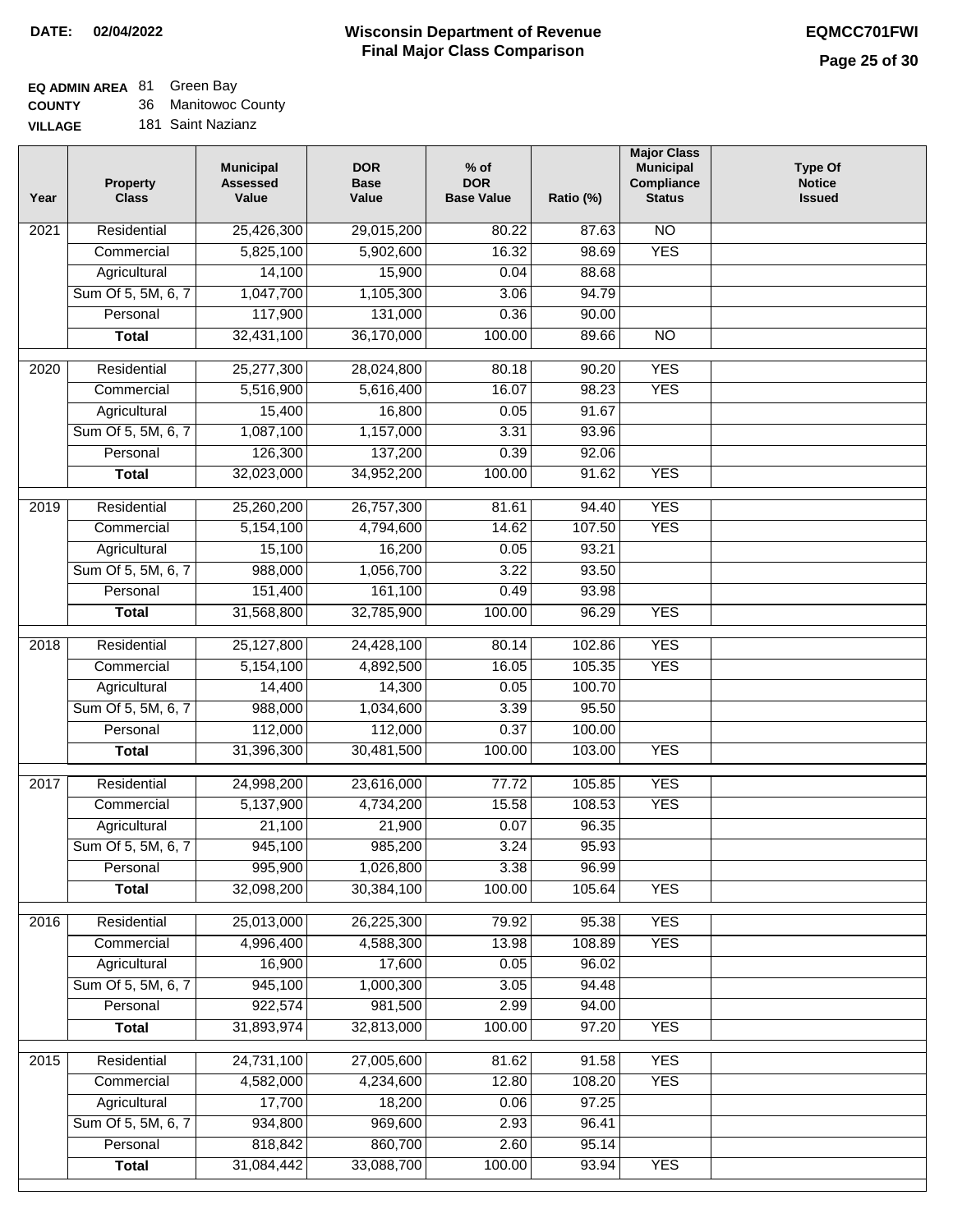#### **Wisconsin Department of Revenue Final Major Class Comparison DATE: 02/04/2022 EQMCC701FWI**

#### **EQ ADMIN AREA** 81 Green Bay

| <b>COUNTY</b>  | 36 Manitowoc County |
|----------------|---------------------|
| <b>VILLAGE</b> | 186 Valders         |

| Year              | <b>Property</b><br><b>Class</b> | <b>Municipal</b><br><b>Assessed</b><br>Value | <b>DOR</b><br><b>Base</b><br>Value | $%$ of<br><b>DOR</b><br><b>Base Value</b> | Ratio (%) | <b>Major Class</b><br><b>Municipal</b><br>Compliance<br><b>Status</b> | <b>Type Of</b><br><b>Notice</b><br><b>Issued</b> |
|-------------------|---------------------------------|----------------------------------------------|------------------------------------|-------------------------------------------|-----------|-----------------------------------------------------------------------|--------------------------------------------------|
| 2021              | Residential                     | 38,165,300                                   | 46,235,300                         | 82.66                                     | 82.55     | $\overline{NO}$                                                       |                                                  |
|                   | Commercial                      | 9,579,800                                    | 9,393,800                          | 16.79                                     | 101.98    | <b>YES</b>                                                            |                                                  |
|                   | Agricultural                    | 41,700                                       | 48,300                             | 0.09                                      | 86.34     |                                                                       |                                                  |
|                   | Sum Of 5, 5M, 6, 7              | 7,900                                        | 9,900                              | 0.02                                      | 79.80     |                                                                       |                                                  |
|                   | Personal                        | 212,400                                      | 247,000                            | 0.44                                      | 85.99     |                                                                       |                                                  |
|                   | <b>Total</b>                    | 48,007,100                                   | 55,934,300                         | 100.00                                    | 85.83     | <b>NO</b>                                                             |                                                  |
| 2020              | Residential                     | 37,260,500                                   | 42,335,400                         | 81.44                                     | 88.01     | $\overline{NO}$                                                       |                                                  |
|                   | Commercial                      | 9,491,500                                    | 9,332,700                          | 17.95                                     | 101.70    | <b>YES</b>                                                            |                                                  |
|                   | Agricultural                    | 42,100                                       | 46,600                             | 0.09                                      | 90.34     |                                                                       |                                                  |
|                   | Sum Of 5, 5M, 6, 7              | 7,900                                        | 9,900                              | 0.02                                      | 79.80     |                                                                       |                                                  |
|                   | Personal                        | 231,300                                      | 257,000                            | 0.49                                      | 90.00     |                                                                       |                                                  |
|                   | <b>Total</b>                    | 47,033,300                                   | 51,981,600                         | 100.00                                    | 90.48     | $\overline{NO}$                                                       |                                                  |
|                   |                                 |                                              |                                    |                                           |           |                                                                       |                                                  |
| $\frac{1}{2019}$  | Residential                     | 37,007,800                                   | 40,460,700                         | 80.79                                     | 91.47     | <b>YES</b>                                                            |                                                  |
|                   | Commercial                      | 9,341,700                                    | 9,306,400                          | 18.58                                     | 100.38    | <b>YES</b>                                                            |                                                  |
|                   | Agricultural                    | 41,500                                       | 44,700                             | 0.09                                      | 92.84     |                                                                       |                                                  |
|                   | Sum Of 5, 5M, 6, 7              | 7,900                                        | 10,600                             | 0.02                                      | 74.53     |                                                                       |                                                  |
|                   | Personal                        | 247,100                                      | 260,100                            | 0.52                                      | 95.00     |                                                                       |                                                  |
|                   | <b>Total</b>                    | 46,646,000                                   | 50,082,500                         | 100.00                                    | 93.14     | <b>YES</b>                                                            |                                                  |
| 2018              | Residential                     | 36,754,900                                   | 37,919,800                         | 79.39                                     | 96.93     | <b>YES</b>                                                            |                                                  |
|                   | Commercial                      | 9,516,200                                    | 9,456,500                          | 19.80                                     | 100.63    | <b>YES</b>                                                            |                                                  |
|                   | Agricultural                    | 45,000                                       | 43,600                             | 0.09                                      | 103.21    |                                                                       |                                                  |
|                   | Sum Of 5, 5M, 6, 7              | 21,400                                       | 41,700                             | 0.09                                      | 51.32     |                                                                       |                                                  |
|                   | Personal                        | 313,000                                      | 303,900                            | 0.64                                      | 102.99    |                                                                       |                                                  |
|                   | <b>Total</b>                    | 46,650,500                                   | 47,765,500                         | 100.00                                    | 97.67     | <b>YES</b>                                                            |                                                  |
|                   |                                 |                                              |                                    |                                           |           |                                                                       |                                                  |
| 2017              | Residential                     | 36,603,900                                   | 34,344,900                         | 77.67                                     | 106.58    | <b>YES</b>                                                            |                                                  |
|                   | Commercial                      | 9,509,700                                    | 9,000,200                          | 20.35                                     | 105.66    | <b>YES</b>                                                            |                                                  |
|                   | Agricultural                    | 45,200                                       | 45,100                             | 0.10                                      | 100.22    |                                                                       |                                                  |
|                   | Sum Of 5, 5M, 6, 7              | 7,600                                        | 8,500                              | 0.02                                      | 89.41     |                                                                       |                                                  |
|                   | Personal                        | 820,900                                      | 820,900                            | 1.86                                      | 100.00    |                                                                       |                                                  |
|                   | <b>Total</b>                    | 46,987,300                                   | 44,219,600                         | 100.00                                    | 106.26    | <b>YES</b>                                                            |                                                  |
| 2016              | Residential                     | 36,486,900                                   | 35,543,300                         | 78.02                                     | 102.65    | <b>YES</b>                                                            |                                                  |
|                   | Commercial                      | 9,479,600                                    | 9,247,500                          | 20.30                                     | 102.51    | <b>YES</b>                                                            |                                                  |
|                   | Agricultural                    | 44,800                                       | 44,300                             | 0.10                                      | 101.13    |                                                                       |                                                  |
|                   | Sum Of 5, 5M, 6, 7              | 7,600                                        | 8,500                              | 0.02                                      | 89.41     |                                                                       |                                                  |
|                   | Personal                        | 713,000                                      | 713,000                            | 1.57                                      | 100.00    |                                                                       |                                                  |
|                   | <b>Total</b>                    | 46,731,900                                   | 45,556,600                         | 100.00                                    | 102.58    | <b>YES</b>                                                            |                                                  |
| $\overline{2015}$ | Residential                     | 39,494,300                                   | 35,478,900                         | 77.17                                     | 111.32    | <b>NO</b>                                                             |                                                  |
|                   | Commercial                      | 10,329,500                                   | 9,603,500                          | 20.89                                     | 107.56    | <b>YES</b>                                                            |                                                  |
|                   | Agricultural                    | 48,500                                       | 46,100                             | 0.10                                      | 105.21    |                                                                       |                                                  |
|                   | Sum Of 5, 5M, 6, 7              | 7,600                                        | 8,400                              | 0.02                                      | 90.48     |                                                                       |                                                  |
|                   | Personal                        | 882,400                                      | 840,400                            | 1.83                                      | 105.00    |                                                                       |                                                  |
|                   | <b>Total</b>                    | 50,762,300                                   | 45,977,300                         | 100.00                                    | 110.41    | N <sub>O</sub>                                                        | <b>Training Notice</b>                           |
|                   |                                 |                                              |                                    |                                           |           |                                                                       |                                                  |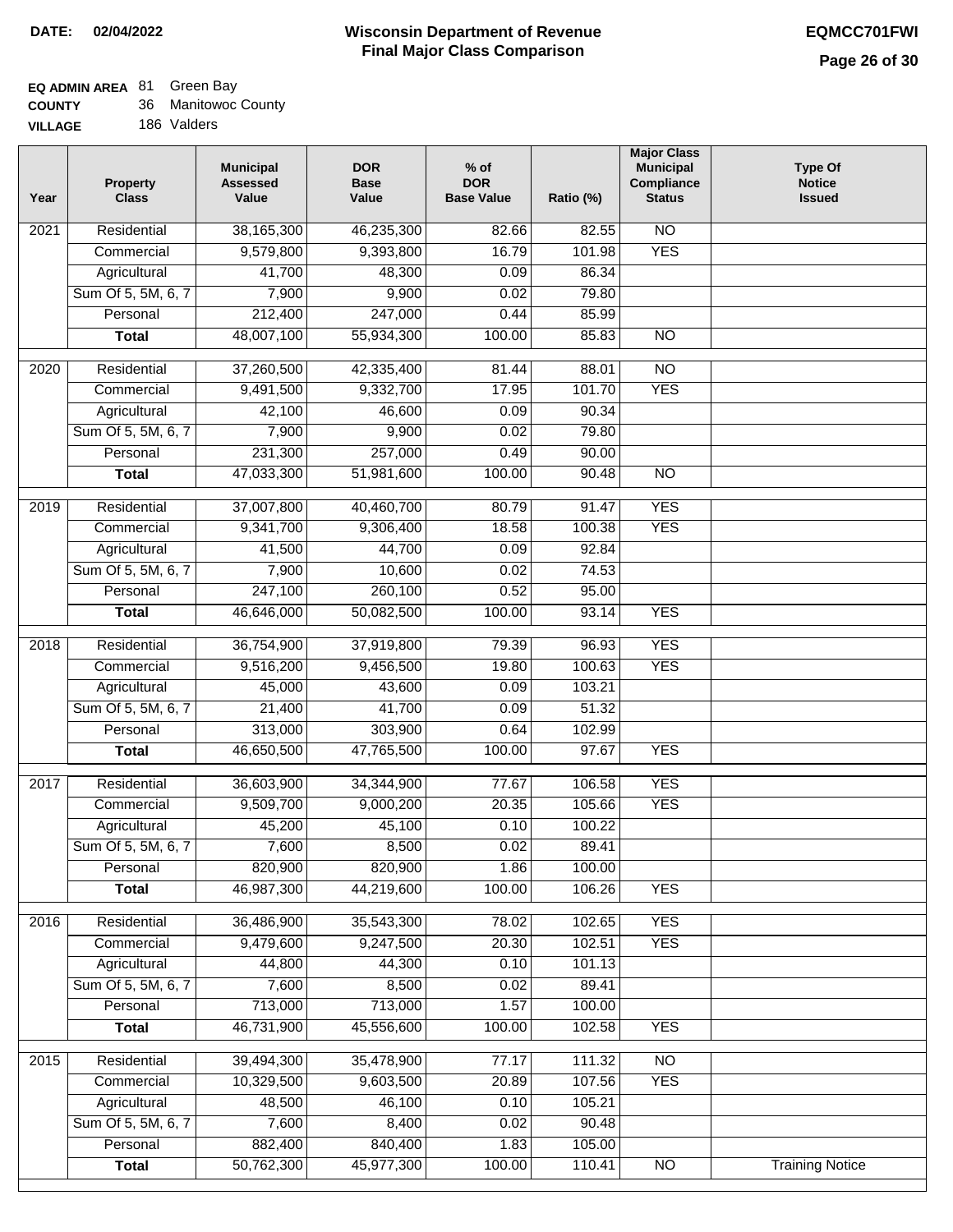# **EQ ADMIN AREA** 81 Green Bay

|  | <b>COUNTY</b> |  | 36 Manitowoc County |
|--|---------------|--|---------------------|
|--|---------------|--|---------------------|

**VILLAGE** 191 Whitelaw

| Year | <b>Property</b><br><b>Class</b>    | <b>Municipal</b><br><b>Assessed</b><br>Value | <b>DOR</b><br><b>Base</b><br>Value | $%$ of<br><b>DOR</b><br><b>Base Value</b> | Ratio (%)      | <b>Major Class</b><br><b>Municipal</b><br>Compliance<br><b>Status</b> | <b>Type Of</b><br><b>Notice</b><br><b>Issued</b> |
|------|------------------------------------|----------------------------------------------|------------------------------------|-------------------------------------------|----------------|-----------------------------------------------------------------------|--------------------------------------------------|
| 2021 | Residential                        | 34,835,700                                   | 40,012,600                         | 90.28                                     | 87.06          | N <sub>O</sub>                                                        |                                                  |
|      | Commercial                         | 3,972,900                                    | 4,081,800                          | 9.21                                      | 97.33          |                                                                       |                                                  |
|      | Agricultural                       | 4,200                                        | 4,600                              | 0.01                                      | 91.30          |                                                                       |                                                  |
|      | Sum Of 5, 5M, 6, 7                 | 33,600                                       | 43,100                             | 0.10                                      | 77.96          |                                                                       |                                                  |
|      | Personal                           | 155,800                                      | 177,100                            | 0.40                                      | 87.97          |                                                                       |                                                  |
|      | <b>Total</b>                       | 39,002,200                                   | 44,319,200                         | 100.00                                    | 88.00          | $\overline{NO}$                                                       |                                                  |
|      |                                    |                                              |                                    |                                           |                |                                                                       |                                                  |
| 2020 | Residential<br>Commercial          | 34,607,500                                   | 37,526,200                         | 89.60<br>9.84                             | 92.22<br>96.36 | <b>YES</b>                                                            |                                                  |
|      |                                    | 3,972,900<br>4,300                           | 4,123,100                          | 0.01                                      | 97.73          |                                                                       |                                                  |
|      | Agricultural<br>Sum Of 5, 5M, 6, 7 | 33,600                                       | 4,400<br>41,100                    | 0.10                                      | 81.75          |                                                                       |                                                  |
|      | Personal                           | 174,800                                      | 186,000                            | 0.44                                      | 93.98          |                                                                       |                                                  |
|      | <b>Total</b>                       | 38,793,100                                   | 41,880,800                         | 100.00                                    | 92.63          | <b>YES</b>                                                            |                                                  |
|      |                                    |                                              |                                    |                                           |                |                                                                       |                                                  |
| 2019 | Residential                        | 34,462,000                                   | 36,098,200                         | 89.98                                     | 95.47          | <b>YES</b>                                                            |                                                  |
|      | Commercial                         | 3,967,900                                    | 3,760,000                          | 9.37                                      | 105.53         |                                                                       |                                                  |
|      | Agricultural                       | 4,000                                        | 4,200                              | 0.01                                      | 95.24          |                                                                       |                                                  |
|      | Sum Of 5, 5M, 6, 7                 | 33,600                                       | 44,400                             | 0.11                                      | 75.68          |                                                                       |                                                  |
|      | Personal                           | 199,900                                      | 212,600                            | 0.53                                      | 94.03          |                                                                       |                                                  |
|      | <b>Total</b>                       | 38,667,400                                   | 40,119,400                         | 100.00                                    | 96.38          | <b>YES</b>                                                            |                                                  |
| 2018 | Residential                        | 34, 134, 500                                 | 36,110,400                         | 89.88                                     | 94.53          | <b>YES</b>                                                            |                                                  |
|      | Commercial                         | 3,932,500                                    | 3,798,200                          | 9.45                                      | 103.54         |                                                                       |                                                  |
|      | Agricultural                       | 4,100                                        | 4,100                              | 0.01                                      | 100.00         |                                                                       |                                                  |
|      | Sum Of 5, 5M, 6, 7                 | 33,600                                       | 41,100                             | 0.10                                      | 81.75          |                                                                       |                                                  |
|      | Personal                           | 211,500                                      | 222,600                            | 0.55                                      | 95.01          |                                                                       |                                                  |
|      | <b>Total</b>                       | 38,316,200                                   | 40,176,400                         | 100.00                                    | 95.37          | <b>YES</b>                                                            |                                                  |
| 2017 | Residential                        | 33,905,500                                   | 35,805,000                         | 89.39                                     | 94.69          | <b>YES</b>                                                            |                                                  |
|      | Commercial                         | 3,920,500                                    | 3,785,600                          | 9.45                                      | 103.56         |                                                                       |                                                  |
|      | Agricultural                       | 3,900                                        | 4,000                              | 0.01                                      | 97.50          |                                                                       |                                                  |
|      | Sum Of 5, 5M, 6, 7                 | 33,600                                       | 38,700                             | 0.10                                      | 86.82          |                                                                       |                                                  |
|      | Personal                           | 404,800                                      | 421,700                            | 1.05                                      | 95.99          |                                                                       |                                                  |
|      | <b>Total</b>                       | 38,268,300                                   | 40,055,000                         | 100.00                                    | 95.54          | <b>YES</b>                                                            |                                                  |
| 2016 | Residential                        | 33,768,000                                   | 35,301,600                         | 88.97                                     | 95.66          | <b>YES</b>                                                            |                                                  |
|      | Commercial                         | 3,915,900                                    | 3,897,800                          | 9.82                                      | 100.46         |                                                                       |                                                  |
|      | Agricultural                       | 4,000                                        | 3,900                              | 0.01                                      | 102.56         |                                                                       |                                                  |
|      | Sum Of 5, 5M, 6, 7                 | 33,600                                       | 38,700                             | 0.10                                      | 86.82          |                                                                       |                                                  |
|      | Personal                           | 436,400                                      | 436,400                            | 1.10                                      | 100.00         |                                                                       |                                                  |
|      | <b>Total</b>                       | 38, 157, 900                                 | 39,678,400                         | 100.00                                    | 96.17          | <b>YES</b>                                                            |                                                  |
| 2015 | Residential                        | 33,747,500                                   | 34,893,800                         | 88.70                                     | 96.71          | <b>YES</b>                                                            |                                                  |
|      | Commercial                         | 4,091,800                                    | 4,102,900                          | 10.43                                     | 99.73          | <b>YES</b>                                                            |                                                  |
|      | Agricultural                       | 4,000                                        | 3,900                              | 0.01                                      | 102.56         |                                                                       |                                                  |
|      | Sum Of 5, 5M, 6, 7                 | 33,600                                       | 35,900                             | 0.09                                      | 93.59          |                                                                       |                                                  |
|      | Personal                           | 301,600                                      | 301,600                            | 0.77                                      | 100.00         |                                                                       |                                                  |
|      | <b>Total</b>                       | 38,178,500                                   | 39,338,100                         | 100.00                                    | 97.05          | <b>YES</b>                                                            |                                                  |
|      |                                    |                                              |                                    |                                           |                |                                                                       |                                                  |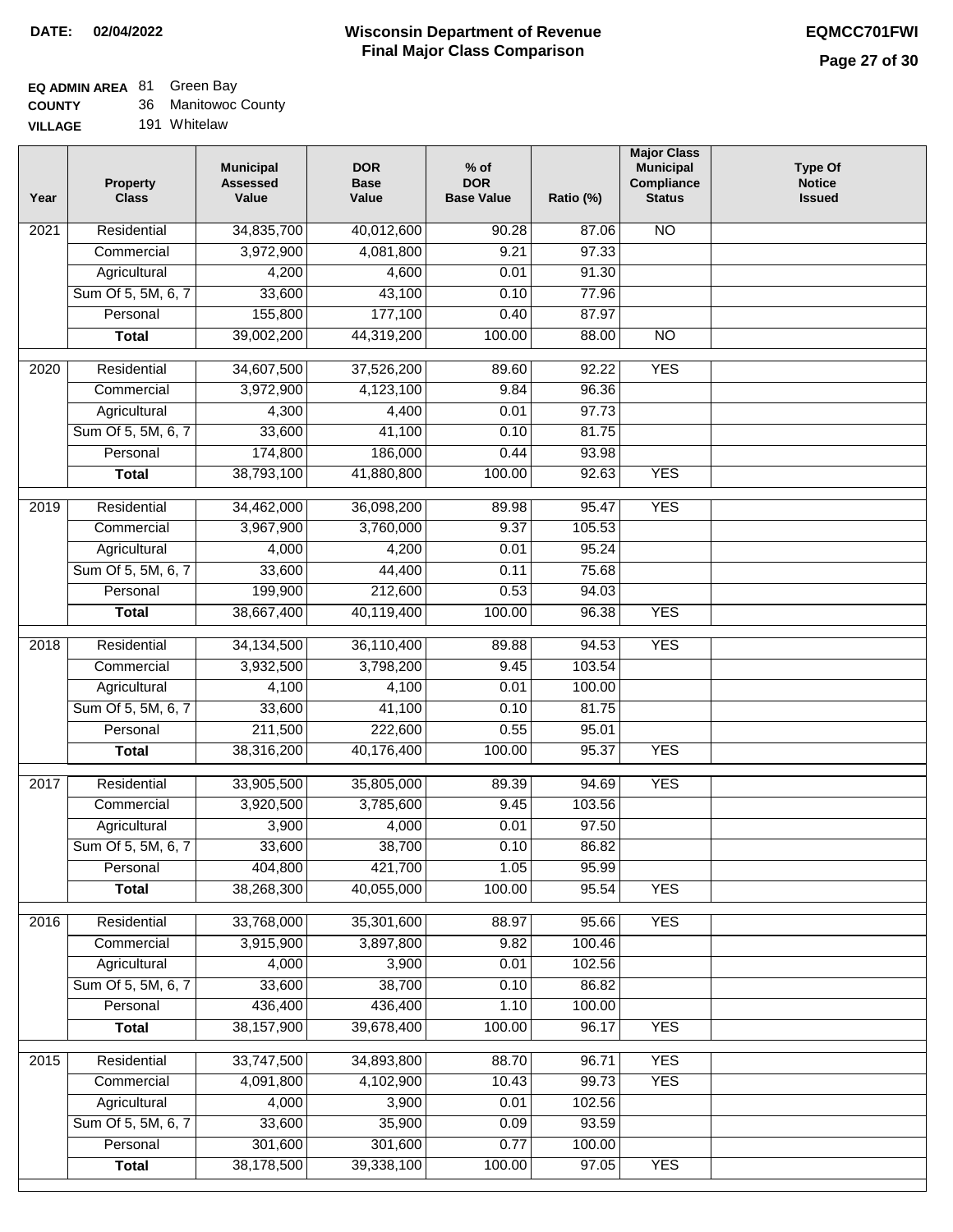| <b>EQ ADMIN AREA 81 Green Bay</b> |                     |          | 81 Green Bay      |
|-----------------------------------|---------------------|----------|-------------------|
| <b>COUNTY</b>                     | 36 Manitowoc County |          | 08 Calumet County |
| <b>CITY</b>                       | 241 Kiel            | 241 Kiel |                   |

| Year | <b>Property</b><br><b>Class</b> | <b>Municipal</b><br><b>Assessed</b><br>Value | <b>DOR</b><br><b>Base</b><br>Value | $%$ of<br><b>DOR</b><br><b>Base Value</b> | Ratio (%)         | <b>Major Class</b><br><b>Municipal</b><br>Compliance<br><b>Status</b> | <b>Type Of</b><br><b>Notice</b><br><b>Issued</b> |
|------|---------------------------------|----------------------------------------------|------------------------------------|-------------------------------------------|-------------------|-----------------------------------------------------------------------|--------------------------------------------------|
| 2021 | Residential                     | 200,304,500                                  | 232,865,300                        | 79.53                                     | 86.02             | $\overline{NO}$                                                       |                                                  |
|      | Commercial                      | 56,502,900                                   | 57,386,500                         | 19.60                                     | 98.46             | <b>YES</b>                                                            |                                                  |
|      | Agricultural                    | 17,500                                       | 17,500                             | 0.01                                      | 100.00            |                                                                       |                                                  |
|      | Sum Of 5, 5M, 6, 7              | 39,700                                       | 34,000                             | 0.01                                      | 116.76            |                                                                       |                                                  |
|      | Personal                        | 2,332,400                                    | 2,481,200                          | 0.85                                      | 94.00             |                                                                       |                                                  |
|      | <b>Total</b>                    | 259,197,000                                  | 292,784,500                        | 100.00                                    | 88.53             | $\overline{NO}$                                                       |                                                  |
| 2020 | Residential                     | 197,203,100                                  | 211,414,800                        | 78.01                                     | $\frac{1}{93.28}$ | <b>YES</b>                                                            |                                                  |
|      | Commercial                      | 55,686,500                                   | 57,075,700                         | 21.06                                     | 97.57             | <b>YES</b>                                                            |                                                  |
|      |                                 |                                              |                                    | 0.01                                      | 101.19            |                                                                       |                                                  |
|      | Agricultural                    | 17,000                                       | 16,800<br>31,600                   |                                           |                   |                                                                       |                                                  |
|      | Sum Of 5, 5M, 6, 7<br>Personal  | 39,700                                       |                                    | 0.01                                      | 125.63            |                                                                       |                                                  |
|      |                                 | 2,457,700                                    | 2,457,700                          | 0.91                                      | 100.00            |                                                                       |                                                  |
|      | <b>Total</b>                    | 255,404,000                                  | 270,996,600                        | 100.00                                    | 94.25             | <b>YES</b>                                                            |                                                  |
| 2019 | Residential                     | 195,021,900                                  | 191,009,000                        | 76.62                                     | 102.10            | <b>YES</b>                                                            |                                                  |
|      | Commercial                      | 56,803,500                                   | 55,627,800                         | 22.31                                     | 102.11            | <b>YES</b>                                                            |                                                  |
|      | Agricultural                    | 16,300                                       | 16,100                             | 0.01                                      | 101.24            |                                                                       |                                                  |
|      | Sum Of 5, 5M, 6, 7              | 39,700                                       | 38,100                             | 0.02                                      | 104.20            |                                                                       |                                                  |
|      | Personal                        | 2,604,700                                    | 2,604,700                          | 1.04                                      | 100.00            |                                                                       |                                                  |
|      | <b>Total</b>                    | 254,486,100                                  | 249,295,700                        | 100.00                                    | 102.08            | <b>YES</b>                                                            |                                                  |
| 2018 | Residential                     | 159,403,000                                  | 185,838,900                        | 76.93                                     | 85.77             | $\overline{NO}$                                                       |                                                  |
|      | Commercial                      | 47,439,400                                   | 52,630,600                         | 21.79                                     | 90.14             | <b>YES</b>                                                            |                                                  |
|      | Agricultural                    | 14,200                                       | 15,500                             | 0.01                                      | 91.61             |                                                                       |                                                  |
|      | Sum Of 5, 5M, 6, 7              | 18,100                                       | 32,500                             | 0.01                                      | 55.69             |                                                                       |                                                  |
|      | Personal                        | 2,682,200                                    | 3,048,000                          | 1.26                                      | 88.00             |                                                                       |                                                  |
|      | <b>Total</b>                    | 209,556,900                                  | 241,565,500                        | 100.00                                    | 86.75             | <b>NO</b>                                                             |                                                  |
|      |                                 |                                              |                                    |                                           |                   |                                                                       |                                                  |
| 2017 | Residential                     | 158,169,400                                  | 173,822,200                        | 77.24                                     | 90.99             | <b>YES</b>                                                            |                                                  |
|      | Commercial                      | 43,303,100                                   | 46,936,400                         | 20.86                                     | 92.26             | <b>YES</b>                                                            |                                                  |
|      | Agricultural                    | 14,200                                       | 15,100                             | 0.01                                      | 94.04             |                                                                       |                                                  |
|      | Sum Of 5, 5M, 6, 7              | 18,100                                       | 31,500                             | 0.01                                      | 57.46             |                                                                       |                                                  |
|      | Personal                        | 3,766,000                                    | 4,226,900                          | 1.88                                      | 89.10             |                                                                       |                                                  |
|      | <b>Total</b>                    | 205,270,800                                  | 225,032,100                        | 100.00                                    | 91.22             | <b>YES</b>                                                            |                                                  |
| 2016 | Residential                     | 156,529,600                                  | 171,843,100                        | 77.25                                     | 91.09             | <b>YES</b>                                                            |                                                  |
|      | Commercial                      | 42,922,800                                   | 46,938,400                         | 21.10                                     | 91.44             | <b>YES</b>                                                            |                                                  |
|      | Agricultural                    | 18,500                                       | 19,400                             | 0.01                                      | 95.36             |                                                                       |                                                  |
|      | Sum Of 5, 5M, 6, 7              | 21,600                                       | 34,300                             | 0.02                                      | 62.97             |                                                                       |                                                  |
|      | Personal                        | 3,389,200                                    | 3,605,600                          | 1.62                                      | 94.00             |                                                                       |                                                  |
|      | <b>Total</b>                    | 202,881,700                                  | 222,440,800                        | 100.00                                    | 91.21             | <b>YES</b>                                                            |                                                  |
| 2015 | Residential                     | 155,959,000                                  | 163,894,100                        | 75.80                                     | 95.16             | <b>YES</b>                                                            |                                                  |
|      | Commercial                      | 43,149,800                                   | 48,186,200                         | 22.29                                     | 89.55             | $\overline{NO}$                                                       |                                                  |
|      | Agricultural                    | 18,600                                       | 19,500                             | 0.01                                      | 95.38             |                                                                       |                                                  |
|      | Sum Of 5, 5M, 6, 7              | 17,100                                       | 17,800                             | 0.01                                      | 96.07             |                                                                       |                                                  |
|      | Personal                        | 3,910,900                                    | 4,109,100                          | 1.90                                      | 95.18             |                                                                       |                                                  |
|      | <b>Total</b>                    | 203,055,400                                  | 216,226,700                        | 100.00                                    | 93.91             | NO                                                                    |                                                  |
|      |                                 |                                              |                                    |                                           |                   |                                                                       |                                                  |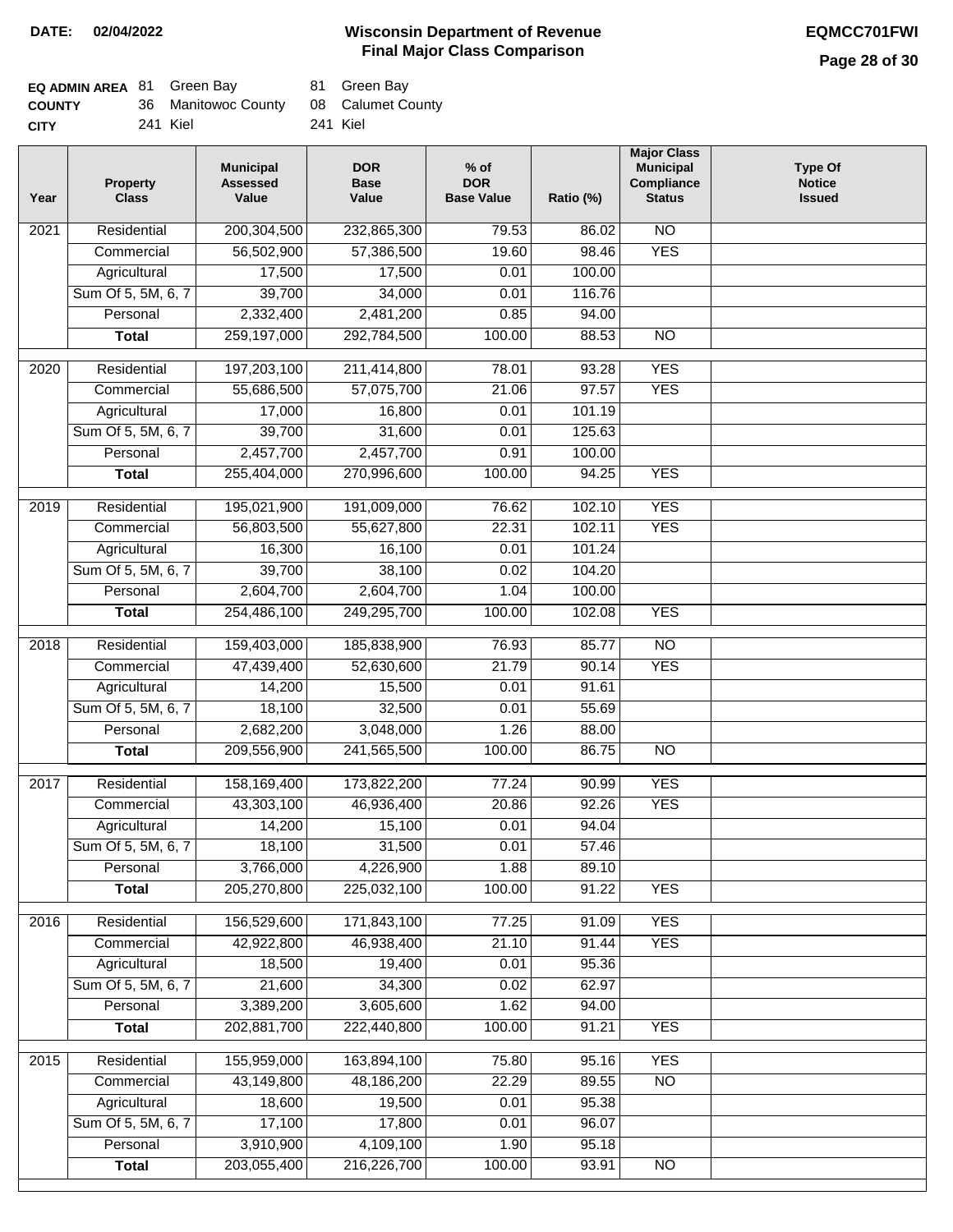| <b>COUNTY</b> |  | 36 Manitowoc County |  |
|---------------|--|---------------------|--|
|---------------|--|---------------------|--|

| <b>CITY</b> |  | 251 Manitowoc |
|-------------|--|---------------|
|-------------|--|---------------|

| Year | <b>Property</b><br><b>Class</b> | <b>Municipal</b><br><b>Assessed</b><br>Value | <b>DOR</b><br><b>Base</b><br>Value | $%$ of<br><b>DOR</b><br><b>Base Value</b> | Ratio (%) | <b>Major Class</b><br><b>Municipal</b><br>Compliance<br><b>Status</b> | <b>Type Of</b><br><b>Notice</b><br><b>Issued</b> |
|------|---------------------------------|----------------------------------------------|------------------------------------|-------------------------------------------|-----------|-----------------------------------------------------------------------|--------------------------------------------------|
| 2021 | Residential                     | 1,513,938,500                                | 1,510,263,700                      | 72.88                                     | 100.24    | <b>YES</b>                                                            |                                                  |
|      | Commercial                      | 526,884,600                                  | 521,859,100                        | 25.18                                     | 100.96    | <b>YES</b>                                                            |                                                  |
|      | Agricultural                    | 134,100                                      | 134,300                            | 0.01                                      | 99.85     |                                                                       |                                                  |
|      | Sum Of 5, 5M, 6, 7              | 192,100                                      | 236,100                            | 0.01                                      | 81.36     |                                                                       |                                                  |
|      | Personal                        | 39,876,800                                   | 39,876,800                         | 1.92                                      | 100.00    |                                                                       |                                                  |
|      | <b>Total</b>                    | 2,081,026,100                                | 2,072,370,000                      | 100.00                                    | 100.42    | <b>YES</b>                                                            |                                                  |
| 2020 | Residential                     | 1,346,134,100                                | 1,392,199,900                      | 71.82                                     | 96.69     | <b>YES</b>                                                            |                                                  |
|      | Commercial                      | 484,258,700                                  | 512,815,400                        | 26.46                                     | 94.43     | <b>YES</b>                                                            |                                                  |
|      | Agricultural                    | 121,100                                      | 123,700                            | 0.01                                      | 97.90     |                                                                       |                                                  |
|      | Sum Of 5, 5M, 6, 7              | 173,700                                      | 235,400                            | 0.01                                      | 73.79     |                                                                       |                                                  |
|      | Personal                        | 32,339,700                                   | 32,999,700                         | 1.70                                      | 98.00     |                                                                       |                                                  |
|      | <b>Total</b>                    | 1,863,027,300                                | 1,938,374,100                      | 100.00                                    | 96.11     | <b>YES</b>                                                            |                                                  |
|      |                                 |                                              |                                    |                                           |           |                                                                       |                                                  |
| 2019 | Residential                     | 1,338,715,300                                | 1,344,026,900                      | 72.21                                     | 99.60     | <b>YES</b>                                                            |                                                  |
|      | Commercial                      | 470,179,500                                  | 482, 437, 700                      | 25.92                                     | 97.46     | <b>YES</b>                                                            |                                                  |
|      | Agricultural                    | 119,900                                      | 120,300                            | 0.01                                      | 99.67     |                                                                       |                                                  |
|      | Sum Of 5, 5M, 6, 7              | 173,500                                      | 233,600                            | 0.01                                      | 74.27     |                                                                       |                                                  |
|      | Personal                        | 34,329,900                                   | 34,329,900                         | 1.84                                      | 100.00    |                                                                       |                                                  |
|      | <b>Total</b>                    | 1,843,518,100                                | 1,861,148,400                      | 100.00                                    | 99.05     | <b>YES</b>                                                            |                                                  |
| 2018 | Residential                     | 1,333,275,000                                | 1,287,590,000                      | 72.06                                     | 103.55    | <b>YES</b>                                                            |                                                  |
|      | Commercial                      | 468,332,900                                  | 466,601,700                        | 26.11                                     | 100.37    | <b>YES</b>                                                            |                                                  |
|      | Agricultural                    | 115,100                                      | 116,700                            | 0.01                                      | 98.63     |                                                                       |                                                  |
|      | Sum Of 5, 5M, 6, 7              | 178,800                                      | 218,300                            | 0.01                                      | 81.91     |                                                                       |                                                  |
|      | Personal                        | 33,596,500                                   | 32,304,300                         | 1.81                                      | 104.00    |                                                                       |                                                  |
|      | <b>Total</b>                    | 1,835,498,300                                | 1,786,831,000                      | 100.00                                    | 102.72    | <b>YES</b>                                                            |                                                  |
| 2017 | Residential                     | 1,327,940,900                                | 1,233,746,600                      | 72.32                                     | 107.63    | <b>YES</b>                                                            |                                                  |
|      | Commercial                      | 456,176,200                                  | 426,595,400                        | 25.01                                     | 106.93    | <b>YES</b>                                                            |                                                  |
|      | Agricultural                    | 115,400                                      | 114,400                            | 0.01                                      | 100.87    |                                                                       |                                                  |
|      | Sum Of 5, 5M, 6, 7              | 178,800                                      | 219,500                            | 0.01                                      | 81.46     |                                                                       |                                                  |
|      | Personal                        | 46, 163, 100                                 | 45,258,000                         | 2.65                                      | 102.00    |                                                                       |                                                  |
|      | <b>Total</b>                    | 1,830,574,400                                | 1,705,933,900                      | 100.00                                    | 107.31    | <b>YES</b>                                                            |                                                  |
| 2016 | Residential                     | 1,326,139,200                                | 1,255,297,800                      | 71.71                                     | 105.64    | <b>YES</b>                                                            |                                                  |
|      | Commercial                      | 457,186,400                                  | 448,073,000                        | 25.60                                     | 102.03    | <b>YES</b>                                                            |                                                  |
|      | Agricultural                    | 116,500                                      | 114,800                            | 0.01                                      | 101.48    |                                                                       |                                                  |
|      | Sum Of 5, 5M, 6, 7              | 172,000                                      | 211,200                            | 0.01                                      | 81.44     |                                                                       |                                                  |
|      | Personal                        | 49,130,800                                   | 46,791,200                         | 2.67                                      | 105.00    |                                                                       |                                                  |
|      | <b>Total</b>                    | 1,832,744,900                                | 1,750,488,000                      | 100.00                                    | 104.70    | <b>YES</b>                                                            |                                                  |
|      |                                 |                                              |                                    |                                           |           |                                                                       |                                                  |
| 2015 | Residential                     | 1,322,213,000                                | 1,238,634,000                      | 70.82                                     | 106.75    | <b>YES</b>                                                            |                                                  |
|      | Commercial                      | 456,409,300                                  | 457,533,100                        | 26.16                                     | 99.75     | <b>YES</b>                                                            |                                                  |
|      | Agricultural                    | 121,000                                      | 121,700                            | 0.01                                      | 99.42     |                                                                       |                                                  |
|      | Sum Of 5, 5M, 6, 7              | 170,100                                      | 908,700                            | 0.05                                      | 18.72     |                                                                       |                                                  |
|      | Personal                        | 54,418,000                                   | 51,826,600                         | 2.96                                      | 105.00    |                                                                       |                                                  |
|      | <b>Total</b>                    | 1,833,331,400                                | 1,749,024,100                      | 100.00                                    | 104.82    | <b>YES</b>                                                            |                                                  |